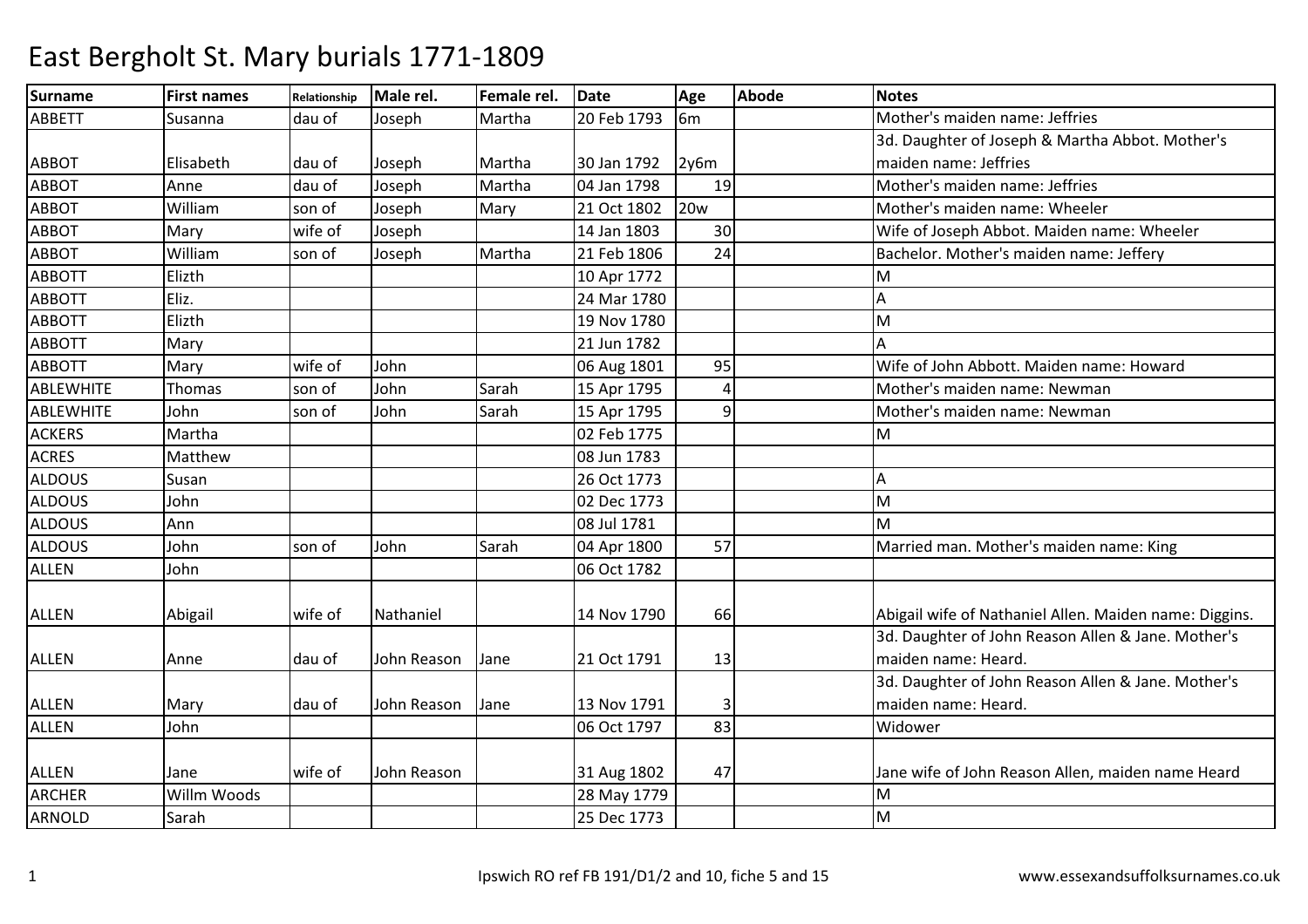| <b>Surname</b>  | <b>First names</b> | <b>Relationship</b> | Male rel. | Female rel. | <b>Date</b>    | Age             | <b>Abode</b> | <b>Notes</b>                                                                                                                                      |
|-----------------|--------------------|---------------------|-----------|-------------|----------------|-----------------|--------------|---------------------------------------------------------------------------------------------------------------------------------------------------|
| ARNOLD          | Mary               |                     |           |             | 30 Apr 1775    |                 |              |                                                                                                                                                   |
| <b>ARNOLD</b>   | John               |                     |           |             | 26 Apr 1777    |                 |              | M                                                                                                                                                 |
| <b>ARNOLD</b>   | John               |                     |           |             | 05 Aug 1777    |                 |              | M                                                                                                                                                 |
| <b>ARNOLD</b>   | Mary               |                     |           |             | 14 Mar 1784    | infant          |              |                                                                                                                                                   |
| <b>ARNOLD</b>   | Thomas             | son of              | Joseph    | Mary        | 21 Jan 1793    | 70              |              | 3d. Married man.                                                                                                                                  |
| <b>ASKEW</b>    | Thos               |                     |           |             | 05 Jul 1773    |                 |              | M                                                                                                                                                 |
| <b>ASKEW</b>    | James              |                     |           |             | 05 Feb 1777    |                 |              | M                                                                                                                                                 |
| <b>ASKEW</b>    | Elizth             |                     |           |             | 18 Sep 1781    |                 |              | M                                                                                                                                                 |
|                 |                    |                     |           |             |                |                 |              | 3d. Married man. Son of Robert & Mary Askew.                                                                                                      |
| <b>ASKEW</b>    | Robert             | son of              | Robert    | Mary        | 25 Jan 1791    | 49              |              | Mother's maiden name: Turner.                                                                                                                     |
| <b>ASKEW</b>    | Sarah              | wife of             | Robert    |             | 11 Jun 1792    | 25              |              | 3d. Wife of Robert Askew. Maiden name: Randall                                                                                                    |
| <b>ASKEW</b>    | Mary               | widow of            | Robert    |             | 09 Apr 1809    | 73              |              | Widow of Robert Askew. Maiden name: King                                                                                                          |
| <b>ATKINS</b>   | Elisabeth          | wife of             | William   |             | 30 May 1796    | 75              |              |                                                                                                                                                   |
| <b>ATKINSON</b> | Sarah              |                     |           |             | 14 May 1781    |                 |              | M                                                                                                                                                 |
|                 |                    |                     |           |             |                |                 |              | Son of Abraham & Sarah Bacon. Mother's maiden name:                                                                                               |
| <b>BACON</b>    | James              | son of              | Abraham   | Sarah       | 17 Mar 1790 3w |                 |              | Coe.                                                                                                                                              |
|                 |                    |                     |           |             |                |                 |              | Son of Abraham & Sarah Bacon. Mother's maiden name:                                                                                               |
| <b>BACON</b>    | Joseph             | son of              | Abraham   | Sarah       | 07 Nov 1791    | 13w             |              | Coe.                                                                                                                                              |
| <b>BACON</b>    | Habakkuk           | son of              | Abraham   | Sarah       | 07 Apr 1795    | 14 <sub>w</sub> |              | Mother's maiden name: Cole                                                                                                                        |
| <b>BACON</b>    | James              | son of              | Abraham   | Sarah       | 14 Sep 1796    | 6w              |              | Mother's maiden name: Cole                                                                                                                        |
| <b>BACON</b>    | John               | son of              | Abraham   | Sarah       | 19 Jul 1801    | 67              |              | Mother's maiden name: Tomalin                                                                                                                     |
| <b>BAINES</b>   | Mary               | widow of            | Thomas    |             | 09 Feb 1786    | 66              |              | Widow of Thomas Glanfield. Maiden name: Baines.<br>Record duplicated in database to also show her name as<br>"Mary Baines" in a searchable field. |
| <b>BALDRY</b>   | Henry              |                     |           |             | 17 Dec 1776    |                 |              |                                                                                                                                                   |
| <b>BALDRY</b>   | John               | son of              | George    | Eunice      | 21 Oct 1804    | 1y4m            |              | Mother's maiden name: Baker                                                                                                                       |
| <b>BALDRY</b>   | Mary Maria         | dau of              | George    | Eunice      | 31 Jul 1807    | 2y6m            |              | Mother's maiden name: Baker                                                                                                                       |
| <b>BANACLES</b> | John               |                     |           |             | 16 Sep 1792    |                 |              | A traveller. As supposed about 55 years.                                                                                                          |
| <b>BARNARD</b>  | Benjamin           | son of              | Benjamin  | Martha      | 24 Oct 1804    | 3m              |              | Mother's maiden name: Cooper                                                                                                                      |
| <b>BARNARD</b>  | Benjamin           | son of              | Benjamin  | Martha      | 19 Jun 1808    | 2y6m            |              | Mother's maiden name: Cooper                                                                                                                      |
| <b>BARRETT</b>  | Henry John         | son of              | John      | Mary        | 19 Aug 1799    | 47              |              | Married man. Mother's maiden name: Clements                                                                                                       |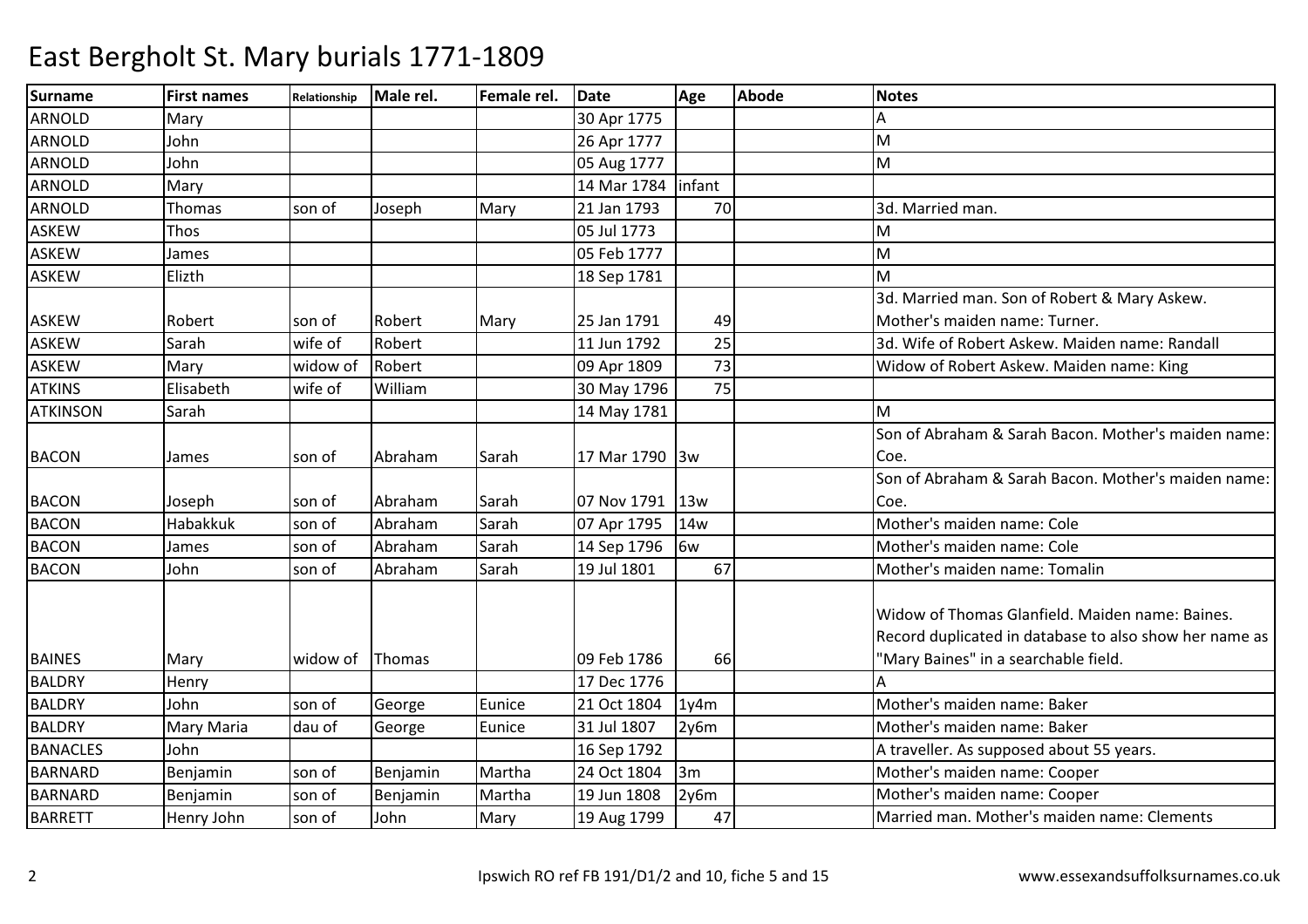| <b>Surname</b>  | <b>First names</b> | Relationship | Male rel. | Female rel. | <b>Date</b>       | Age        | <b>Abode</b> | <b>Notes</b>                                          |
|-----------------|--------------------|--------------|-----------|-------------|-------------------|------------|--------------|-------------------------------------------------------|
| <b>BARRETT</b>  | Ruth               | widow of     | Henry     |             | 27 Apr 1807       | 67         |              | Widow of Henry Barrett. Maiden name: Coleman          |
|                 |                    |              |           |             |                   |            |              | 3d. Daughter of William & Anne Barry. Mother's maiden |
| <b>BARRY</b>    | Martha             | dau of       | William   | Anne        | 27 Apr 1788       |            |              | name: Hardwick.                                       |
| <b>BARTON</b>   | John               | son of       |           | Hannah      | 16 Apr 1797       | <b>14w</b> |              | <b>Bastard</b>                                        |
|                 |                    |              |           |             |                   |            |              | 3d. Married man. Son of Henry & Mary Basket, mother's |
| <b>BASKET</b>   | Richard            | son of       | Henry     | Mary        | 12 May 1785       | 73         |              | maiden name: Basket.                                  |
|                 |                    |              |           |             |                   |            |              | 3d. Daughter of Richard & Anne Basket. Mother's       |
| <b>BASKET</b>   | Sarah              | dau of       | Richard   | Anne        | 08 Nov 1785       | 20         |              | maiden name: Baldry                                   |
|                 |                    |              |           |             |                   |            |              | 3d. Son of Thomas & Anne Basket, Mother's maiden      |
| <b>BASKET</b>   | Henry              | son of       | Thomas    | Anne        | 20 Nov 1791       | 14         |              | name: Baldrey                                         |
| <b>BASKET</b>   | Anne               | widow of     | Richard   |             | 19 Nov 1801       | 77         |              | Widow of Richard Basket. Maiden name: Baldry          |
| <b>BASKETT</b>  | Ann                |              |           |             | 06 Jul 1773       |            |              | M                                                     |
|                 |                    |              |           |             |                   |            |              | 3d. Daughter of Richard & Mary Batley. Mother's       |
| <b>BATLEY</b>   | Jane               | dau of       | Richard   | Mary        | 07 Jan 1791       | 11         |              | maiden name: Batley.                                  |
| <b>BEAUMONT</b> | Elizabeth          |              |           |             | 19 Jul 1782       |            |              |                                                       |
|                 |                    |              |           |             |                   |            |              |                                                       |
| <b>BEAUMONT</b> | Elisabeth          | wife of      | Thomas    |             | 11 Aug 1803       | 65         |              | Wife of Thomas Beaumont. Maiden name: Gifford         |
|                 |                    |              |           |             |                   |            |              | Son of Jeremiah & Alice Beckwith. Mother's maiden     |
| <b>BECKWITH</b> | Jeremiah           | son of       | Jeremiah  | Alice       | 06 Jan 1791       | 6w         |              | name: Cooke                                           |
| <b>BECKWITH</b> | Joseph             | son of       | Jeremiah  | Alice       | 08 Feb 1795       | 1y9m       |              | Mother's maiden name: Cook                            |
| <b>BEDFORD</b>  | John               | son of       | Edward    | Sarah       | 26 Mar 1785       | 82         |              | Married man. 3d. Mother's maiden name: Haxall.        |
|                 |                    |              |           |             |                   |            |              | Married man. 3d. Son of Edward & Sarah Bedford.       |
| <b>BEDFORD</b>  | John               | son of       | Edward    | Sarah       | 26 Mar 1785       | 82         |              | Mother's maiden name: Haxall.                         |
|                 |                    |              |           |             |                   |            |              |                                                       |
| <b>BEDFORD</b>  | Elisabeth          | widow of     | John      |             | 24 Nov 1787       | 84         |              | 3d. Widow of John Bedford. Maiden name: Braglate      |
| <b>BENNET</b>   | Elisabeth          | wife of      | Francis   |             | 19 Jul 1803       | 68         |              | Wife of Francis Bennet, Maiden name: Woollard         |
| <b>BENNET</b>   | Sarah              | widow of     | Francis   |             | 22 Jul 1803       | 86         |              | Widow of Francis Bennet. Maiden name: Goby            |
| <b>BENNETT</b>  | Thos               |              |           |             | 04 Nov 1771       |            |              |                                                       |
| <b>BENNETT</b>  | John               |              |           |             | 27 Apr 1779       |            |              | M                                                     |
| <b>BENNETT</b>  | Mary               |              |           |             | 14 Jan 1781       |            |              |                                                       |
|                 |                    |              |           |             |                   |            |              | 3d. Daughter of Thomas & Judith Bennett. Mother's     |
| <b>BENNETT</b>  | Elisabeth          | dau of       | Thomas    | Judith      | 16 Mar 1790   14m |            |              | maiden name: Norman.                                  |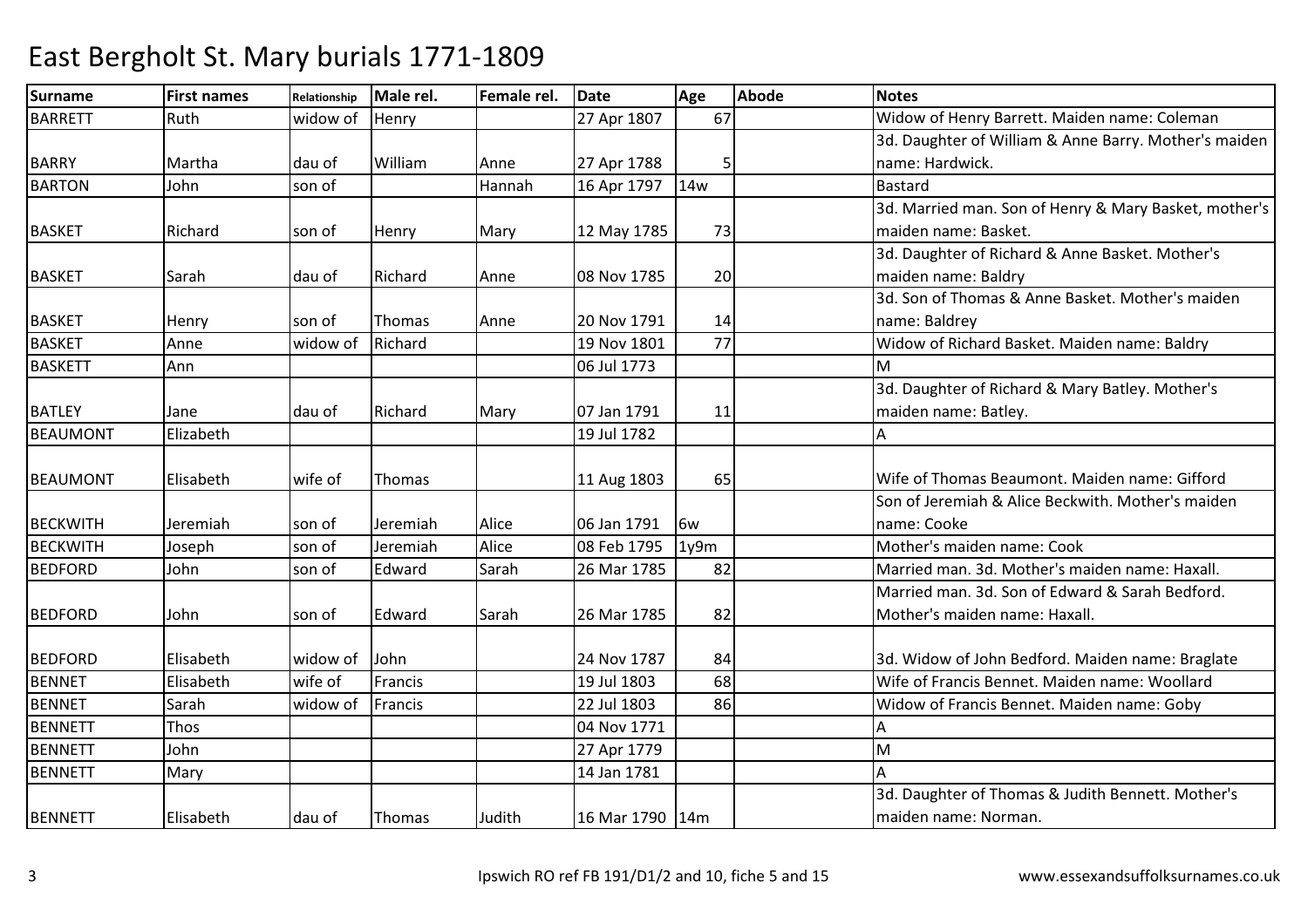| <b>Surname</b>   | <b>First names</b> | Relationship | Male rel. | Female rel. | <b>Date</b>     | Age             | <b>Abode</b>      | <b>Notes</b>                                          |
|------------------|--------------------|--------------|-----------|-------------|-----------------|-----------------|-------------------|-------------------------------------------------------|
| <b>BENNETT</b>   | <b>Thomas</b>      | son of       | Thomas    | Mary        | 13 Nov 1801     | 47              |                   | Married man. Mother's maiden name: Shepherd           |
| <b>BERRY</b>     | Elisabeth          | widow of     | Francis   |             | 05 Feb 1792     |                 | 63 Harwich, Essex | Widow of Francis Hatch. Maiden name: Berry            |
| <b>BINES</b>     | George             |              |           |             | 03 Jan 1771     |                 |                   | M                                                     |
| <b>BINES</b>     | Mary               |              |           |             | 09 Nov 1780     |                 |                   | M                                                     |
| <b>BINES</b>     | Samuel             | son of       | Robert    | Martha      | 08 May 1785 15m |                 |                   | Mother's maiden name: Durrant                         |
|                  |                    |              |           |             |                 |                 |                   | Son of Robert & Martha Bines. Mother's maiden name:   |
| <b>BINES</b>     | Samuel             | son of       | Robert    | Martha      | 08 May 1785 15m |                 |                   | Durrant                                               |
| <b>BINES</b>     | Robert             | son of       | Robert    | Mary        | 25 Jun 1800     | 45              |                   | Married man. Mother's maiden name: Proom              |
| <b>BINES</b>     | Robert             | son of       | Joseph    | Anne        | 09 Apr 1803     | 73              |                   | Widower. Mother's maiden name: Grimsey                |
|                  |                    |              |           |             |                 |                 |                   | Robert, bastard son of Robert Rumsey and Hannah       |
| <b>BINES</b>     | Robert             | son of       | Robert    | Hannah      | 21 Apr 1804     | 3               |                   | Bines.                                                |
| <b>BIRD</b>      | John               |              |           |             | 09 Feb 1771     |                 |                   |                                                       |
| <b>BIRD</b>      | Mary               |              |           |             | 29 Nov 1779     |                 |                   | Α                                                     |
| <b>BIRD</b>      | Elizth             |              |           |             | 26 Jan 1780     |                 |                   | M                                                     |
| <b>BIRD</b>      | Jesse              |              |           |             | 28 Oct 1782     |                 |                   |                                                       |
|                  |                    |              |           |             |                 |                 |                   | Daughter of John & Sarah Bird. Mother's maiden name:  |
| <b>BIRD</b>      | Sarah              | dau of       | John      | Sarah       | 04 Jul 1790     |                 |                   | Bird.                                                 |
|                  |                    |              |           |             |                 |                 |                   | 3d. Married man. Son of John & Susanna Bird. Mother's |
| <b>BIRD</b>      | William            | son of       | John      | Susanna     | 31 Dec 1790     | 43              |                   | maiden name: Glanville.                               |
|                  |                    |              |           |             |                 |                 |                   | Daughter of John & Mary Bird. Mother's maiden name:   |
| <b>BIRD</b>      | Elisabeth          | dau of       | John      | Mary        | 22 Apr 1792     | 10 <sub>m</sub> |                   | Pinner                                                |
| <b>BLANE</b>     | John               |              |           |             | 28 Jun 1771     |                 |                   | А                                                     |
| <b>BLANE</b>     | Elizth             |              |           |             | 29 Feb 1776     |                 |                   |                                                       |
| <b>BLOSS</b>     | Hannah             | widow of     | Jonathan  |             | 13 Mar 1804     |                 | 81 Thorpe, Essex  | Widow of Jonathan Bloss. Maiden name: Pratt           |
| <b>BOLEY</b>     | Martha             |              |           |             | 29 Mar 1781     |                 |                   |                                                       |
|                  |                    |              |           |             |                 |                 |                   | 3d. Son of Richard & Martha Boley. Mother's maiden    |
| <b>BOLEY</b>     | Richard            | son of       | Richard   | Martha      | 25 Apr 1788     | 55              |                   | name: Carter.                                         |
| <b>BRABY</b>     | Susan              |              |           |             | 03 Mar 1771     |                 |                   |                                                       |
|                  |                    |              |           |             |                 |                 |                   | 3d. Daughter of Samuel & Hannah Bradbrook. Mother's   |
| <b>BRADBROOK</b> | Sarah              | dau of       | Samuel    | Hannah      | 05 Oct 1787     | 13              |                   | maiden name: Tomalin                                  |
|                  |                    |              |           |             |                 |                 |                   | 3d. Daughter of Revd. Samuel Bradbrook & Hannah.      |
| <b>BRADBROOK</b> | Hannah             | dau of       | Samuel    | Hannah      | 03 Dec 1791     | 31              |                   | Mother's maiden name: Tomalin                         |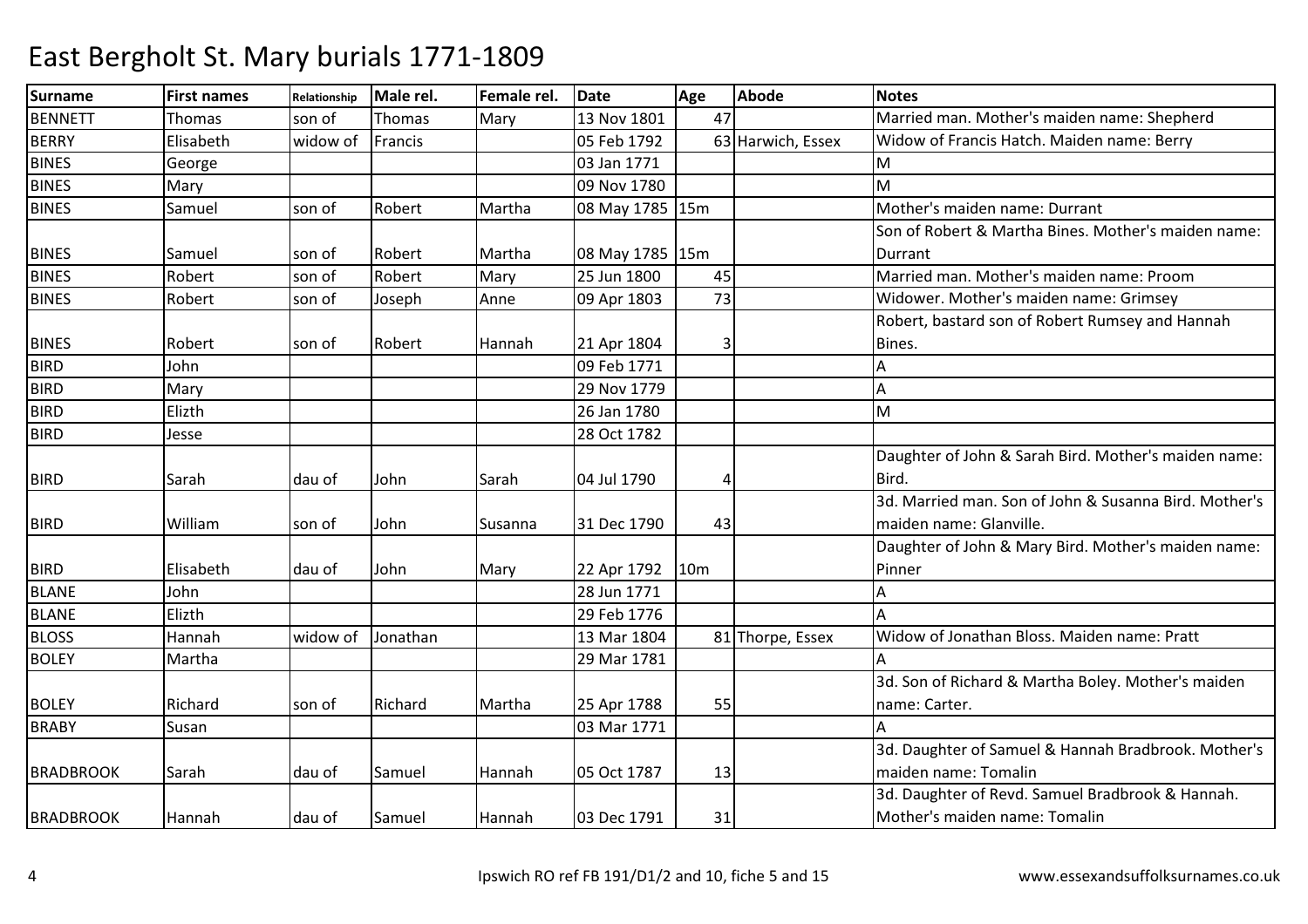| <b>Surname</b>   | <b>First names</b> | <b>Relationship</b> | Male rel.      | Female rel. | <b>Date</b>      | Age            | <b>Abode</b>   | <b>Notes</b>                                          |
|------------------|--------------------|---------------------|----------------|-------------|------------------|----------------|----------------|-------------------------------------------------------|
| <b>BRAME</b>     | Thomas             |                     |                |             | 14 Mar 1792      | 36             |                | 3d. Married man.                                      |
| <b>BRETT</b>     | Abigail            |                     |                |             | 09 Mar 1771      |                |                |                                                       |
| <b>BRIDGE</b>    | Francis            |                     |                |             | 22 Mar 1778      |                |                | M                                                     |
|                  |                    |                     |                |             |                  |                |                |                                                       |
|                  |                    |                     |                |             |                  |                |                | 3d. Son of Francis & Alice Bridge. Mother's maiden    |
| <b>BRIDGE</b>    | John               | son of              | <b>Francis</b> | Alice       | 05 Jul 1792      | 3y3m           |                | name: Newman. Note in register: N.B. Drowned.         |
| <b>BRINCKLEY</b> | Ruth               | wife of             | James          |             | 31 Oct 1805      |                | 29 Manningtree | Wife of James Brinckley. Maiden name: Gunn            |
| <b>BRITTIFF</b>  | Thomas             |                     |                |             | 02 May 1796      | 58             |                | Married man                                           |
| <b>BROMFIELD</b> | John               |                     |                |             | 23 Apr 1798      | 55             |                | Widower. A stranger, supposed to be about 55.         |
| <b>BROOKS</b>    | Martha             |                     |                |             | 14 Nov 1781      |                |                |                                                       |
|                  |                    |                     |                |             |                  |                |                | Mother's surname before marriage to Richard Broom     |
| <b>BROOM</b>     | Richard            | son of              | Richard        | Hannah      | 05 Jul 1795      | 4 <sub>m</sub> |                | was Manning (she had been a widow).                   |
| <b>BROOM</b>     | Mary               | wife of             | Robert         |             | 14 Dec 1802      | 72             |                | Wife of Robert Bines. Maiden name: Broom              |
|                  |                    |                     |                |             |                  |                |                | 3d. Daughter of William & Esther Bugg. Mother's       |
| <b>BUGG</b>      | Mary               | dau of              | William        | Esther      | 17 Nov 1788      | 16w            |                | maiden name: Leet                                     |
| <b>BUGG</b>      | Hester             | wife of             | William        |             | 23 Feb 1802      | 38             |                | Wife of William Bugg. Maiden name: Leet               |
| CH[IU][RN]CH     | Willm              |                     |                |             | 15 Jul 1777      |                |                | м                                                     |
| <b>CHAPEL</b>    | Elisabeth          | widow of            | John           |             | 13 May 1809      | 70             |                | Widow of John Chapel. Maiden name: Partington         |
| <b>CHAPLIN</b>   | Mary               |                     |                |             | 06 Dec 1784      | 70             |                | P. Decay                                              |
| <b>CHAPLIN</b>   | Mary Anne          | dau of              | Samuel         | Elisabeth   | 28 Dec 1796      | 7w             |                | Mother's maiden name: Clarke                          |
| <b>CHAPLIN</b>   | Elisabeth          | dau of              | William        | Sarah       | 14 Mar 1802      | 43             |                | Spinster. Mother's maiden name: Wheeler               |
| <b>CHAPLIN</b>   | Anne Maria         | dau of              | Samuel         | Elisabeth   | 29 Apr 1805      | 12             |                | Mother's maiden name: Clark                           |
| <b>CHAPMAN</b>   | William            |                     |                |             | 04 Jul 1784      | 70             |                | P. Fever                                              |
|                  |                    |                     |                |             |                  |                |                |                                                       |
| <b>CHAPMAN</b>   | Elisabeth          | wife of             | William        |             | 31 Mar 1788      | 29             |                | 3d. Wife of William Chapman. Maiden name: Cook        |
| <b>CHURCH</b>    | Thomas             | son of              | Philip         | Rachel      | 05 Apr 1809      | 6 <sub>m</sub> |                | Mother's maiden name: Arnold                          |
|                  |                    |                     |                |             |                  |                |                | 3d. Son of James & Susannah Clark. Folkard is the     |
|                  |                    |                     |                |             |                  |                |                | mother's surname from her previous marriage (she had  |
| <b>CLARK</b>     | James Harvey       | son of              | James          | Susanna     | 31 Aug 1793      | 13m            |                | been a widow).                                        |
|                  |                    |                     |                |             |                  |                |                | 3d. Daughter of James & Susanna Clark. Folkard is the |
|                  |                    |                     |                |             |                  |                |                | mother's surname from her previous marriage (she had  |
| <b>CLARK</b>     | Harriet            | dau of              | James          | Susanna     | 16 Sep 1794   1m |                |                | been a widow).                                        |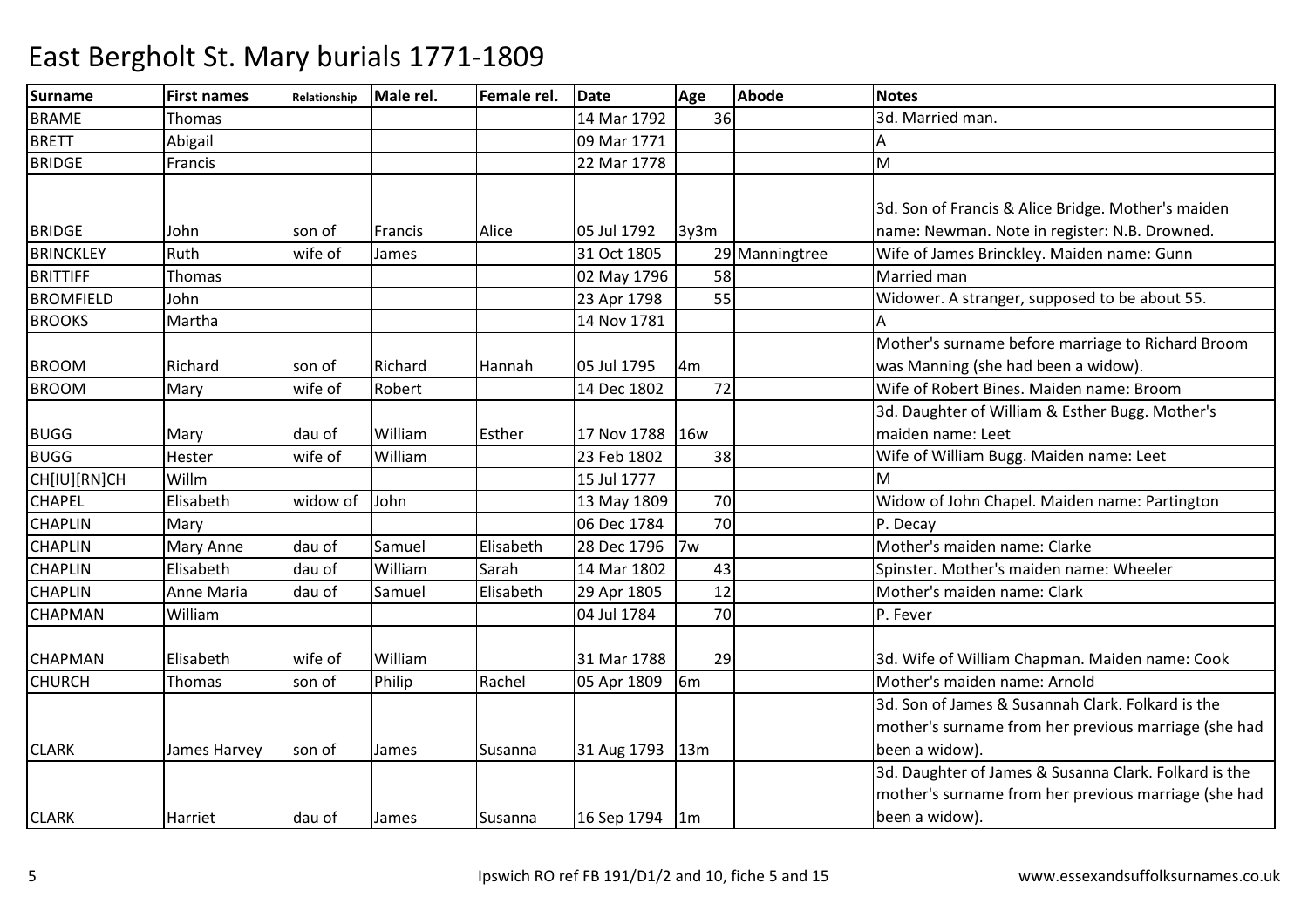| <b>Surname</b> | <b>First names</b> | <b>Relationship</b> | Male rel. | Female rel.    | <b>Date</b>     | Age | <b>Abode</b> | <b>Notes</b>                                          |
|----------------|--------------------|---------------------|-----------|----------------|-----------------|-----|--------------|-------------------------------------------------------|
| <b>CLARKE</b>  | Martha             |                     |           |                | 09 Nov 1774     |     |              |                                                       |
|                |                    |                     |           |                |                 |     |              | 3d. Daughter of Isaac & Sarah Clarke. Mother's maiden |
| <b>CLARKE</b>  | Sarah              | dau of              | Isaac     | Sarah          | 12 Dec 1791     | 52  |              | name: Chaplin                                         |
| <b>CLARKE</b>  | James              | son of              | James     | Anne           | 01 Aug 1798     | 61m |              | Mother's maiden name: Clubb                           |
| <b>CLARKE</b>  | Joseph             | son of              | Isaac     | <b>Bridget</b> | 05 Apr 1802     | 25  |              | Bachelor. Mother's maiden name: Norman                |
|                | Henry              |                     |           |                |                 |     |              |                                                       |
| <b>CLARKE</b>  | Bumpstead          | son of              | William   | Sarah          | 19 Apr 1804     |     |              | Mother's maiden name: Branwhite                       |
| <b>CLARKE</b>  | Elisabeth          | dau of              | William   | Sarah          | 25 Nov 1806 18m |     |              | Mother's maiden name: Branwhite                       |
| <b>CLARKE</b>  | Mahelath           | dau of              | Joseph    | Sarah          | 12 Sep 1807     | 3w  |              |                                                       |
| <b>CLARKE</b>  | Thomas             | son of              | John      | Mary           | 15 Nov 1807     | 6m  |              | Mother's maiden name: Finch                           |
| <b>COLE</b>    | Robt               |                     |           |                | 07 Aug 1772     |     |              | M                                                     |
| <b>COLE</b>    | Jerem.             |                     |           |                | 27 Aug 1772     |     |              | M                                                     |
| <b>COLE</b>    | Jonath.            |                     |           |                | 10 Sep 1772     |     |              | M                                                     |
| <b>COLE</b>    | Sarah              |                     |           |                | 12 Jul 1777     |     |              | M                                                     |
| <b>COLE</b>    | Saul               |                     |           |                | 27 Jun 1779     |     |              | M                                                     |
|                |                    |                     |           |                |                 |     |              |                                                       |
| <b>COLEMAN</b> | Sarah              | widow of            | Samuel    |                | 08 Sep 1795     | 91  |              | Widow of Samuel Coleman. Maiden name: Tanner          |
|                |                    |                     |           |                |                 |     |              | Mother's surname before marriage: Clarke (she had     |
| <b>COLEMAN</b> | William            | son of              | William   | Susanna        | 23 Nov 1804     | 4m  |              | been a widow).                                        |
| <b>COLEMAN</b> | Samuel             | son of              | Samuel    | Sarah          | 23 Sep 1808     | 81  |              | Mother's maiden name: Turner                          |
| <b>CONEY</b>   | Mary               |                     |           |                | 28 Feb 1781     |     |              | M                                                     |
| <b>CONEY</b>   | Sarah              |                     |           |                | 30 Apr 1781     |     |              | M                                                     |
|                |                    |                     |           |                |                 |     |              | 3d. Married man. Son of Stephen & Martha Coney.       |
| <b>CONEY</b>   | Stephen            | son of              | Stephen   | Martha         | 16 May 1790     | 36  |              | Mother's maiden name: Porter                          |
| <b>COOK</b>    | Thos               |                     |           |                | 02 Mar 1771     |     |              |                                                       |
| <b>COOK</b>    | Benjan.            |                     |           |                | 03 Jan 1772     |     |              | M                                                     |
| COOK           | Eliz.              |                     |           |                | 02 Mar 1773     |     |              | M                                                     |
| <b>COOK</b>    | Arthur             |                     |           |                | 28 Sep 1780     |     |              | M                                                     |
| <b>COOK</b>    | Ann                |                     |           |                | 05 Oct 1781     |     |              | M                                                     |
|                |                    |                     |           |                |                 |     |              | P. Elisabeth Cook, widow of John Cook. Maiden name:   |
| <b>COOK</b>    | Elisabeth          | widow of            | John      |                | 22 Aug 1785     | 59  |              | Watson.                                               |
| <b>COOK</b>    | Mary               | wife of             | Habakkuk  |                | 17 Jun 1795     | 37  |              | Wife of Habakkuk Cook. Maiden name: Bacon             |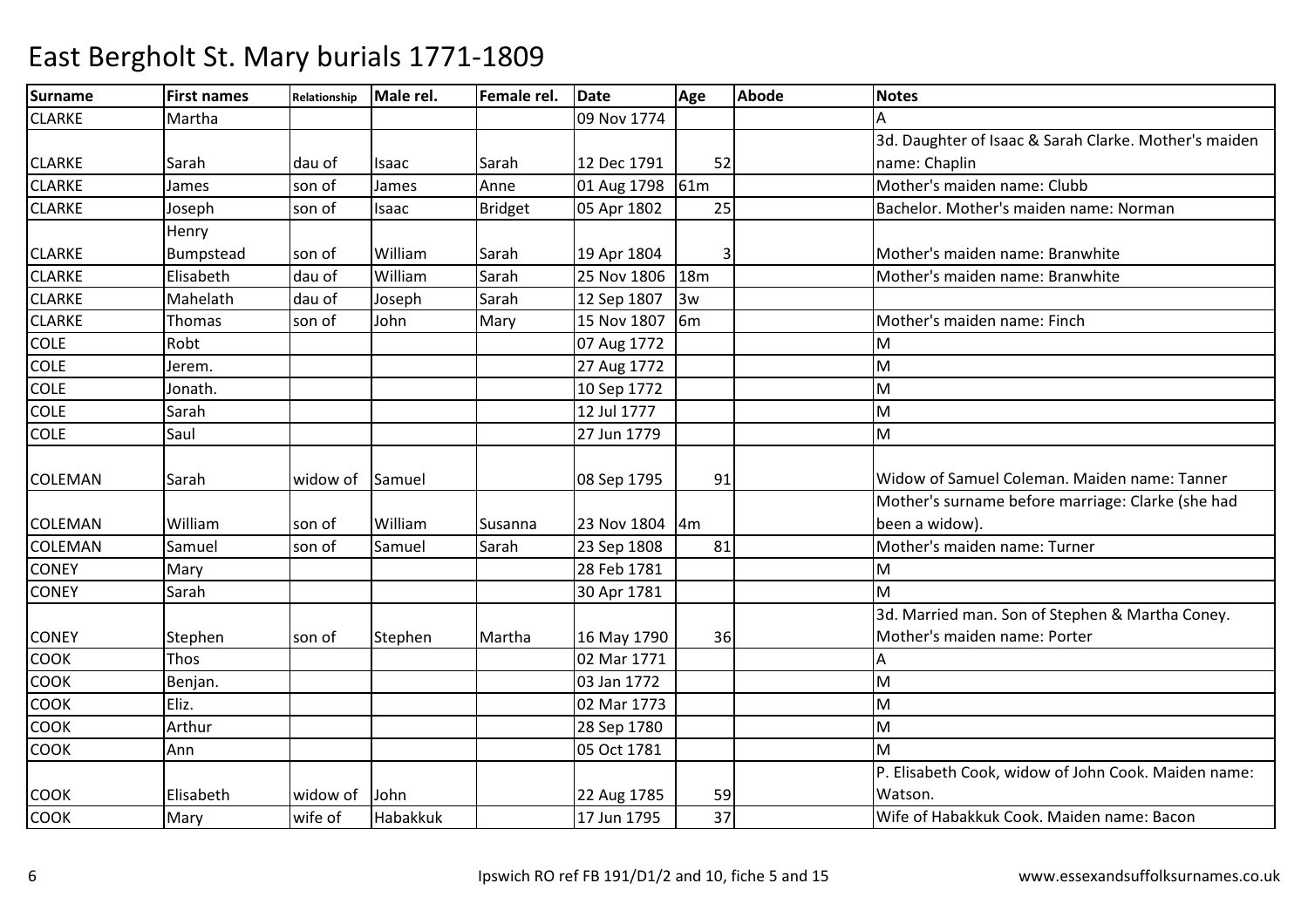| <b>Surname</b>   | <b>First names</b> | Relationship | Male rel. | Female rel. | <b>Date</b>    | Age             | <b>Abode</b>    | <b>Notes</b>                                        |
|------------------|--------------------|--------------|-----------|-------------|----------------|-----------------|-----------------|-----------------------------------------------------|
| COOK             | Habakkuk           | son of       | John      | Elisabeth   | 03 Jun 1799    |                 | 38 Tattingstone | Widower. Mother's maiden name: Watson               |
| <b>COOK</b>      | Joseph             | son of       | William   | Sarah       | 28 Oct 1801    | 22              |                 | Mother's maiden name: Morris                        |
|                  |                    |              |           |             |                |                 |                 | Son of Thomas & Mary Cooke. Mother's maiden name:   |
| <b>COOKE</b>     | Thomas             | son of       | Thomas    | Mary        | 06 Nov 1791    |                 |                 | Stevens                                             |
|                  |                    |              |           |             |                |                 |                 | Son of Habakkuk & Mary Cooke. Mother's maiden       |
| <b>COOKE</b>     | William            | son of       | Habakkuk  | Mary        | 23 Aug 1792    | $\mathsf{3m}$   |                 | name: Bacon                                         |
| <b>COOKE</b>     | William            | son of       | Habakkuk  | Mary        | 29 Apr 1794    | $\mathsf{I}$ 8m |                 | Mother's maiden name: Bacon                         |
| <b>COOPER</b>    | Abraham            |              |           |             | 31 Dec 1777    |                 |                 |                                                     |
| <b>COOPER</b>    | Abraham            |              |           |             | 14 Jan 1779    |                 |                 | Δ                                                   |
| <b>COOPER</b>    | Mary               | dau of       | Abraham   | Anne        | 02 Feb 1794    | 23              |                 | 3d. Mother's maiden name: Baker                     |
| <b>COOPER</b>    | Thomas             | son of       | Thomas    | Sarah       | 26 May 1795    | 11              |                 | Mother's maiden name: Saunders                      |
| <b>COOPER</b>    | Sarah              | dau of       | Thomas    | Sarah       | 18 Feb 1798    | 10 <sub>m</sub> |                 | Mother's maiden name: Saunders                      |
| <b>COOPER</b>    | Thomas             |              |           |             | 22 Feb 1798    | 41              |                 | Married man                                         |
| <b>COOPER</b>    | <b>Mary Anne</b>   | dau of       | William   | Anne        | 11 Oct 1800    | $\mathsf{I}$ 8m |                 | Mother's maiden name: Chapman                       |
| <b>COOPER</b>    | Anne               | widow of     | Abraham   |             | 10 Mar 1805    | 81              |                 | Widow of Abraham Cooper. Maiden name: Baker         |
| <b>COWPER</b>    | Philadelphia       |              |           |             | 22 Dec 1784    | infant          |                 |                                                     |
|                  |                    |              |           |             |                |                 |                 | Elisabeth daughter of Abraham & Anne Cowper.        |
| <b>COWPER</b>    | Elisabeth          | dau of       | Abraham   | Anne        | 09 Jan 1788    | 25              |                 | Mothe's maiden name: Baker                          |
|                  |                    |              |           |             |                |                 |                 | Son of Thomas & Sarah Cowper. Mother's maiden name: |
| <b>COWPER</b>    | William            | son of       | Thomas    | Sarah       | 13 May 1788 1w |                 |                 | Saunders.                                           |
| <b>CRACKNALL</b> | Thos               |              |           |             | 30 Jan 1780    |                 |                 |                                                     |
| CRACKNALL        | Sarah              | wife of      | John      |             | 19 Oct 1808    | 55              |                 | Wife of John Cracknall. Maiden name: M[a ]nn        |
| CRACKNELL        | Hannah             |              |           |             | 17 Mar 1784    | infant          |                 |                                                     |
| <b>CROSBEE</b>   | John               |              |           |             | 06 Feb 1772    |                 |                 | M                                                   |
| <b>CROSBEE</b>   | John               |              |           |             | 12 Jan 1773    |                 |                 | M                                                   |
| <b>CROSBEE</b>   | William            |              |           |             | 03 Dec 1807    | 68              |                 | Widower                                             |
| <b>CROSBY</b>    | Hannah             |              |           |             | 03 Apr 1780    |                 |                 |                                                     |
| <b>CROSBY</b>    | Mary               | wife of      | William   |             | 25 Apr 1803    | 40              |                 | Wife of William Crosby. Maiden name: Rashbrook      |
|                  |                    |              |           |             |                |                 |                 | Margaret, widow of ? Culph (name not in register).  |
| <b>CULPH</b>     | Margaret           |              |           |             | 27 Dec 1801    | 70              |                 | Maiden name: Abbot                                  |
| <b>CURTIS</b>    | Susanna            | dau of       | George    | Elisabeth   | 13 Jan 1808    | <b>18w</b>      |                 | Mother's maiden name: Bear                          |
| <b>CUTHBERT</b>  | Ann                |              |           |             | 17 Jul 1781    |                 |                 | M                                                   |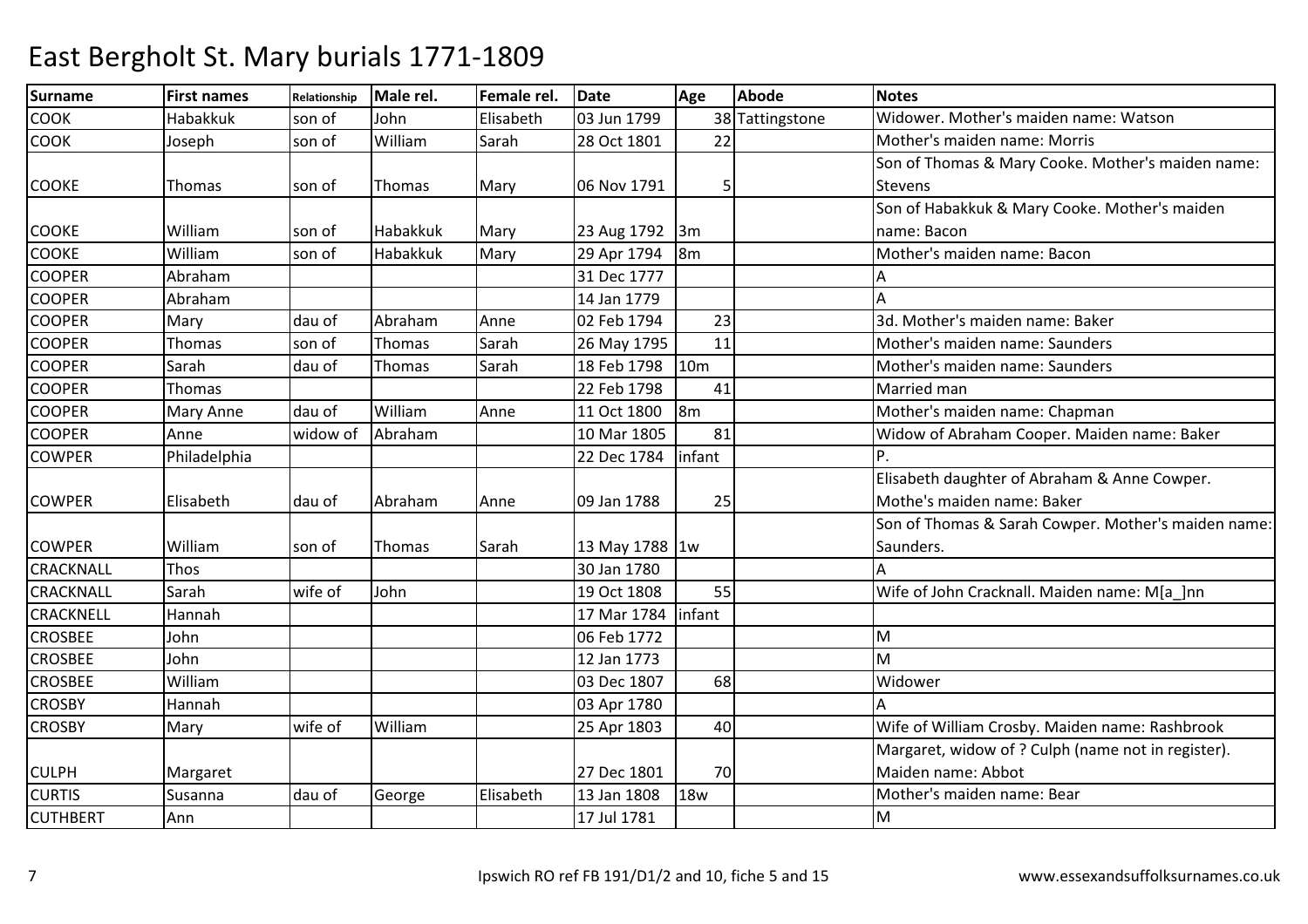| <b>Surname</b>    | <b>First names</b> | Relationship | Male rel. | Female rel. | <b>Date</b>       | Age        | <b>Abode</b>    | <b>Notes</b>                                        |
|-------------------|--------------------|--------------|-----------|-------------|-------------------|------------|-----------------|-----------------------------------------------------|
| <b>CUTHBERT</b>   | Hannah             | wife of      | Richard   |             | 18 Mar 1805       | 55         |                 | Wife of Richard Cuthbert. Maiden name: Styles       |
| <b>CUTHERBERT</b> | Daniel             | son of       | Richard   | Letitia     | 27 Dec 1809       | 11m        |                 | Mother's maiden name: Pooley                        |
| <b>CUTTING</b>    | Jemima             |              |           |             | 09 Nov 1780       |            |                 | M                                                   |
| <b>CUTTING</b>    | Sarah              |              |           |             | 12 Mar 1783       |            |                 |                                                     |
| <b>CUTTING</b>    | William            | son of       | Samuel    | Sarah       | 23 Aug 1803       | 4          |                 | Mother's maiden name: Diggins                       |
| <b>CUTTING</b>    | Mary               | wife of      | Samuel    |             | 02 Dec 1804       | 42         |                 | Wife of Samuel Cutting. Maiden name: Diggins        |
| <b>CUTTING</b>    | <b>Mary Anne</b>   | dau of       | John      | Mary        | 23 May 1805       | 14         |                 | Mother's maiden name: Diggins                       |
| <b>CUTTING</b>    | Samuel             | son of       | John      |             | 21 Jul 1809       | 59         |                 | Widower.                                            |
| <b>DAINES</b>     | Mary               |              |           |             | 24 May 1773       |            |                 | M                                                   |
| <b>DAINES</b>     | Sarah              | dau of       |           | Lydia       | 16 Mar 1790   13m |            |                 | 3d. Bastard                                         |
| <b>DAINES</b>     | John               | son of       | Bardwell  | Elisabeth   | 02 Oct 1799       |            | 26 Tattingstone | Bachelor. Mother's maiden name: Orvis               |
| <b>DALE</b>       | John               | son of       | John      | Mary        | 09 May 1800       | 6          |                 | Mother's maiden name: Clark                         |
|                   |                    |              |           |             |                   |            |                 | 3d. Widow of Daniel Davy. Daughter of George & Mary |
|                   |                    |              |           |             |                   |            |                 | How (mother's maiden name: Wellam). Record          |
|                   |                    |              |           |             |                   |            |                 | duplicate to accommodate all surnames in searchable |
| <b>DAVY</b>       | Frances            | widow of     | Daniel    |             | 24 Jul 1787       | 61         |                 | fields).                                            |
|                   |                    |              |           |             |                   |            |                 | 3d. Widow of Daniel Davy. Daughter of George & Mary |
|                   |                    |              |           |             |                   |            |                 | How (mother's maiden name: Wellam). Record          |
|                   |                    |              |           |             |                   |            |                 | duplicate to accommodate all surnames in searchable |
| <b>DAVY</b>       | Frances            | dau of       | George    | Mary        | 24 Jul 1787       | 61         |                 | fields).                                            |
|                   |                    |              |           |             |                   |            |                 | 3d. Widow of Daniel Davy. Daughter of George & Mary |
|                   |                    |              |           |             |                   |            |                 | How (mother's maiden name: Wellam). Record          |
|                   |                    |              |           |             |                   |            |                 | duplicate to accommodate all surnames in searchable |
| <b>DAVY</b>       | Frances            | dau of       | George    | Mary        | 24 Jul 1787       | 61         |                 | fields).                                            |
| <b>DAY</b>        | John               |              |           |             | 20 Mar 1780       |            |                 |                                                     |
| <b>DAY</b>        | Elisabeth          | widow of     | John      |             | 01 Dec 1796       | 80         |                 | Widow of John Day. Maiden name: Hall                |
| <b>DEARSLY</b>    | Mary               |              |           |             | 16 Jun 1777       |            |                 |                                                     |
| <b>DIGGENS</b>    | Mary               |              |           |             | 07 Mar 1780       |            |                 |                                                     |
| <b>DIGGENS</b>    | Elisabeth          | dau of       |           | Elisabeth   | 31 Dec 1787       | 11d        |                 | 3d. Bastard.                                        |
| <b>DIGGIN</b>     | Samuel             | son of       | Samuel    | Judith      | 04 Nov 1802       | <b>20w</b> |                 | Mother's maiden name: Sibbon                        |
| <b>DIGGINS</b>    | Mary               |              |           |             | 24 Oct 1784       | 38         |                 | P. Fever                                            |
| <b>DIGGINS</b>    | Judith             | wife of      | Robert    |             | 20 Feb 1803       | 44         |                 | Wife of Robert Diggins. Maiden name: Seaborn        |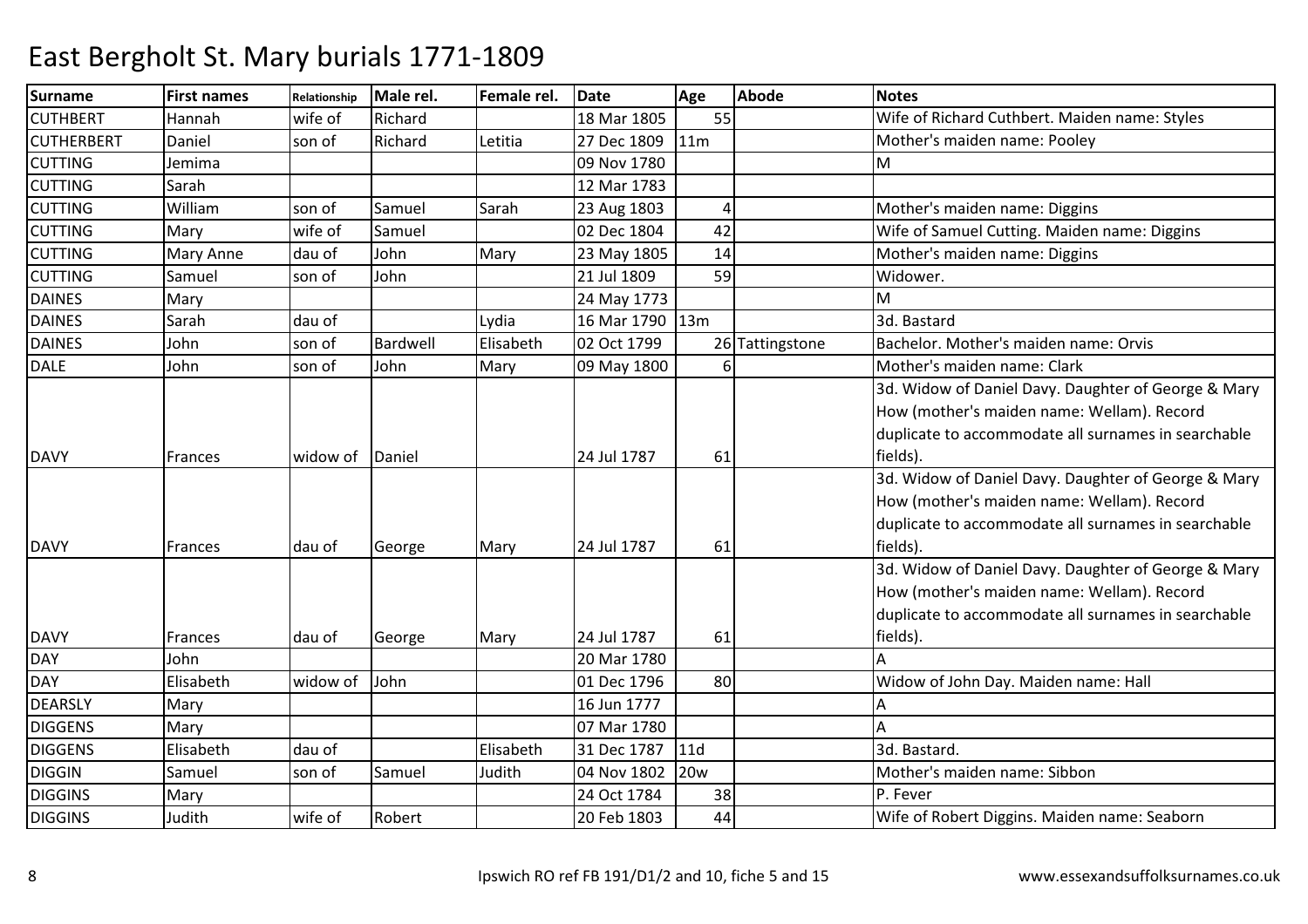| <b>Surname</b>   | <b>First names</b> | Relationship | Male rel.     | Female rel. | <b>Date</b>    | Age             | <b>Abode</b> | <b>Notes</b>                                         |
|------------------|--------------------|--------------|---------------|-------------|----------------|-----------------|--------------|------------------------------------------------------|
|                  |                    |              |               |             |                |                 |              | 3d. Married man. Son of Anthy. & Mary Dorkin.        |
| <b>DORKIN</b>    | Anthony Jacob      | son of       | Anthy.        | Mary        | 23 Jul 1789    | 45              |              | Mother's maiden name: Skinge.                        |
|                  |                    |              |               |             |                |                 |              | 3d. Son of William & Hannah Double. Mother's maiden  |
| <b>DOUBLE</b>    | George             | son of       | William       | Hannah      | 28 Apr 1786    | 4m              |              | name: Firmin. 3d.                                    |
|                  |                    |              |               |             |                |                 |              | 3d. Daughter of William & Hannah Double. Mother's    |
| <b>DOUBLE</b>    | Frances            | dau of       | William       | Hannah      | 15 Jun 1788    | 3w              |              | maiden name: Firmin.                                 |
|                  |                    |              |               |             |                |                 |              | 3 pence. Son of Daniel & Sarah Double. Mother's      |
| <b>DOUBLE</b>    | Daniel             | son of       | Daniel        | Sarah       | 20 May 1790 3d |                 |              | maiden name: Harris.                                 |
|                  |                    |              |               |             |                |                 |              | Daughter of William & Hannah Double. Mother's maiden |
| <b>DOUBLE</b>    | Frances            | dau of       | William       | Hannah      | 10 Dec 1790    | 8w              |              | name: Firmin                                         |
|                  |                    |              |               |             |                |                 |              | Son of William & Hannah Double. Mother's maiden      |
| <b>DOUBLE</b>    | William            | son of       | William       | Hannah      | 13 Jun 1792    | 10 <sub>w</sub> |              | name: Firmin                                         |
| <b>DOUBLE</b>    | William            | son of       | William       | Hannah      | 21 Sep 1794    | 1m              |              | Mother's maiden name: Firmin                         |
| <b>DOUBLE</b>    | Elisabeth          | dau of       | William       | Hannah      | 03 Dec 1801    | 4               |              | Mother's maiden name: Firmin                         |
| <b>DOUBLE</b>    | William            | son of       | William       | Hannah      | 05 Mar 1804    | $\overline{7}$  |              | Mother's maiden name: Firmin                         |
| <b>DRIFFIELD</b> | Fredrick Danl      |              |               |             | 25 Sep 1776    |                 |              | м                                                    |
| <b>DRIVER</b>    | John               | son of       | John          | Margaret    | 09 Dec 1802    | 76              |              | Singleman                                            |
| <b>DUFFIELD</b>  | Walter Wren        |              |               |             | 14 Nov 1772    |                 |              | M                                                    |
| <b>DUNHAM</b>    | Lydia              |              |               |             | 23 Feb 1775    |                 |              | А                                                    |
| <b>DUNNETT</b>   | Henry              |              |               |             | 19 Nov 1778    |                 |              | M                                                    |
| <b>DURRANT</b>   | Saml               |              |               |             | 11 May 1772    |                 |              | A                                                    |
|                  |                    |              |               |             |                |                 |              | 3d. Daughter of Thomas & Elisabeth Durrant. Mother's |
| <b>DURRANT</b>   | Hannah             | dau of       | <b>Thomas</b> | Elisabeth   | 14 Jun 1787    |                 |              | maiden name: Story                                   |
| <b>DURRANT</b>   | William            | son of       | Thomas        | Elisabeth   | 29 Dec 1806    | 31              |              | Mother's maiden name: Stow_y                         |
| EARL             | Susan              |              |               |             | 19 Jan 1772    |                 |              |                                                      |
| <b>EARL</b>      | Thos               |              |               |             | 04 Dec 1779    |                 |              | А                                                    |
| <b>EASTER</b>    | Elizabeth          |              |               |             | 08 Dec 1782    |                 |              |                                                      |
| <b>EATON</b>     | Sarah              |              |               |             | 11 Oct 1772    |                 |              | M                                                    |
| <b>EATON</b>     | Sarah              |              |               |             | 29 Sep 1778    |                 |              | А                                                    |
| <b>EATON</b>     | Deborah            |              |               |             | 28 Oct 1778    |                 |              | A                                                    |
| <b>ELLISTON</b>  | Rachel             |              |               |             | 26 Aug 1800    | 61              |              | Spinster                                             |
| <b>ELLISTONE</b> | John               |              |               |             | 24 Feb 1777    |                 |              | А                                                    |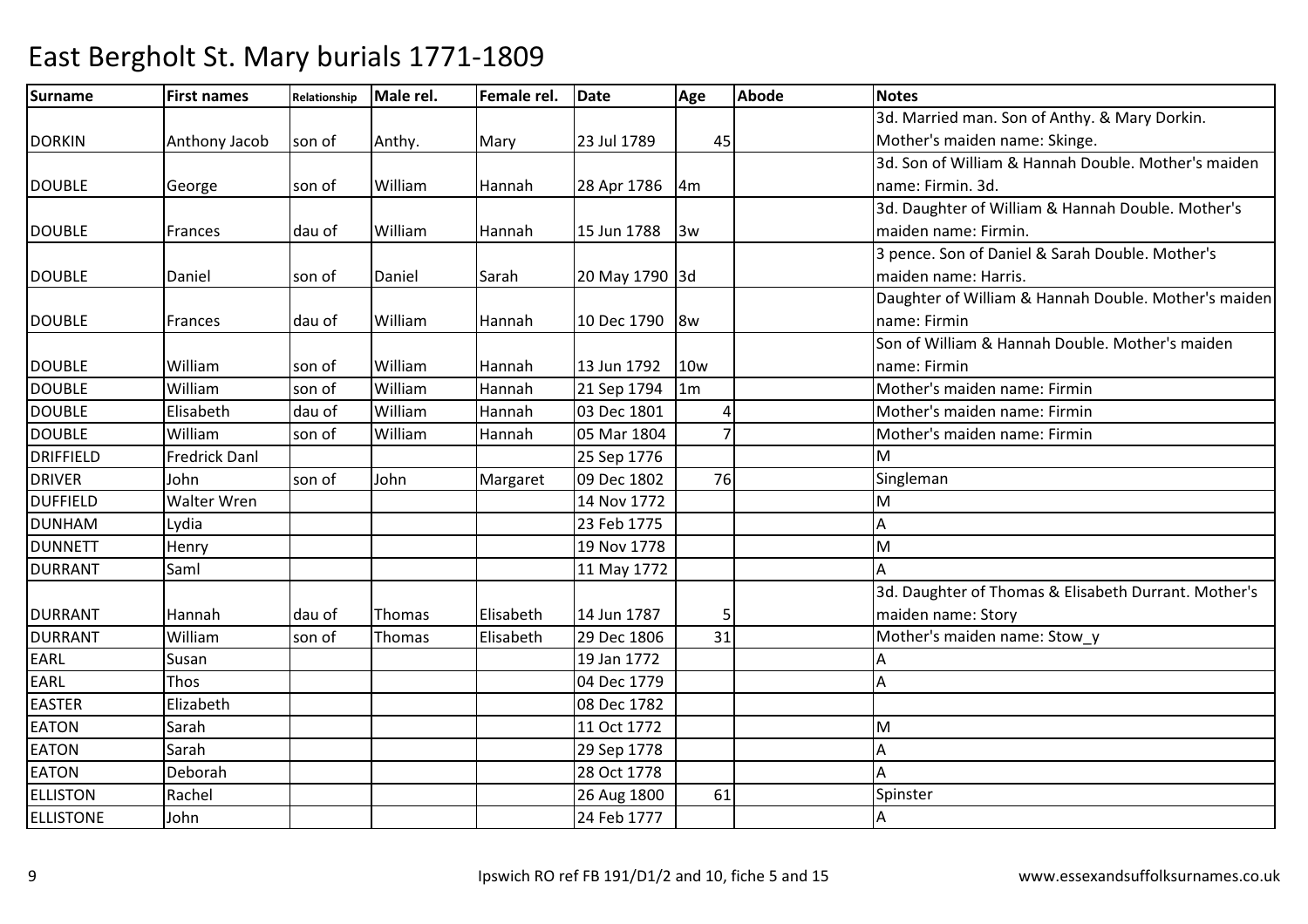| <b>Surname</b>  | <b>First names</b> | Relationship | Male rel. | Female rel. | <b>Date</b> | Age             | <b>Abode</b> | <b>Notes</b>                                            |
|-----------------|--------------------|--------------|-----------|-------------|-------------|-----------------|--------------|---------------------------------------------------------|
|                 |                    |              |           |             |             |                 |              | 3d. Widower. Son of Robert & Mary Estwick. Mother's     |
| <b>ESTWICK</b>  | William            | son of       | Robert    | Mary        | 14 May 1790 | 78              |              | maiden name: Barnard.                                   |
|                 |                    |              |           |             |             |                 |              |                                                         |
| <b>ESTWICK</b>  | Mary               | widow of     | Daniel    |             | 18 Dec 1792 | 77              |              | 3d. Widow of Daniel Estwick. Maiden name: Goodwin       |
| <b>ETON</b>     | John               | son of       | John      | Sarah       | 26 Apr 1805 | 85              |              | Widower. Mother's maiden name: Woods                    |
| <b>EVANS</b>    | Mary               |              |           |             | 26 Mar 1779 |                 |              |                                                         |
| <b>EVANS</b>    | Jos.               |              |           |             | 05 Mar 1780 |                 |              | A                                                       |
|                 |                    |              |           |             |             |                 |              | Wife of John Evans. Surname from previous marriage      |
| <b>EVANS</b>    | Sarah              | wife of      | John      |             | 27 Jul 1806 | 70              |              | before marrying John: Fo[r_]ington                      |
|                 |                    |              |           |             |             |                 |              |                                                         |
|                 | Joseph             |              |           |             |             |                 |              | 3d. Revd. Joseph Frederick Eyre. Bachelor son of Joseph |
| <b>EYRE</b>     | Frederick          | son of       | Joseph    | Priscilla   | 01 Feb 1786 | 27              |              | & Priscilla Eyre. Mother's maiden name: Cattlow.        |
|                 |                    |              |           |             |             |                 |              | 3d. Daughter of Joseph Eyre Esq & Priscilla. Mother's   |
| <b>EYRE</b>     | Priscilla          | dau of       | Joseph    | Priscilla   | 16 May 1787 | 35              |              | maiden name: Catelow                                    |
| <b>EYRE</b>     | Priscilla          | wife of      | Joseph    |             | 05 May 1788 | 58              |              | 3d. Wife of Joseph Eyre Esqr. Maiden name: Catelow.     |
|                 |                    |              |           |             |             |                 |              | 3d. Joseph Eyre Esqr, widower, son of Joseph & Hannah   |
| <b>EYRE</b>     | Joseph             | son of       | Joseph    | Hannah      | 27 Mar 1789 | 78              |              | Eyre. Mother's maiden name: Hart                        |
| <b>FALLOWES</b> | William            | son of       | William   | Elisabeth   | 02 Aug 1804 | 12              |              | Mother's maiden name: Fenn                              |
| <b>FALLOWS</b>  | Elisabeth          | dau of       | William   | Elisabeth   | 11 Feb 1802 | $\overline{2}$  |              | Mother's maiden name: Fennings                          |
|                 |                    |              |           |             |             |                 |              | Elisabeth wife of William Fallows, maiden name          |
| <b>FALLOWS</b>  | Elisabeth          | wife of      | William   |             | 13 Sep 1802 | 35              |              | Fennings                                                |
| <b>FALLOWS</b>  | Sarah              | dau of       | William   | Elisabeth   | 20 Apr 1803 | 8 <sub>m</sub>  |              | Mother's maiden name: Fennings                          |
| <b>FALLOWS</b>  | Elisabeth          | dau of       | William   | Susanna     | 11 Nov 1804 | 35              |              | Spinster. Mother's maiden name: Ward                    |
| <b>FINCH</b>    | Elisabeth          | wife of      | Joseph    |             | 13 Apr 1785 | 26              |              | Maiden name: Finch. 3d.                                 |
|                 |                    |              |           |             |             |                 |              | Son of Jonathan & Elisabeth Finch. Mother's maiden      |
| <b>FINCH</b>    | Jonathan           | son of       | Jonathan  | Elisabeth   | 23 Jun 1786 | 19 <sub>m</sub> |              | name: Tracy                                             |
| <b>FINCH</b>    | William            | son of       | William   | Susanna     | 20 Sep 1805 | 7w              |              | Mother's maiden name: Lemon                             |
| <b>FISHER</b>   | Susan              |              |           |             | 16 Jan 1780 |                 |              |                                                         |
| <b>FISHER</b>   | William            | son of       | William   | Susan       | 29 Nov 1798 | 47              |              | Bachelor. Mother's maiden name: Gizleham                |
|                 |                    |              |           |             |             |                 |              | 3d. Son of Jeremiah & Sarah Folkard. Mother's maiden    |
| <b>FOLKARD</b>  | James              | son of       | Jeremiah  | Sarah       | 15 Sep 1785 | 7               |              | name: Pitt                                              |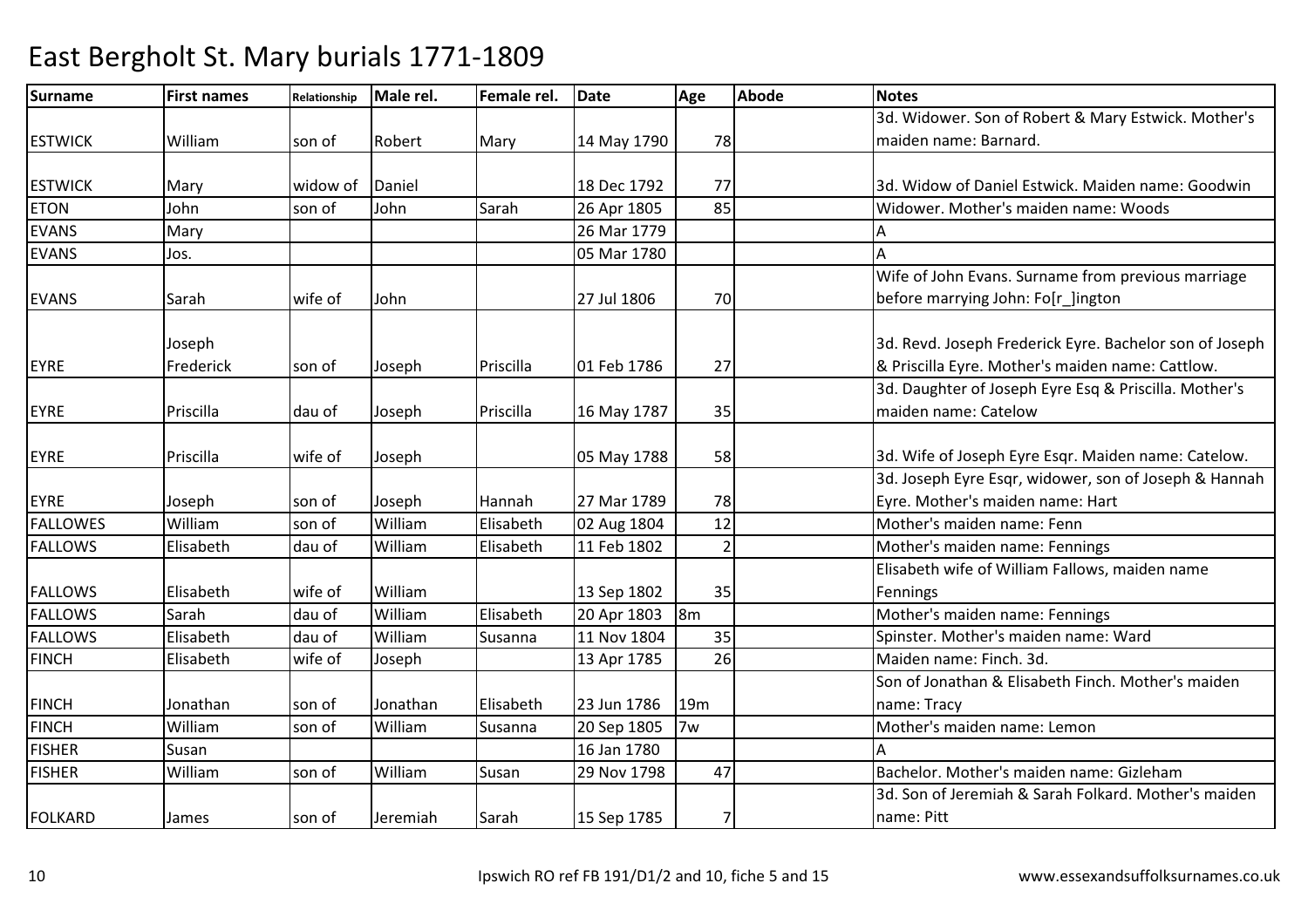| <b>Surname</b>  | <b>First names</b>   | Relationship | Male rel. | Female rel. | <b>Date</b> | Age             | <b>Abode</b>        | <b>Notes</b>                                           |
|-----------------|----------------------|--------------|-----------|-------------|-------------|-----------------|---------------------|--------------------------------------------------------|
|                 |                      |              |           |             |             |                 |                     | Son of Jeremiah & Sarah Folkard. Mother's maiden       |
| <b>FOLKARD</b>  | Jeremiah             | son of       | Jeremiah  | Sarah       | 01 Apr 1787 | 18              |                     | name: Pitt                                             |
| <b>FOLKARD</b>  | Robert               | son of       | Jeremiah  |             | 11 Apr 1787 | 67              |                     | 3d. Married man.                                       |
| <b>FOLKARD</b>  | Sarah                | widow of     | John      |             | 18 Jul 1787 | 67              |                     | 3d. Maiden name: Barker                                |
| <b>FOLKARD</b>  | Sarah                | wife of      | John      |             | 18 Jul 1787 | 67              |                     | 3d. Maiden name: Barker                                |
|                 |                      |              |           |             |             |                 |                     | 3d. Daughter of Jeremiah & Sarah Folkard. Mother's     |
| <b>FOLKARD</b>  | Sarah                | dau of       | Jeremiah  | Sarah       | 14 Oct 1791 | 16              |                     | maiden name: Pitt                                      |
|                 |                      |              |           |             |             |                 |                     | 3d. Daughter of Thomas & Elisabeth Folkard. Mother's   |
| <b>FOLKARD</b>  | Susanna              | dau of       | Thomas    | Elisabeth   | 13 Jun 1792 |                 |                     | maiden name: King                                      |
|                 |                      |              |           |             |             |                 |                     | 3d. Son of Thomas & Elisabeth Folkard. Mother's maiden |
| <b>FOLKARD</b>  | Joseph               | son of       | Thomas    | Elisabeth   | 17 Sep 1793 | 20 <sub>w</sub> |                     | name: King                                             |
| <b>FOLKARD</b>  | William              | son of       | Jeremiah  | Sarah       | 28 Jan 1796 | 24              |                     | Mother's maiden name: Pitt                             |
| <b>FOLKARD</b>  | William              | son of       | William   | Elisabeth   | 16 Jun 1797 | 9d              |                     | Mother's maiden name: Betts                            |
| <b>FOLKARD</b>  | Elisabeth            | wife of      | Thomas    |             | 30 Nov 1797 | 31              |                     | Wife of Thomas Folkard. Maiden name: King              |
| <b>FOLKARD</b>  | Elisabeth            | wife of      | Francis   |             | 05 Jun 1799 | 26              |                     | Wife of Francis Folkard, Maiden name: Betts            |
| <b>FOLKARD</b>  | Sarah                | wife of      | Jeremiah  |             | 31 Jul 1803 | 60              |                     | Wife of Jeremiah Folkard. Maiden name: Pitt            |
| <b>FOLKARD</b>  | William              | son of       | Robert    | Mary        | 27 Sep 1804 | 6w              |                     | Mother's maiden name: Kilburn                          |
| <b>FOLKARD</b>  | Jeremiah             | son of       | Robert    | Sarah       | 08 Dec 1809 |                 | 64 Horkesley, Essex | Widower. Mother's maiden name: Barker                  |
| <b>FORDHAM</b>  | Fred. Hamilton       |              |           |             | 10 Feb 1780 |                 |                     | M                                                      |
|                 |                      |              |           |             |             |                 |                     | 3d. Son of Robert & Susanna Fordham. Mother's maiden   |
| <b>FORDHAM</b>  | James                | son of       | Robert    | Susanna     | 27 May 1785 | 38              |                     | name: Hamilton.                                        |
| <b>FORSGATE</b> | Richard              |              |           |             | 26 Aug 1804 | 40              |                     | Married man                                            |
| <b>FRANCIS</b>  | Mary                 | wife of      | John      |             | 17 Nov 1786 | 38              |                     | Wife of John Hills. Maiden name: Francis               |
| <b>FROST</b>    | William              |              |           |             | 14 Oct 1784 | 65              |                     | Palsy                                                  |
|                 |                      |              |           |             |             |                 |                     | 3d. Son of Charles & Mary Frost. Mother's maiden       |
| <b>FROST</b>    | James                | son of       | Charles   | Mary        | 31 Oct 1792 | 11w             |                     | name: Hardy                                            |
| <b>FROST</b>    | Mary                 | dau of       |           | Mary        | 22 May 1796 |                 |                     | <b>Bastard</b>                                         |
| <b>GARNHAM</b>  | Elizth               |              |           |             | 10 Dec 1777 |                 |                     | А                                                      |
| <b>GARNHAM</b>  | John                 |              |           |             | 28 Dec 1781 |                 |                     |                                                        |
| <b>GARNHAM</b>  | Elizabeth            |              |           |             | 01 Jun 1783 |                 |                     |                                                        |
|                 |                      |              |           |             |             |                 |                     | 3d. Son of John & Martha Garnham. Mother's maiden      |
| <b>GARNHAM</b>  | <b>William Orris</b> | son of       | John      | Martha      | 05 Jun 1787 | 2m              |                     | name: Orris                                            |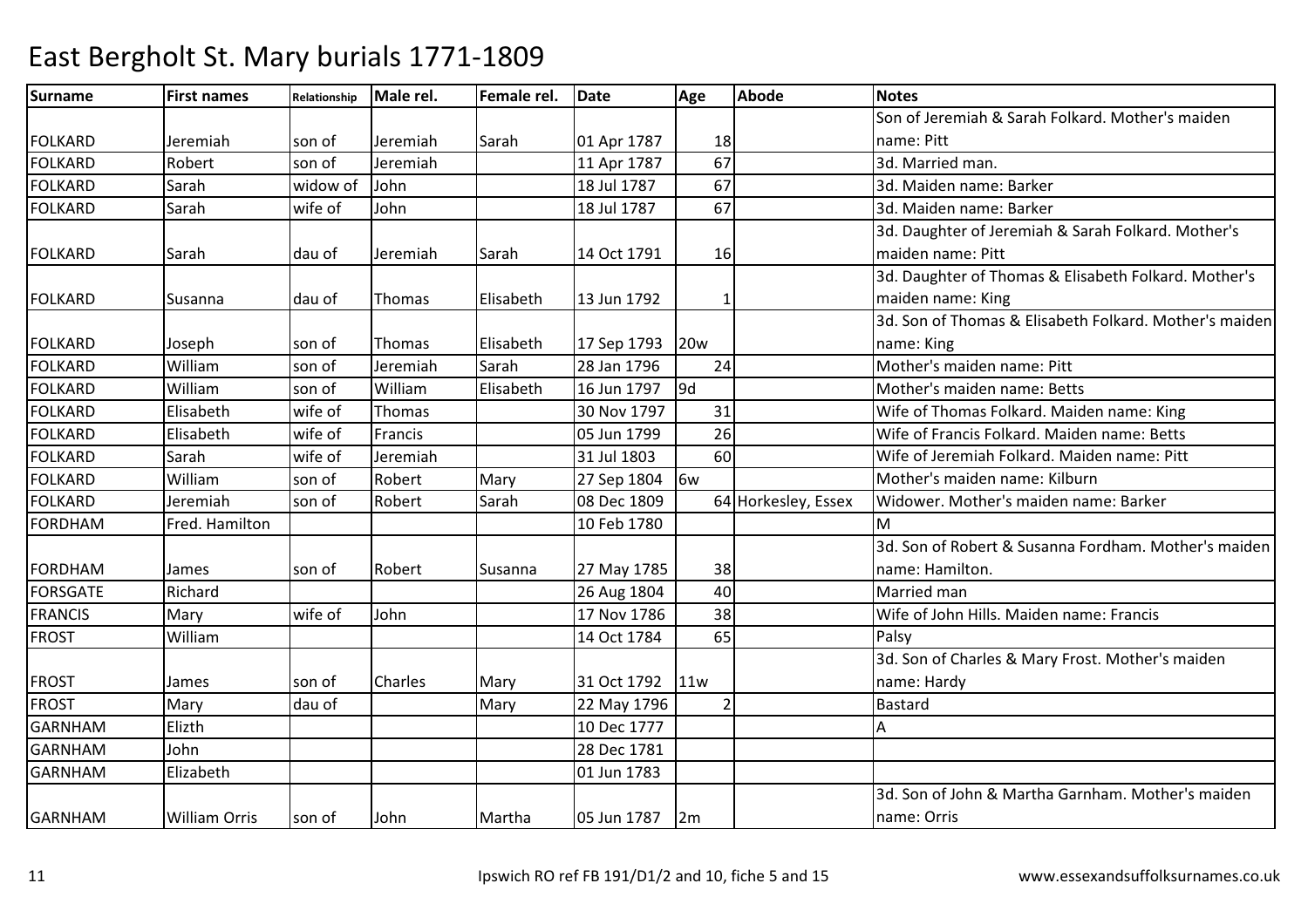| <b>Surname</b> | <b>First names</b> | Relationship | Male rel. | Female rel. | <b>Date</b> | Age            | <b>Abode</b>       | <b>Notes</b>                                          |
|----------------|--------------------|--------------|-----------|-------------|-------------|----------------|--------------------|-------------------------------------------------------|
|                |                    |              |           |             |             |                |                    | 3d. Daughter of John & Martha Garnham. Mother's       |
| <b>GARNHAM</b> | Mary               | dau of       | John      | Martha      | 30 Nov 1788 | 19w            |                    | maiden name: Orris                                    |
|                |                    |              |           |             |             |                |                    | 3d. Son of John & Martha Garnham. Mother's maiden     |
| <b>GARNHAM</b> | Henry              | son of       | John      | Martha      | 20 Sep 1789 | 1m             |                    | name: Orris                                           |
| <b>GARNHAM</b> | Samuel             | son of       | John      | Martha      | 13 Jan 1793 | 25w            |                    | Mother's maiden name: Orris                           |
| <b>GARNHAM</b> | Orvis              | son of       | John      | Martha      | 11 Dec 1796 | 3m             |                    | Mother's maiden name: Orvis                           |
| <b>GARNHAM</b> | John               | son of       | John      | Elisabeth   | 25 Apr 1802 | 69             |                    | Married man. Mother's maiden name: Duncan             |
| <b>GARNHAM</b> | Elisabeth          | dau of       | John      | Martha      | 11 Aug 1805 | 12             |                    | Mother's maiden name: Orvis                           |
| <b>GARNHAM</b> | John               | son of       | John      | Martha      | 03 Mar 1809 | 24             |                    | Married man. Mother's maiden name: Orris              |
|                |                    |              |           |             |             |                |                    | 3d. Son of Thomas & Susanna Garrood. Mother's         |
| <b>GARROOD</b> | James              | son of       | Thomas    | Susanna     | 26 Dec 1785 | 52             |                    | maiden name: Fowler.                                  |
| <b>GARROOD</b> | Samuel             | son of       | Pearce    | Judith      | 27 Jun 1808 | 62             |                    | Singleman. Mother's maiden name: Deaves               |
| <b>GARROOD</b> | John               | son of       | John      | Martha      | 20 Mar 1809 |                | 3 Bradfield, Essex | Mother's maiden name: Garnham                         |
| <b>GARWOOD</b> | Ann                |              |           |             | 14 May 1771 |                |                    | M                                                     |
| <b>GARWOOD</b> | Martha             |              |           |             | 14 Feb 1772 |                |                    | M                                                     |
| GARWOOD        | Mill.              |              |           |             | 18 Oct 1775 |                |                    | Α                                                     |
| <b>GARWOOD</b> | John               |              |           |             | 14 Dec 1777 |                |                    | Α                                                     |
| <b>GARWOOD</b> | Joseph             |              |           |             | 17 Nov 1778 |                |                    | Α                                                     |
| <b>GARWOOD</b> | Peace              |              |           |             | 22 Dec 1779 |                |                    | А                                                     |
| <b>GARWOOD</b> | Mary               |              |           |             | 29 Feb 1780 |                |                    |                                                       |
| <b>GARWOOD</b> | Mary               | dau of       | John      | Elisabeth   | 23 Jan 1785 | 8 <sup>1</sup> |                    | Mother's maiden name: Shave                           |
|                |                    |              |           |             |             |                |                    | Daughter of John & Elisabeth Garwood. Mother's        |
| <b>GARWOOD</b> | Mary               | dau of       | John      | Elisabeth   | 23 Jan 1785 | 8              |                    | maiden name: Shave                                    |
|                |                    |              |           |             |             |                |                    | Daughter of Isaac & Elisabeth Gentry. Mother's maiden |
| <b>GENTRY</b>  | Sarah              | dau of       | Isaac     | Elisabeth   | 03 May 1791 |                |                    | name: Sage.                                           |
| <b>GENTRY</b>  | Elisabeth          | wife of      | Isaac     |             | 28 Oct 1792 | 30             |                    | Wife of Isaac Gentry. Maiden name: Sage               |
| <b>GENTRY</b>  | Elisabeth          | wife of      | William   |             | 30 Nov 1794 | 30             |                    | Wife of William Gentry. Maiden name: Pinner           |
| <b>GENTRY</b>  | Daniel             | son of       | William   | Elisabeth   | 08 Feb 1795 | $\overline{2}$ |                    | Mother's maiden name: Pinner                          |
|                |                    |              |           |             |             |                |                    | William Gentry, married man. Mother's maiden name     |
| <b>GENTRY</b>  | William            | son of       | John      | Hester      | 06 Apr 1802 | 41             |                    | Tungit?                                               |
| <b>GENTRY</b>  | Daniel             | son of       | Isaac     | Elisabeth   | 19 Sep 1802 | 12             |                    | Mother's maiden name: Sage                            |
| <b>GIBLIN</b>  | George             | son of       | George    | Mary        | 13 Jul 1803 | 23             |                    | Bachelor. Mother's maiden name: Bowles                |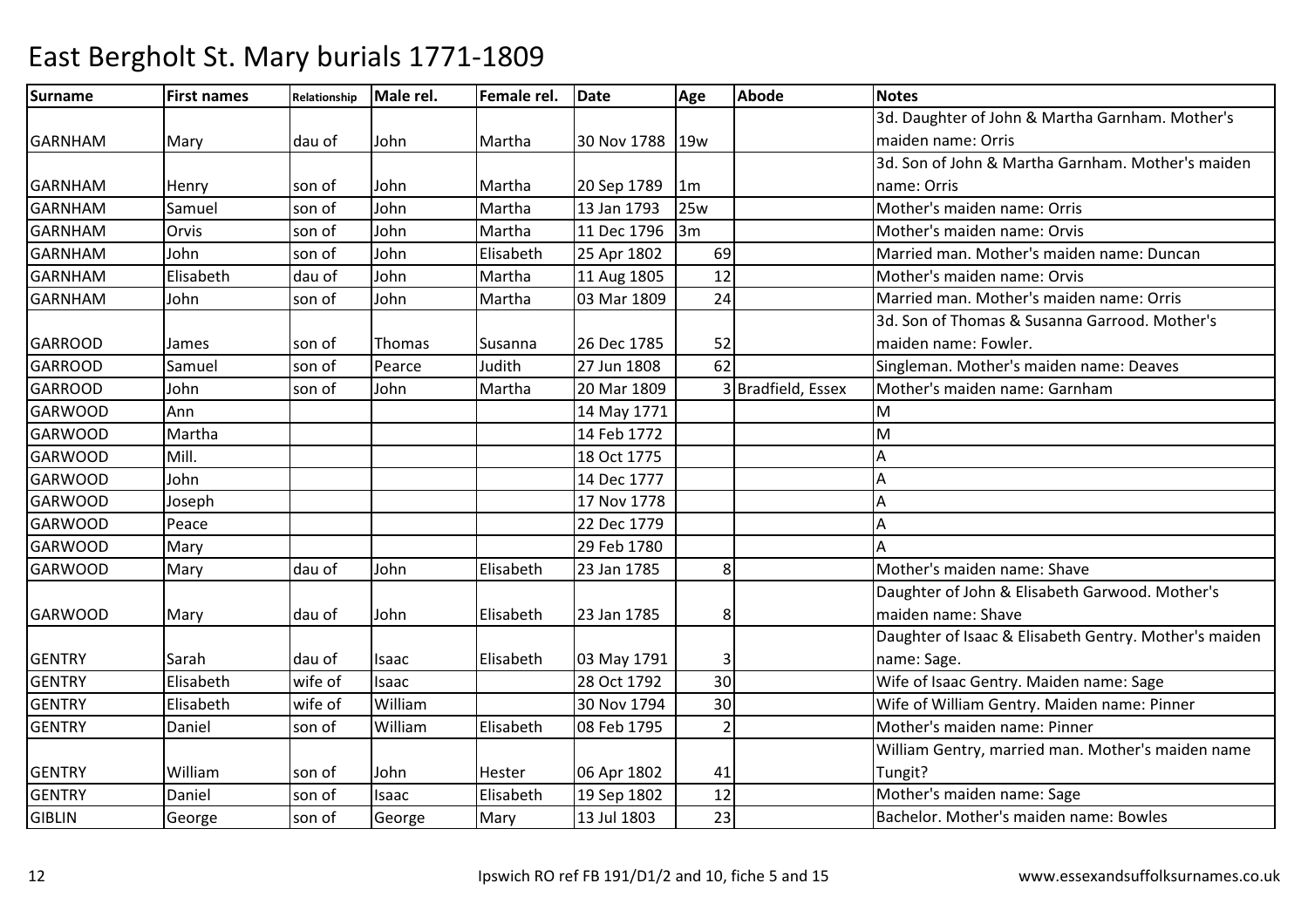| <b>Surname</b>      | <b>First names</b> | <b>Relationship</b> | Male rel. | Female rel. | <b>Date</b> | Age             | <b>Abode</b> | <b>Notes</b>                                                                                                                                      |
|---------------------|--------------------|---------------------|-----------|-------------|-------------|-----------------|--------------|---------------------------------------------------------------------------------------------------------------------------------------------------|
|                     |                    |                     |           |             |             |                 |              | Mother's maiden name: Bowers. Date of burial hard to                                                                                              |
| <b>GIBLING</b>      | William            | son of              | George    | Mary        | * Aug 1795  |                 |              | read - possibly the 14th.                                                                                                                         |
|                     |                    |                     |           |             |             |                 |              |                                                                                                                                                   |
| <b>GIBLING</b>      | Mary               | wife of             | George    |             | 15 Jun 1802 | 43              |              | Wife of George Gibling. Maiden name Bowes? Rowes?                                                                                                 |
| <b>GIBLING</b>      | Robert             | son of              | George    | Mary        | 17 Apr 1809 |                 | 7 Stratford  | Mother's maiden name: Row                                                                                                                         |
| <b>GILLETT</b>      | John               |                     |           |             | 06 Jan 1775 |                 |              | M                                                                                                                                                 |
| <b>GILLINGWATER</b> | Martha             | wife of             | James     |             | 17 Oct 1794 | 47              |              | Wife of James Gillingwater. Maiden name: Hart                                                                                                     |
| <b>GIZLINGHAM</b>   | John               |                     |           |             | 18 Dec 1773 |                 |              |                                                                                                                                                   |
| <b>GLADDEN</b>      | Anne               | widow of            | Abraham   |             | 05 May 1799 | 84              |              |                                                                                                                                                   |
| <b>GLADWIN</b>      | <b>Thos</b>        |                     |           |             | 24 Sep 1778 |                 |              | Α                                                                                                                                                 |
| <b>GLANDFIELD</b>   | Robt               |                     |           |             | 31 Dec 1771 |                 |              | M                                                                                                                                                 |
| <b>GLANDFIELD</b>   | Francis            |                     |           |             | 09 Sep 1779 |                 |              | А                                                                                                                                                 |
| GLANFIELD           | Mary               | widow of            | Thomas    |             | 09 Feb 1786 | 66              |              | Widow of Thomas Glanfield. Maiden name: Baines.<br>Record duplicated in database to also show her name as<br>'Mary Baines" in a searchable field. |
|                     |                    |                     |           |             |             |                 |              | 3d. Daughter of Francis & Sarah Glanfield. Mother's                                                                                               |
| GLANFIELD           | Mary               | dau of              | Francis   | Sarah       | 14 Apr 1790 | 14              |              | maiden name: Sibbon.                                                                                                                              |
| <b>GLANFIELD</b>    | Francis            | son of              | Francis   | Sarah       | 30 May 1792 | 23              |              | Son of Francis & Sarah Glanfield. Mother's maiden<br>name: Sibborn.                                                                               |
|                     |                    |                     |           |             |             |                 |              | Son of James & Sarah Goddard. Mother's maiden name:                                                                                               |
| <b>GODDARD</b>      | John               | son of              | James     | Sarah       | 07 Aug 1791 | 16              |              | Johnson.                                                                                                                                          |
| <b>GOODRICH</b>     | Ann                |                     |           |             | 01 Aug 1776 |                 |              | M                                                                                                                                                 |
| <b>GOODRICH</b>     | Susan              |                     |           |             | 30 Dec 1779 |                 |              | м                                                                                                                                                 |
| <b>GOSSHOCK</b>     | Lucy               | dau of              | Francis   | Mary        | 31 Oct 1790 | 10 <sub>m</sub> |              | Daughter of Francis & Mary Gosshock. Mother's maiden<br>name: Twait.                                                                              |
| <b>GOSSHOCK</b>     | Mary               | wife of             | Francis   |             | 11 Aug 1793 | 37              |              | 3d. Wife of Francis Gosshock. Maiden name: Twait                                                                                                  |
| <b>GOULD</b>        | Mary               |                     |           |             | 13 Nov 1782 |                 |              |                                                                                                                                                   |
| <b>GOYMER</b>       | Susanna            | dau of              | Joseph    | Anne        | 02 Aug 1785 | 14              |              | P. Daughter of Joseph & Anne Goymer. Mother's maiden<br>name: Cutter                                                                              |
| <b>GRANGER</b>      | Mary               |                     |           |             | 08 May 1775 |                 |              | M                                                                                                                                                 |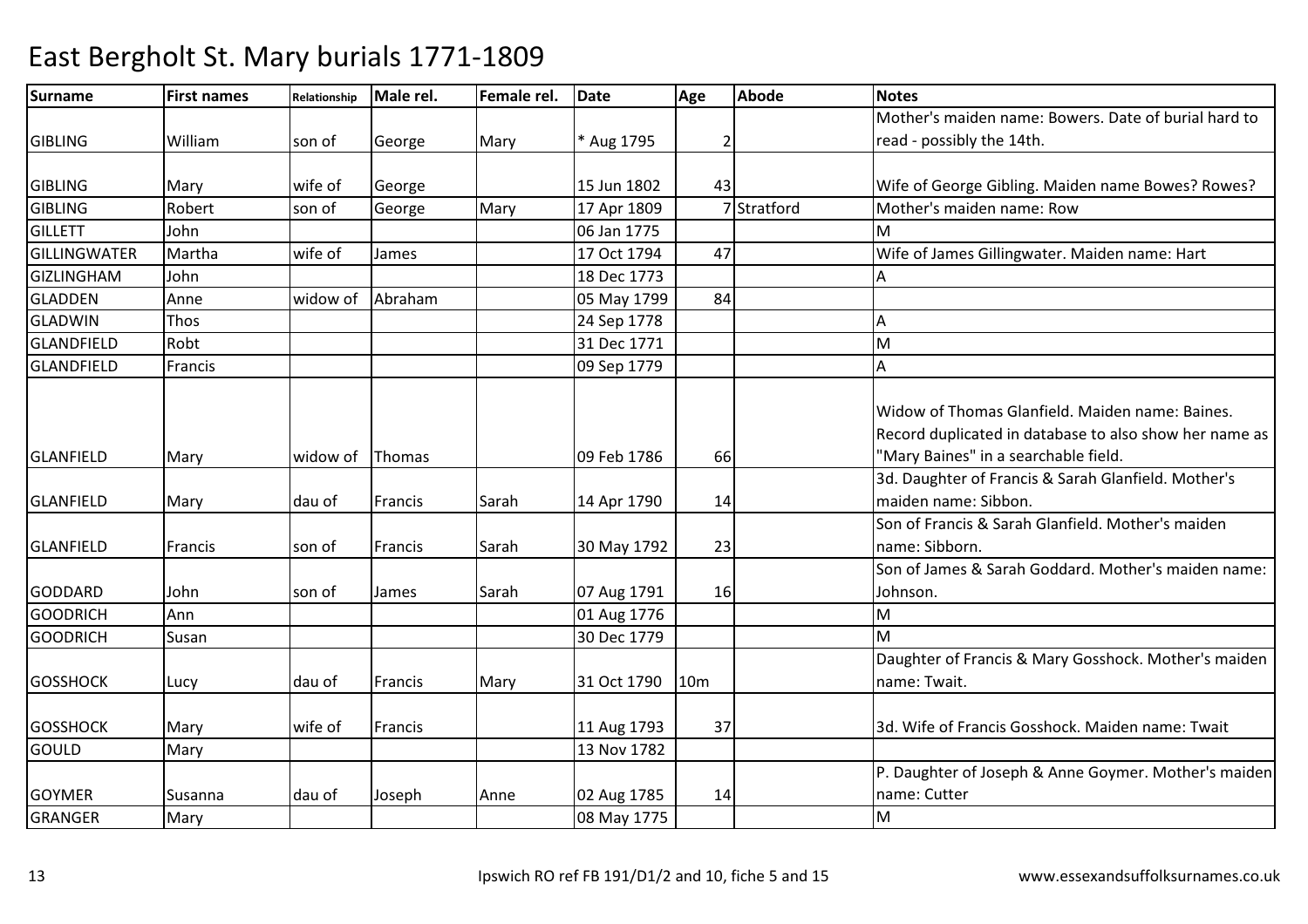| <b>Surname</b> | <b>First names</b>  | Relationship | Male rel. | Female rel. | <b>Date</b> | Age            | <b>Abode</b> | <b>Notes</b>                                         |
|----------------|---------------------|--------------|-----------|-------------|-------------|----------------|--------------|------------------------------------------------------|
| <b>GREEN</b>   | lohn                |              |           |             | 20 Apr 1780 |                |              | А                                                    |
| <b>GREEN</b>   | Jeremiah            |              |           |             | 07 May 1783 |                |              |                                                      |
| GREEN          | Robert              |              |           |             | 30 Mar 1787 | 48             |              | Married man                                          |
| <b>GREEN</b>   | Sarah               | widow of     | Robert    |             | 15 Jul 1793 | 54             |              | Widow of Robert Green. Maiden name: How              |
| <b>GREEN</b>   | George              | son of       | William   | Janeq       | 09 Aug 1796 | 3              |              | Mother's maiden name: Kirk                           |
| <b>GREY</b>    | <b>Thomas Brame</b> | son of       |           | Sarah       | 21 Apr 1789 | 3d             |              | 3 pence. Bastard.                                    |
| <b>GREY</b>    | Thomas Miller       | son of       |           | Sarah       | 19 Apr 1791 | 6 <sup>1</sup> |              | 3d. Bastard.                                         |
| <b>GREY</b>    | Sarah               |              |           |             | 11 Nov 1791 | 35             |              | 3d                                                   |
| <b>GRIFFEN</b> | Diana               |              |           |             | 31 Oct 1771 |                |              | $\overline{A}$                                       |
| <b>GRIMES</b>  | Mill.               |              |           |             | 14 Aug 1772 |                |              | M                                                    |
| <b>GRIMES</b>  | Sarah               |              |           |             | 16 May 1773 |                |              | A                                                    |
| <b>GRIMES</b>  | Wm                  |              |           |             | 17 Feb 1777 |                |              | M                                                    |
| <b>GRIMES</b>  | Sarah               |              |           |             | 24 Jul 1780 |                |              | A                                                    |
| <b>GRIMES</b>  | John                |              |           |             | 14 Oct 1780 |                |              | А                                                    |
| <b>GRIMES</b>  | Sarah               |              |           |             | 14 Feb 1781 |                |              | A                                                    |
| <b>GRIMES</b>  | Robert              | son of       | Robert    | Frances     | 05 Mar 1794 | 86             |              | 3d. Widower.                                         |
| <b>GRIMSEY</b> | Sarah               |              |           |             | 04 Feb 1771 |                |              |                                                      |
| <b>GRIMSEY</b> | Eliz.               |              |           |             | 05 Nov 1773 |                |              | M                                                    |
| <b>GRIMSEY</b> | Saml                |              |           |             | 29 Sep 1778 |                |              | А                                                    |
| <b>GRIMSEY</b> | Isaac               |              |           |             | 07 Sep 1784 | $6 \mid$       |              | P. Fever                                             |
|                |                     |              |           |             |             |                |              | Wife of Isaac Grimsey. Maiden name: Watts. Record    |
|                |                     |              |           |             |             |                |              | duplicated to also display her surname as Watts in a |
| <b>GRIMSEY</b> | Esther              | wife of      | Isaac     |             | 12 Aug 1787 | 48             |              | searchable field.                                    |
|                |                     |              |           |             |             |                |              | Wife of Isaac Grimsey. Maiden name: Watts. Record    |
|                |                     |              |           |             |             |                |              | duplicated to also display her surname as Watts in a |
| <b>GRIMSEY</b> | Esther              | wife of      | Isaac     |             | 12 Aug 1787 | 48             |              | searchable field.                                    |
| <b>GRIMSEY</b> | Elisabeth           | wife of      | Samuel    |             | 12 Nov 1787 | 30             |              | Wife of Samuel Grimsey. Maiden name: Evans.          |
|                |                     |              |           |             |             |                |              | Married man. Son of Samuel & Mary Grimsey. Mother's  |
| <b>GRIMSEY</b> | Stephen             | son of       | Samuel    | Mary        | 06 May 1790 | 86             |              | maiden name: Chamberlain                             |
|                |                     |              |           |             |             |                |              |                                                      |
| <b>GRIMSEY</b> | Samuel              | son of       | Stephen   | Susanna     | 26 Nov 1804 | 34             |              | Parish Clark, bachelor. Mother's maiden name: Newell |
| <b>GROOM</b>   | Elisabeth           | dau of       | George    | Elisabeth   | 06 Aug 1798 | 4w4d           |              | Mother's maiden name: Stollery                       |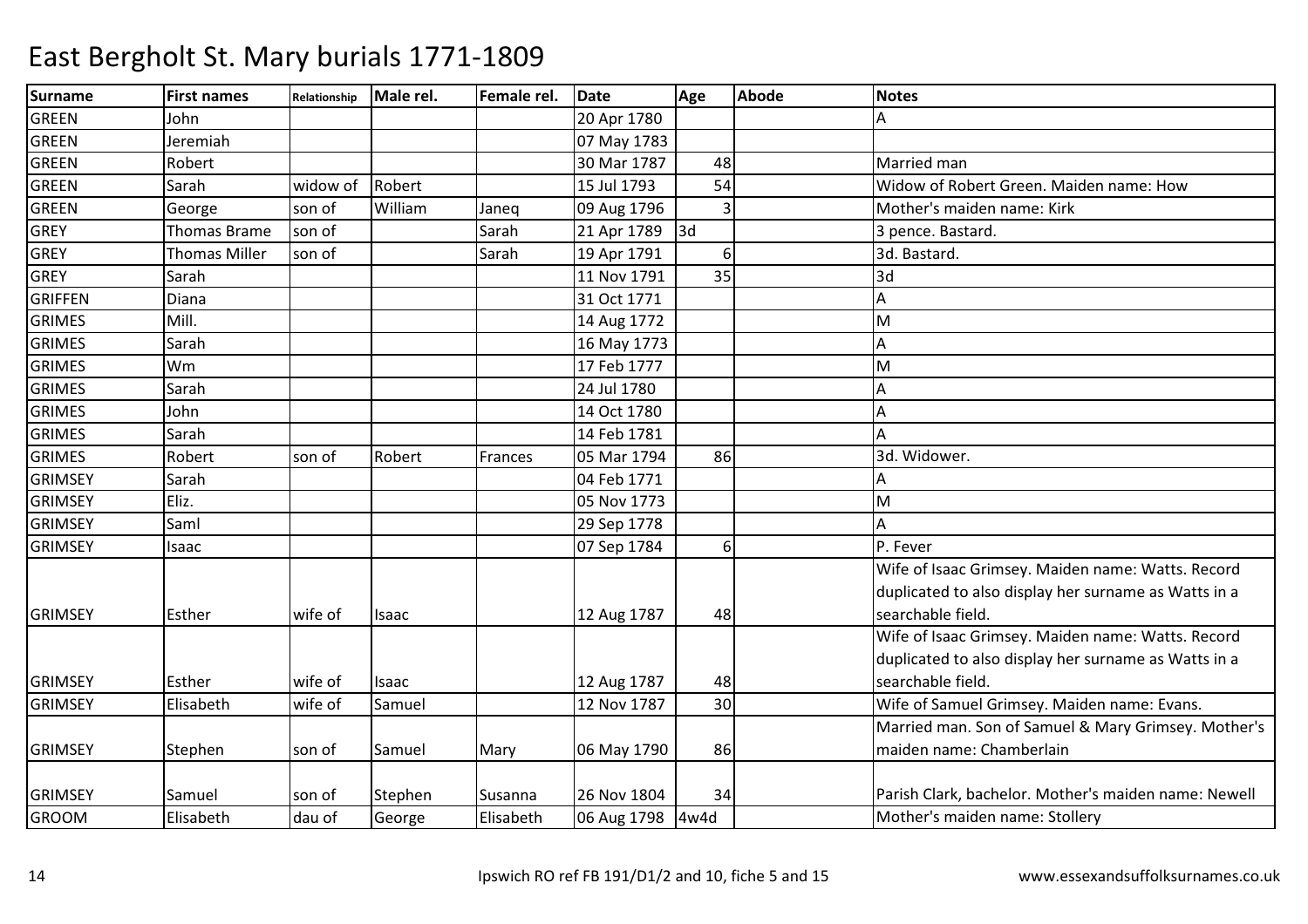| <b>Surname</b>    | <b>First names</b> | Relationship | Male rel. | Female rel. | <b>Date</b>    | Age            | <b>Abode</b> | <b>Notes</b>                                      |
|-------------------|--------------------|--------------|-----------|-------------|----------------|----------------|--------------|---------------------------------------------------|
| <b>GROSS</b>      | Elizth             |              |           |             | 02 Jun 1775    |                |              | м                                                 |
| <b>GROSS</b>      | Susan              |              |           |             | 27 Jan 1780    |                |              |                                                   |
| <b>GROSS</b>      | Thomas             | son of       | Thomas    | Alice       | 31 Mar 1807    | 61             |              | Married man                                       |
| <b>GULLIFER</b>   | Jane               |              |           |             | 31 May 1773    |                |              |                                                   |
| <b>GUNN</b>       | James              |              |           |             | 29 Jan 1781    |                |              | А                                                 |
|                   |                    |              |           |             |                |                |              | Daughter of James & Martha Gunn. Mothe's maiden   |
| <b>GUNN</b>       | Martha             | dau of       | James     | Martha      | 14 May 1790    | 26             |              | name: Powell                                      |
|                   |                    |              |           |             |                |                |              | 3d. Daughter of Stephen & Sarah Gunn. Mother's    |
| <b>GUNN</b>       | Anne               | dau of       | Stephen   | Sarah       | 02 Nov 1790 7m |                |              | maiden name: Piper                                |
|                   |                    |              |           |             |                |                |              | 3d. Daughter of John & Mary Gunn. Mother's maiden |
| <b>GUNN</b>       | Sarah              | dau of       | John      | Mary        | 02 Aug 1792    |                |              | name: Moor                                        |
| <b>GUNN</b>       | Mary               | wife of      | John      |             | 18 Jan 1797    | 39             |              | Wife of John Gunn. Maiden name: Moore             |
| <b>GUNN</b>       | Isaac              | son of       | John      | Mary        | 03 Dec 1797    | $\overline{3}$ |              | Mother's maiden name: Mewer                       |
| <b>GUNN</b>       | Isaac              | son of       | Abraham   | Sarah       | 07 Feb 1798    | 8d             |              | Mother's maiden name: Moor                        |
| <b>GUNN</b>       | Sarah              | wife of      | Abraham   |             | 21 Feb 1798    | 36             |              | Wife of Abraham Gunn. Maiden name: Moor           |
| <b>GUNN</b>       | Mary               | dau of       | John      | Mary        | 29 Aug 1800    | 19             |              | Mother's maiden name: Moor                        |
| <b>GUNN</b>       | Abraham            | son of       | James     | Mary        | 25 Nov 1806    | 40             |              | Married man.                                      |
| <b>GUNN</b>       | Martha             | widow of     | James     |             | 25 Jan 1807    |                | 73 Brantham  | Widow of James Gunn. Maiden name: Powell          |
| <b>GUSTERSON</b>  | Sarah              |              |           |             | 12 Aug 1773    |                |              |                                                   |
| <b>GUSTERSON</b>  | James              | son of       | James     | Mary        | 04 Apr 1802    | 82             |              | Married man. Mother's maiden name: Say            |
| <b>GUTRIDGE</b>   | Mary               |              |           |             | 02 Sep 1784    | infant         |              |                                                   |
| <b>GUTTERIDGE</b> | Chinnery           |              |           |             | 23 Feb 1783    |                |              |                                                   |
| <b>GUTTERIDGE</b> | Charlotte          | dau of       | George    | Mercy       | 20 Dec 1801    | 3              |              | Mother's maiden name: Garnham                     |
|                   |                    |              |           |             |                |                |              |                                                   |
| <b>GUTTERIDGE</b> | Elisabeth          | wife of      | John      |             | 09 Jul 1804    | 31             |              | Wife of John Gutteridge, maiden name: Hoborough   |
| <b>GUTTERIDGE</b> | Thomas             | son of       | John      | Susannah    | 11 May 1806 3m |                |              | Mother's maiden name: Smith                       |
|                   |                    |              |           |             |                |                |              |                                                   |
| <b>GUTTRIDGE</b>  | Mercy              | wife of      | George    |             | 24 May 1801    | 23             |              | Wife of George Guttridge. Maiden name: Garnham    |
| <b>HALL</b>       | Elisabeth          | dau of       | Abraham   | Sarah       | 08 Oct 1797    | $6 \mid$       |              | Mother's maiden name: Lemon                       |
| <b>HALLS</b>      | Jonathan           | son of       | John      | Martha      | 27 Jun 1790    | 32             |              | Married man.                                      |
| <b>HANEY</b>      | Joseph Chaplin     |              |           |             | 25 Oct 1773    |                |              | A. Shot himself at O ttall.                       |
| <b>HANKEY</b>     | Sophia             |              |           |             | 14 Jun 1774    |                |              | M                                                 |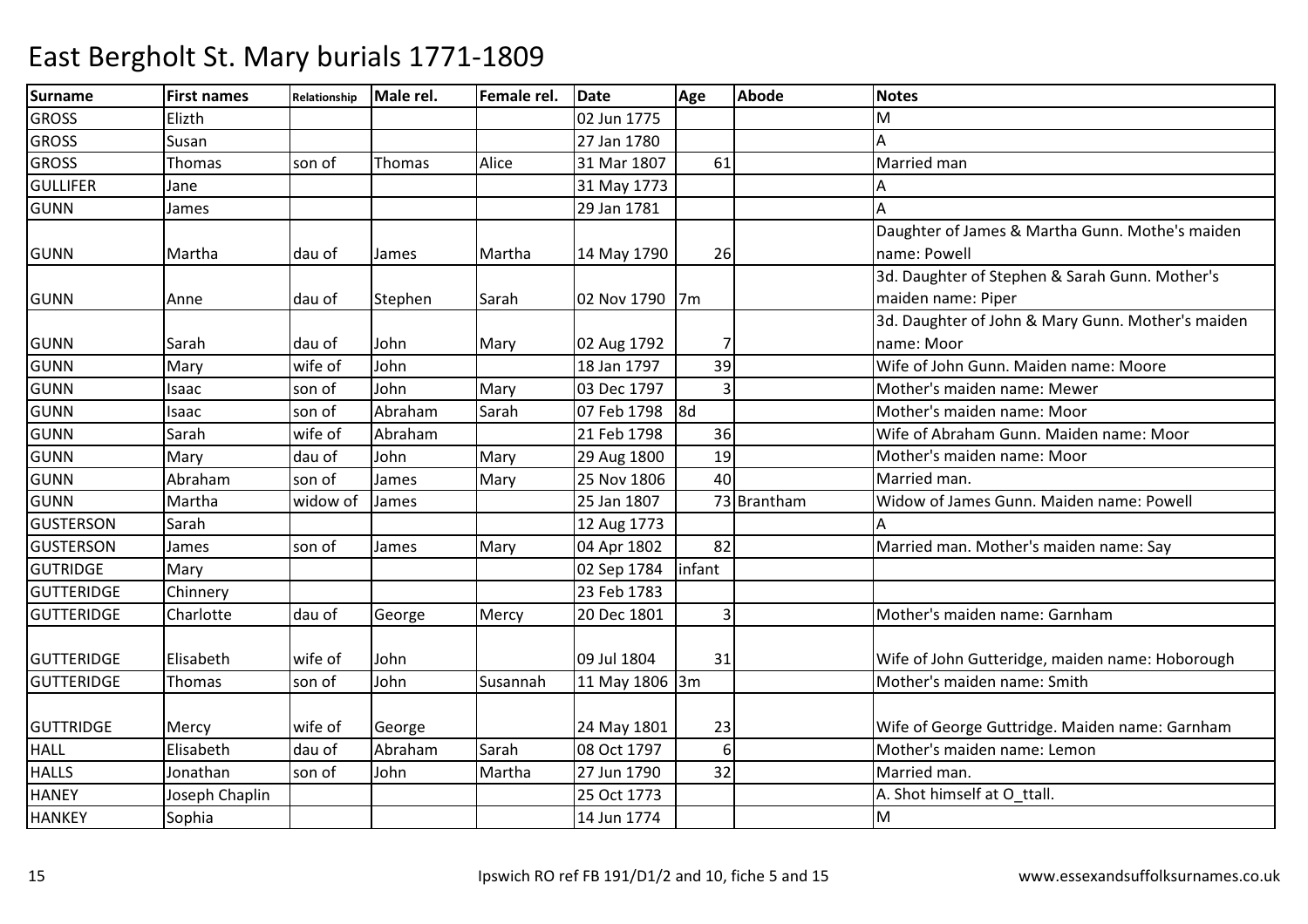| <b>Surname</b>   | <b>First names</b> | Relationship | Male rel. | Female rel. | <b>Date</b>    | Age                       | <b>Abode</b> | <b>Notes</b>                                        |
|------------------|--------------------|--------------|-----------|-------------|----------------|---------------------------|--------------|-----------------------------------------------------|
| <b>HANKEY</b>    | Harry              |              |           |             | 03 May 1782    |                           |              | Revd. Harry Hankey - Rector                         |
| <b>HANNIBAL</b>  | Isaac              | son of       | John      | Mary        | 18 Feb 1795    | 8m                        |              | Mother's maiden name: Scarf                         |
| <b>HANNIBAL</b>  | Harriet            | dau of       | John      | Mary        | 21 Mar 1797    |                           |              | Mother's maiden name: Scarf                         |
| <b>HANSOM</b>    | Lucy               |              |           |             | 27 Apr 1777    |                           |              | M                                                   |
| <b>HARDING</b>   | Francis            |              |           |             | 30 Aug 1775    |                           |              | A                                                   |
| <b>HARDING</b>   | Harry              |              |           |             | 11 Oct 1775    |                           |              | M                                                   |
| <b>HARDWICKE</b> | William            | son of       | Martin    |             | 30 Nov 1788    | 66                        |              | Married man                                         |
| <b>HARRIS</b>    | Willm              |              |           |             | 13 Jul 1773    |                           |              | M                                                   |
| <b>HARRIS</b>    | Elizth             |              |           |             | 23 Jul 1773    |                           |              | M                                                   |
| <b>HARRIS</b>    | Willm              |              |           |             | 06 Jan 1775    |                           |              | M                                                   |
| <b>HARRIS</b>    | Sarah              |              |           |             | 10 Oct 1778    |                           |              | A                                                   |
| <b>HARRIS</b>    | Henry              |              |           |             | 14 Sep 1780    |                           |              | M                                                   |
|                  |                    |              |           |             |                |                           |              | Son of Samuel & Elisabeth Harris, Mother's maiden   |
| <b>HARRIS</b>    | Henry              | son of       | Samuel    | Elisabeth   | 13 Jun 1786    | 14d                       |              | name: Stewart                                       |
| <b>HARRISS</b>   | Martha             |              |           |             | 26 Oct 1775    |                           |              | M                                                   |
| <b>HARSOM</b>    | John               |              |           |             | 07 Nov 1772    |                           |              | A                                                   |
| <b>HARSOM</b>    | Esther             | dau of       | George    | Susanna     | 13 Sep 1799    | 53                        |              | Spinster. Mother's maiden name: Pittock             |
|                  |                    |              |           |             |                |                           |              |                                                     |
| <b>HARSOM</b>    | Mary               | wife of      | George    |             | 03 Aug 1802    | 66                        |              | Mary wife of George Harsom, maiden name Marshall    |
| <b>HARSOM</b>    | John               | son of       | John      |             | 08 Mar 1804    | 69                        |              | Widower                                             |
| <b>HART</b>      | Willm              |              |           |             | 23 Feb 1774    |                           |              | А                                                   |
| <b>HART</b>      | Robert             |              |           |             | 19 Jan 1780    |                           |              | A                                                   |
| <b>HART</b>      | Mary               |              |           |             | 01 Sep 1782    |                           |              |                                                     |
| <b>HART</b>      | William            | son of       |           | Sarah       | 12 Nov 1790 6m |                           |              | 3d. Bastard.                                        |
|                  |                    |              |           |             |                |                           |              | 3d. Daughter of Robert & Mary Hart. Mother's maiden |
| <b>HART</b>      | Sarah              | dau of       | Robert    | Mary        | 27 Jan 1791    | 27                        |              | name: Barham                                        |
| HART             | Susan              | widow of     | George    |             | 16 Feb 1791    | 75                        |              | Widow of George Hart. Maiden name: Taylor.          |
| HART             | Mary               | widow of     | John      |             | 13 Dec 1793    | 82                        |              | 3d. Widow of John Hart, Maiden name: Lamb           |
| <b>HART</b>      | Susanna            | dau of       | William   | Susanna     | 02 Feb 1794    | 7w                        |              | 3d. Mother's maiden name: Bird                      |
| <b>HART</b>      | Philip             |              |           |             | 15 Dec 1795    | 61                        |              | Married man                                         |
| <b>HART</b>      | Mary               | wife of      | Jacobus   |             | 01 Aug 1796    | 60                        |              | Wife of Jacobus Hart. Maiden name: Wilson           |
| <b>HART</b>      | Philip             | son of       | William   | Susanna     | 23 Jun 1797    | $\mathsf{g}_{\mathsf{m}}$ |              | Mother's maiden name: Bird                          |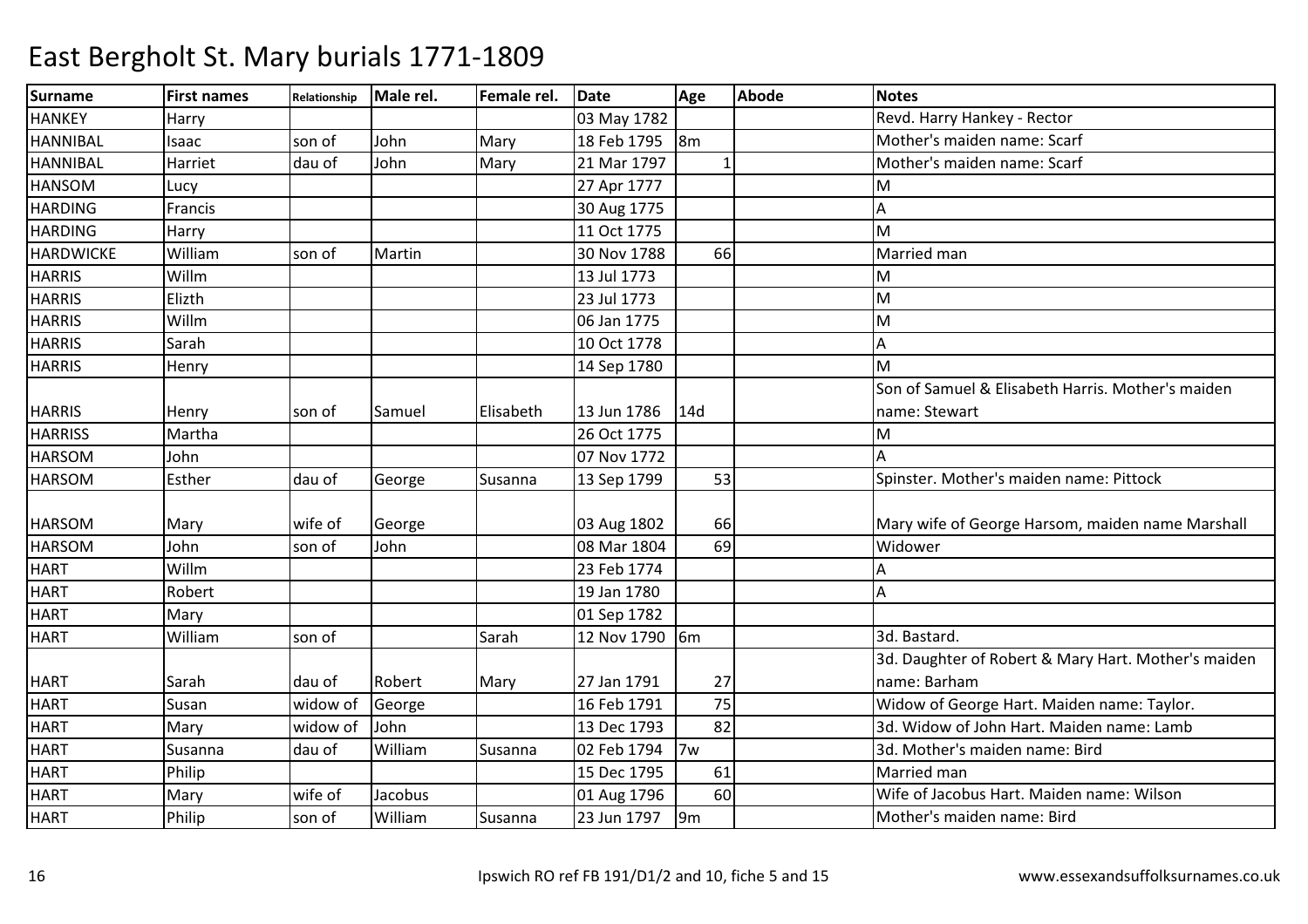| Surname         | <b>First names</b> | Relationship | Male rel. | Female rel. | <b>Date</b> | Age            | <b>Abode</b>      | <b>Notes</b>                                           |
|-----------------|--------------------|--------------|-----------|-------------|-------------|----------------|-------------------|--------------------------------------------------------|
|                 |                    |              |           |             |             |                |                   | Daughter of Robert & Elisabeth Hart. Mother's maiden   |
| <b>HART</b>     | Anne               | dau of       | Robert    | Elisabeth   | 12 Jul 1802 | 17             |                   | name: Garnham                                          |
| <b>HART</b>     | Philip             | son of       | William   | Susanna     | 06 Mar 1804 | 1 <sub>m</sub> |                   | Mother's maiden name: Bird                             |
| <b>HART</b>     | Elisabeth          | wife of      | Robert    |             | 16 Jun 1804 | 44             |                   | Wife of Robert Hart, maiden name: Garnham              |
| <b>HART</b>     | Jacobus            | son of       | George    | Susanna     | 12 Sep 1807 | 62             |                   | Married man                                            |
| <b>HART</b>     | James              | son of       | John      | Mary        | 21 Jan 1808 | 69             |                   | Married man. Mother's maiden name: Lamb                |
| <b>HARVEY</b>   | John               |              |           |             | 07 Sep 1777 |                |                   |                                                        |
| <b>HARVEY</b>   | Susan              |              |           |             | 21 Jul 1779 |                |                   |                                                        |
| <b>HARVEY</b>   | John               |              |           |             | 02 Oct 1781 |                |                   |                                                        |
| <b>HARVEY</b>   | Mary               |              |           |             | 22 Aug 1784 | 52             |                   | Apoplexy                                               |
|                 |                    |              |           |             |             |                |                   | 3d. Son of William & Elisabeth Harvey. Mother's maiden |
| <b>HARVEY</b>   | William            | son of       | William   | Elisabeth   | 03 Mar 1789 |                |                   | name: Star.                                            |
|                 |                    |              |           |             |             |                |                   | Daughter of John & Margaret Harvey. Mother's maiden    |
| <b>HARVEY</b>   | Martha             | dau of       | John      | Margaret    | 01 Jul 1791 | 21m            |                   | name: Bloss                                            |
|                 |                    |              |           |             |             |                |                   | Son of John & Margaret Harvey. Mother's maiden name:   |
| <b>HARVEY</b>   | <b>Henry Bloss</b> | son of       | John      | Margaret    | 09 Apr 1792 |                |                   | <b>Bloss</b>                                           |
| <b>HARVEY</b>   | Susanna            | widow of     | Thomas    |             | 03 Feb 1794 | 90             |                   | 3d. Widow of Thomas Harvey. Maiden name: Earl          |
| <b>HARVEY</b>   | William            | son of       | John      | Martha      | 01 Oct 1805 | 47             |                   | Married man. Mother's maiden name: Perriman            |
| <b>HASELTON</b> | Sarah              |              |           |             | 27 Sep 1784 | infant         |                   |                                                        |
| <b>HATCH</b>    | Francis            |              |           |             | 09 Oct 1791 |                | 65 Harwich        | 3d. Married man.                                       |
| <b>HATCH</b>    | Elisabeth          | widow of     | Francis   |             | 05 Feb 1792 |                | 63 Harwich, Essex | Widow of Francis Hatch. Maiden name: Berry             |
| <b>HATCH</b>    | John               | son of       | Francis   | Elizabeth   | 28 Apr 1793 |                | 40 Harwich        | 3d. Mother's maiden name: Berry                        |
| <b>HAYWARD</b>  | Mary               |              |           |             | 01 Aug 1778 |                |                   |                                                        |
| <b>HAZELTON</b> | Lydia              |              |           |             | 06 Jul 1773 |                |                   |                                                        |
| <b>HEARD</b>    | Jane               |              |           |             | 30 Dec 1784 | 60             |                   | Cancer                                                 |
| <b>HEARD</b>    | Jeremiah           | son of       | Thomas    | Judith      | 27 May 1794 | 75             |                   | 3d. Widower. Mother's maiden name: Marten              |
| <b>HEARD</b>    | Esther             | dau of       | Thomas    | Susanna     | 19 Jan 1796 | <b>20w</b>     | Brantham          | Mother's maiden name: Page                             |
| <b>HEARD</b>    | Henry              | son of       | Thomas    | Susannah    | 30 Nov 1796 | 7w             | <b>Brantham</b>   | Mother's maiden name: Page                             |
| <b>HEARD</b>    | Thomas             | son of       | Jeremiah  | Jane        | 03 Feb 1797 |                | 37 Brantham       | Married man. Mothe's maiden name: Rous                 |
| <b>HEARD</b>    | Susan              | widow of     | Thomas    |             | 18 Aug 1800 |                | 46 Brantham       | Widow of Thomas Heard. Maiden name: Page               |
| <b>HECKFORD</b> | John               | son of       | William   | Anne        | 12 Mar 1796 | 78             |                   | Married man. Mother's maiden name: Hunt                |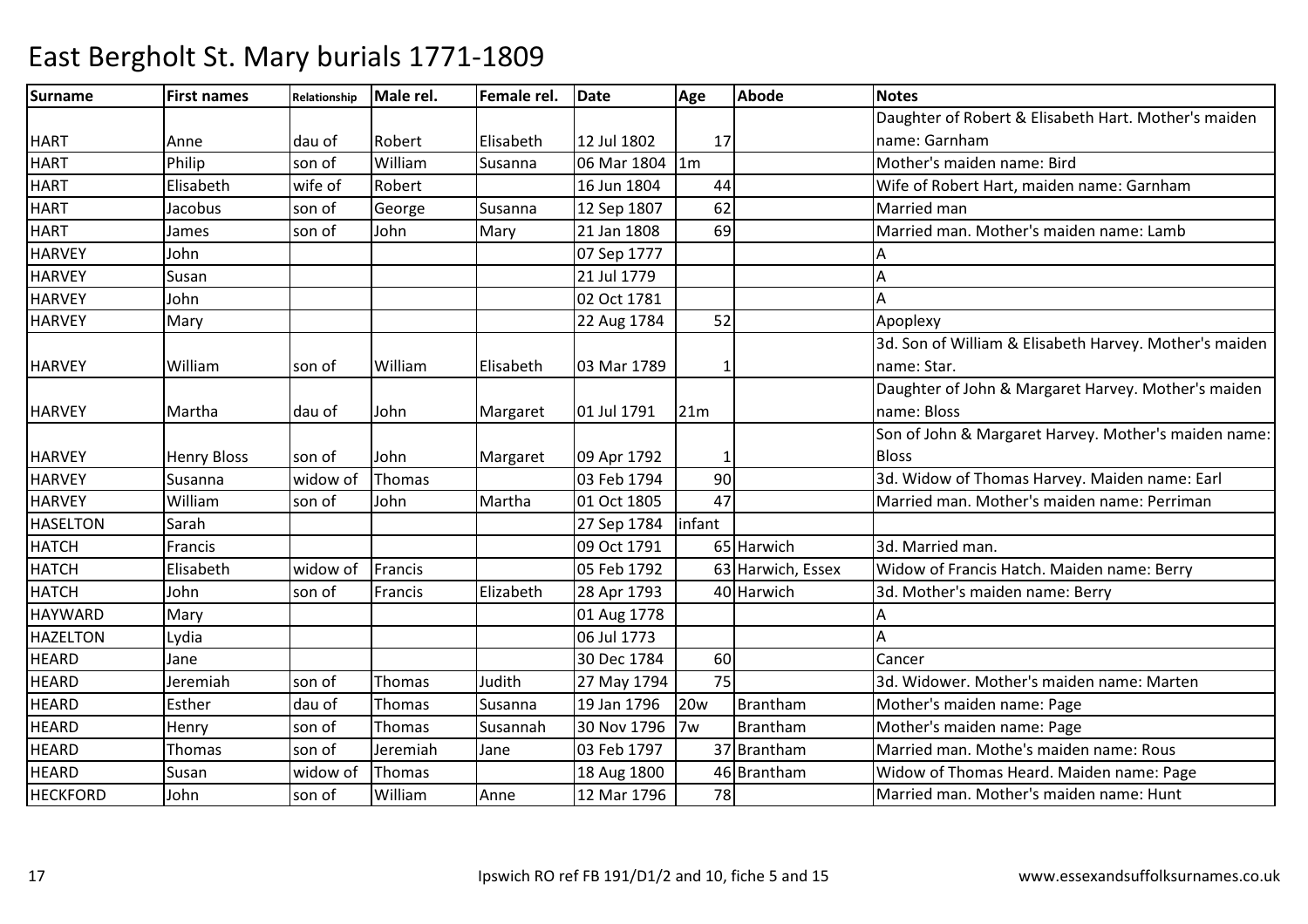| Surname         | <b>First names</b> | Relationship | Male rel. | Female rel. | <b>Date</b>     | Age            | <b>Abode</b> | <b>Notes</b>                                            |
|-----------------|--------------------|--------------|-----------|-------------|-----------------|----------------|--------------|---------------------------------------------------------|
|                 |                    |              |           |             |                 |                |              |                                                         |
| <b>HECKFORD</b> | Mary               | widow of     | John      |             | 05 Aug 1799     | 77             |              | Widow of John Heckford. Maiden name: Coustman           |
| <b>HECKFORD</b> | George             | son of       | William   | Mary        | 18 Sep 1808     | 13             |              | Mother's maiden name: Rand                              |
|                 |                    |              |           |             |                 |                |              | 3d. Son of Henry & Sarah Heffill. Mother's maiden name: |
| <b>HEFFILL</b>  | William            | son of       | Henry     | Sarah       | 06 May 1787     | 28             |              | Johnson.                                                |
| <b>HICKS</b>    | Elizth.            |              |           |             | 01 Oct 1777     |                |              | A                                                       |
| <b>HICKS</b>    | Robert             |              |           |             | 05 Aug 1784     | 20             |              | Consumption                                             |
|                 |                    |              |           |             |                 |                |              | 3m. Daughter of Daniel & Anne Hicks. Mother's maiden    |
| <b>HICKS</b>    | Rachel             | dau of       | Daniel    | Anne        | 15 Oct 1786     | $\mathsf{9m}$  |              | name: B[i_]ughton                                       |
|                 |                    |              |           |             |                 |                |              | Daughter of Daniel & Anne Hicks. Mother's surname       |
|                 |                    |              |           |             |                 |                |              | from previous marriage (she was a widow when            |
| <b>HICKS</b>    | Rachel             | dau of       | Daniel    | Anne        | 07 Mar 1791     |                |              | marrying Daniel): Cooper                                |
|                 |                    |              |           |             |                 |                |              | Daughter of Daniel & Anne Hicks. Mother's surname       |
|                 |                    |              |           |             |                 |                |              | from previous marriage (she was a widow before          |
| <b>HICKS</b>    | <b>Mary Anne</b>   | dau of       | Daniel    | Anne        | 28 Feb 1792     | $\mathsf{I5m}$ |              | marrying Daniel): Rodberd                               |
| <b>HICKS</b>    | Hester             | dau of       | William   | Mary        | 24 Sep 1801     |                |              | Mother's maiden name: Chaplin                           |
| <b>HICKS</b>    | Daniel             |              |           |             | 10 Dec 1801     |                | 66 Seamer    |                                                         |
| <b>HICKS</b>    | Christopher        | son of       | William   | Mary        | 24 Jun 1803     | <b>10w</b>     |              | Mother's maiden name: Chaplin                           |
| <b>HICKS</b>    | Anne               | dau of       | William   | Mary        | 10 May 1807     | 10             |              | Mother's maiden name: Chapman                           |
| <b>HICKS</b>    | Anne               | dau of       | William   | Mary        | 03 Mar 1809     | $\mathsf{I5m}$ |              | Mother's maiden name: Chapman                           |
| <b>HIGHAM</b>   | Mary               | dau of       | George    | Elisabeth   | 15 Jan 1805     | 3m             |              | Mother's maiden name: Beeky                             |
| HILL            | Jane               |              |           |             | 03 Apr 1773     |                |              | А                                                       |
| <b>HILLS</b>    | Joseph             |              |           |             | 09 Jul 1778     |                |              | M                                                       |
| <b>HILLS</b>    | Mary               |              |           |             | 30 Dec 1779     |                |              | Α                                                       |
| <b>HILLS</b>    | George             |              |           |             | 10 May 1781     |                |              | M                                                       |
| <b>HILLS</b>    | Mary               |              |           |             | 23 Jun 1781     |                |              | M                                                       |
| <b>HILLS</b>    | Martha             |              |           |             | 02 Nov 1782     |                |              |                                                         |
| <b>HILLS</b>    | Henry              |              |           |             | 22 Oct 1783     |                |              |                                                         |
|                 |                    |              |           |             |                 |                |              | P. Son of John & Mary Hills. Mother's maiden name:      |
| <b>HILLS</b>    | Joseph             | son of       | John      | Mary        | 02 Aug 1785     | 15w            |              | Francis                                                 |
|                 |                    |              |           |             |                 |                |              | 3d. Daughter of John & Mary Hills. Mother's maiden      |
| <b>HILLS</b>    | Hannah             | dau of       | John      | Mary        | 28 Aug 1787 15m |                |              | name: Francis.                                          |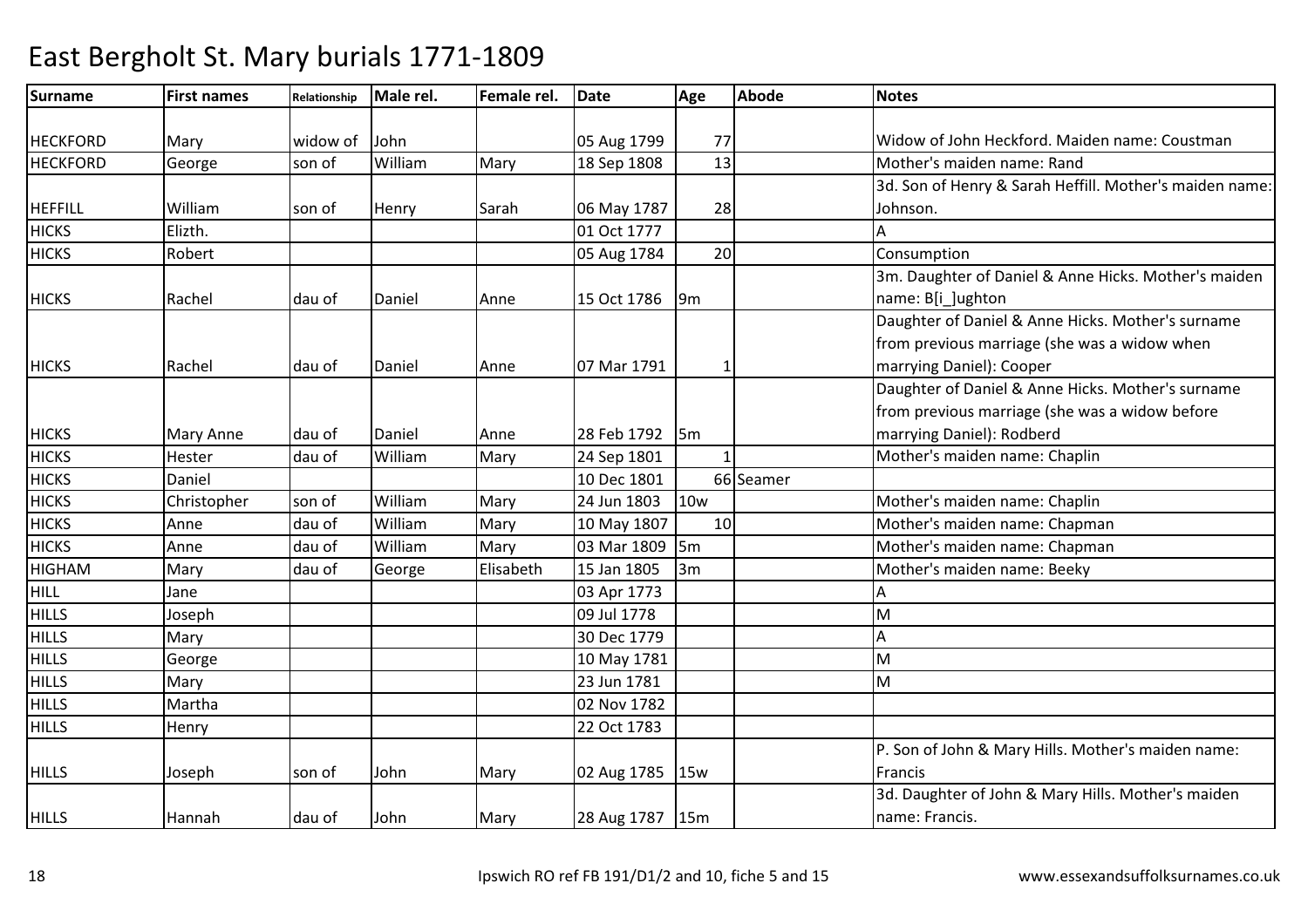| <b>Surname</b> | <b>First names</b> | Relationship | Male rel. | Female rel. | <b>Date</b>     | Age    | <b>Abode</b>      | <b>Notes</b>                                         |
|----------------|--------------------|--------------|-----------|-------------|-----------------|--------|-------------------|------------------------------------------------------|
| <b>HILLS</b>   | John               | son of       | John      |             | 14 Oct 1791     | 54     |                   | Married man                                          |
| <b>HILLS</b>   | William            |              |           |             | 14 Feb 1793     | 73     |                   | 3d. Married man.                                     |
| <b>HILLS</b>   | Anne               | dau of       | John      | Mary        | 13 Dec 1797     |        | 23 Manningtree    | Mother's maiden name: Francis                        |
| <b>HILLS</b>   | Mary               | widow of     | William   |             | 24 Aug 1800     | 86     |                   | Widow of William Hills. Maiden name: Muncing         |
| <b>HILLS</b>   | Sarah              | widow of     | John      |             | 19 Nov 1800     |        | 44 Tattingstone   | Widow of John Hills. Maiden name: Wheeler            |
| <b>HINES</b>   | Alice              |              |           |             | 30 Apr 1775     |        |                   | M                                                    |
| <b>HINES</b>   | Alice              |              |           |             | 16 May 1776     |        |                   | M                                                    |
| <b>HINES</b>   | Lydia              |              |           |             | 06 Jun 1784     | 50     |                   | Fever                                                |
| <b>HOLLICK</b> | William            | son of       | William   | Eleanor     | 04 May 1801     |        | $1$ Caple         | Mother's maiden name: Allen                          |
| <b>HOW</b>     | Thomas             |              |           |             | 20 Aug 1776     |        |                   |                                                      |
| <b>HOW</b>     | Sarah              |              |           |             | 22 Apr 1782     |        |                   | M                                                    |
| <b>HOW</b>     | William            |              |           |             | 19 Feb 1784     | infant |                   |                                                      |
|                |                    |              |           |             |                 |        |                   | Daughter of Thomas & Elisabeth How. Mother's maiden  |
| <b>HOW</b>     | Sarah              | dau of       | Thomas    | Elisabeth   | 28 Jan 1787     | 2d     |                   | name: Jacobs                                         |
| HOW            | Mary               | widow of     | Thomas    |             | 01 Jun 1791     | 76     |                   | Widow of Thomas How. Maiden name: King               |
| <b>HOWARD</b>  | James              |              |           |             | 29 Apr 1784     |        |                   | Drowned                                              |
|                |                    |              |           |             |                 |        |                   | Bachelor son of William & Elisabeth Howard. Mother's |
| <b>HOWARD</b>  | Stephen            | son of       | William   | Elisabeth   | 08 Apr 1786     | 24     |                   | maiden name: Rich                                    |
|                |                    |              |           |             |                 |        |                   | Son of William & Elisabeth Howard. Mother's maiden   |
| <b>HOWARD</b>  | Henry              | son of       | William   | Elisabeth   | 17 Jul 1786     | 11     |                   | name: Rich                                           |
| <b>HOWARD</b>  | William            | son of       | William   | Elisabeth   | 20 Oct 1801     | 80     |                   | Mother's maiden name: Chisnall                       |
|                |                    |              |           |             |                 |        |                   | Daughter of Thomas & Elisabeth Howe. Mother's        |
| <b>HOWE</b>    | Louisa             | dau of       | Thomas    | Elisabeth   | 12 May 1791 14w |        |                   | maiden name: Jacobs.                                 |
|                |                    |              |           |             |                 |        |                   | Wife of Thomas Hudson. Surname from previous         |
|                |                    |              |           |             |                 |        |                   | marriage (she had been a widow on marrying Thomas):  |
| <b>HUDSON</b>  | Mary Anne          | wife of      | Thomas    |             | 09 Mar 1809     |        | 48 Wheeley, Essex | Howe. Maiden name: Withers.                          |
| <b>HUMM</b>    | James              | son of       | James     | Ruth        | 15 Sep 1803     | 3d     |                   | Mother's maiden name: Reynolds                       |
| HUNNABLE       | John               |              |           |             | 07 Apr 1771     |        |                   | А                                                    |
| <b>HUNT</b>    | John               |              |           |             | 02 Jun 1772     |        |                   | M                                                    |
| <b>HUNT</b>    | Elizth             |              |           |             | 14 Nov 1773     |        |                   | M                                                    |
| <b>HUNT</b>    | Francis            |              |           |             | 04 Jul 1782     |        |                   |                                                      |
| <b>HUNT</b>    | Sophia             | dau of       |           | Mary        | 29 Jan 1792     |        |                   | 3d. Bastard                                          |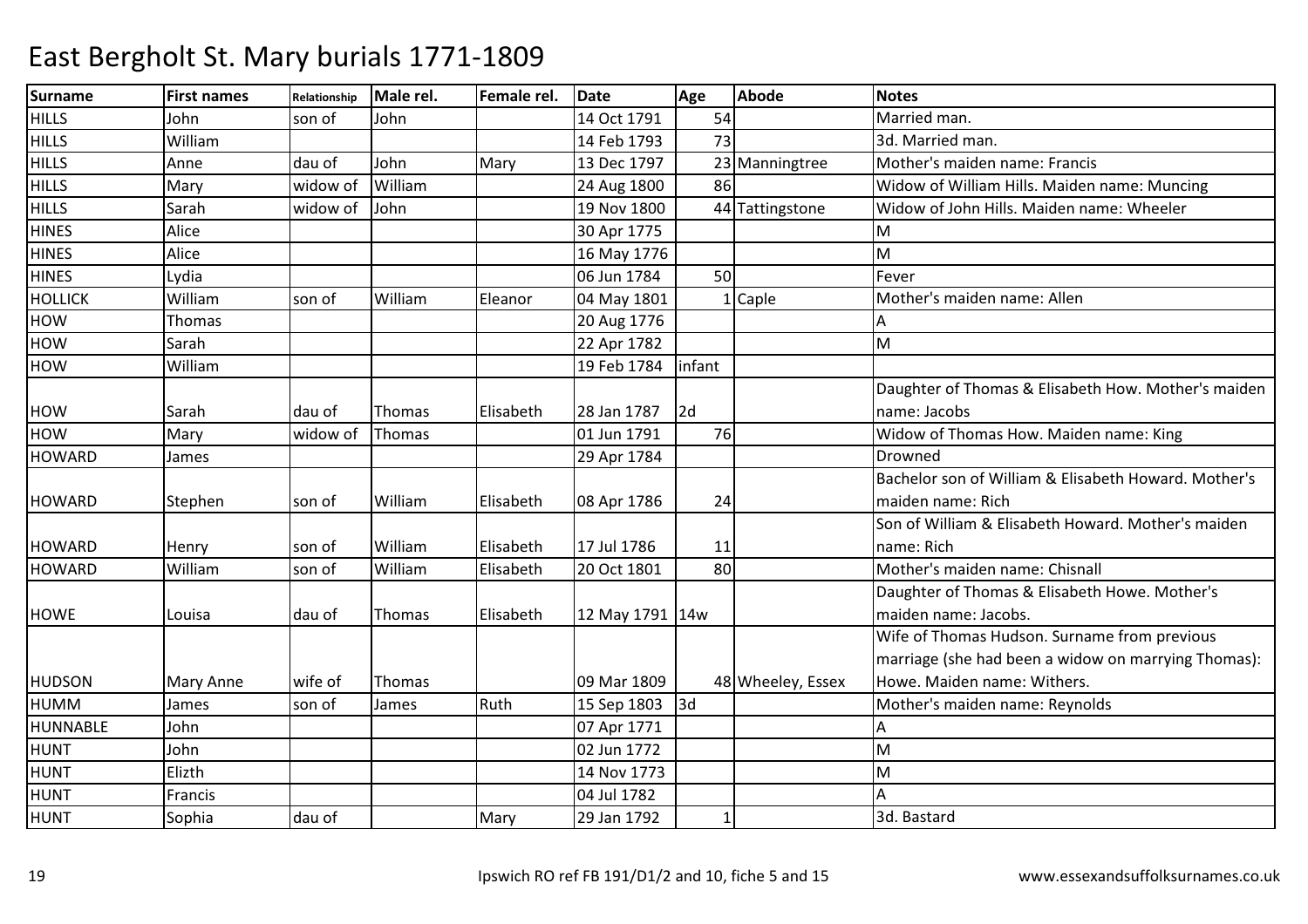| <b>Surname</b>  | <b>First names</b> | Relationship | Male rel. | Female rel. | <b>Date</b> | Age             | <b>Abode</b> | <b>Notes</b>                                         |
|-----------------|--------------------|--------------|-----------|-------------|-------------|-----------------|--------------|------------------------------------------------------|
|                 |                    |              |           |             |             |                 |              | Daughter of Francis & Susanna Hunt. Mother's maiden  |
| <b>HUNT</b>     | Sarah              | dau of       | Francis   | Susanna     | 01 Apr 1792 | 23              |              | name: Dines                                          |
| <b>HUNT</b>     | Mary               | dau of       |           | Mary        | 26 Dec 1793 | 2w              |              | 3d. Bastard daughter.                                |
|                 |                    |              |           |             |             |                 |              | Son of James & Susanna Hurrel. Mother's maiden name: |
| <b>HURREL</b>   | James              | son of       | James     | Susanna     | 05 Dec 1790 |                 |              | <b>Bird</b>                                          |
|                 |                    |              |           |             |             |                 |              | Son of James & Susanna Hurrel. Mother's maiden name: |
| HURREL          | William            | son of       | James     | Susanna     | 08 Aug 1791 |                 |              | <b>Bird</b>                                          |
|                 |                    |              |           |             |             |                 |              | Son of James & Susanna Hurrel. Mother's maiden name: |
| <b>HURREL</b>   | Jacob              | son of       | James     | Susanna     | 01 Apr 1792 | 14d             |              | Green                                                |
|                 |                    |              |           |             |             |                 |              | Daughter of James & Susanna Hurrell. Mother's maiden |
| <b>HURRELL</b>  | Susanna            | dau of       | James     | Susanna     | 12 Jul 1791 | 24              |              | name: Bird.                                          |
| <b>HURRELL</b>  | James              | son of       | James     | Mary        | 16 Sep 1795 | 32              |              | Mother's maiden name: Wilding                        |
| <b>HYNES</b>    | John               |              |           |             | 24 May 1773 |                 |              | M                                                    |
| <b>IFE</b>      | Elizth.            |              |           |             | 18 Oct 1775 |                 |              | M                                                    |
| <b>IFE</b>      | Willm              |              |           |             | 20 Dec 1775 |                 |              | M                                                    |
|                 |                    |              |           |             |             |                 |              | Married man. Son of Samuel & Mary Ife. Mother's      |
| <b>IFE</b>      | Samuel             | son of       | Samuel    | Mary        | 29 Jun 1787 | 47              |              | maiden name: Lewis                                   |
| <b>INGLIS</b>   | Sarah              | wife of      | John      |             | 21 Dec 1790 | 25              |              | Wife of John Richardson. Maiden name: Inglis         |
| <b>JACOBS</b>   | James William      |              |           |             | 19 Apr 1783 |                 |              |                                                      |
| <b>JOHNSON</b>  | Thomazin           |              |           |             | 22 Feb 1781 |                 |              |                                                      |
| <b>JOHNSON</b>  | Mary               | dau of       | Robert    | Mary        | 13 May 1805 |                 |              | Mother's maiden name: Goymer                         |
| <b>JOSSELYN</b> | Martha             | dau of       | Samuel    | Martha      | 09 Feb 1803 | 19 <sub>m</sub> |              | Mother's maiden name: Lemon                          |
| <b>JOSSELYN</b> | Daniel             | son of       | Daniel    | Mary        | 04 Aug 1805 | 2w              |              | Bastard son of Daniel Josselyn and Mary Stollery     |
|                 |                    |              |           |             |             |                 |              |                                                      |
| <b>KERSEY</b>   | Hester             | wife of      | James     |             | 29 Sep 1801 |                 | 24 Stratford | Wife of James Kersey. Maiden name: Gillingwater      |
| <b>KERSEY</b>   | Mary               | dau of       | James     | Hester      | 18 Oct 1801 |                 |              | Mother's maiden name: Gillingwater                   |
| <b>KING</b>     | Saml               |              |           |             | 23 Mar 1771 |                 |              | M                                                    |
| <b>KING</b>     | Elizth             |              |           |             | 07 Jan 1778 |                 |              |                                                      |
|                 |                    |              |           |             |             |                 |              | Daughter of Richard & Susanna King. Mother's maiden  |
| <b>KING</b>     | Susanna            | dau of       | Richard   | Susanna     | 03 Dec 1786 | 25              |              | name: Meadows                                        |
| <b>KING</b>     | Susanna            | wife of      | Joseph    |             | 31 Jan 1797 |                 | 38 Roydon    | Wife of Joseph King. Maiden name: Woodgate           |
| <b>KING</b>     | Elisabeth          | dau of       | Joseph    | Susanna     | 25 Jun 1797 | 20 <sub>w</sub> | Roydon       | Mother's maiden name: Woodgate                       |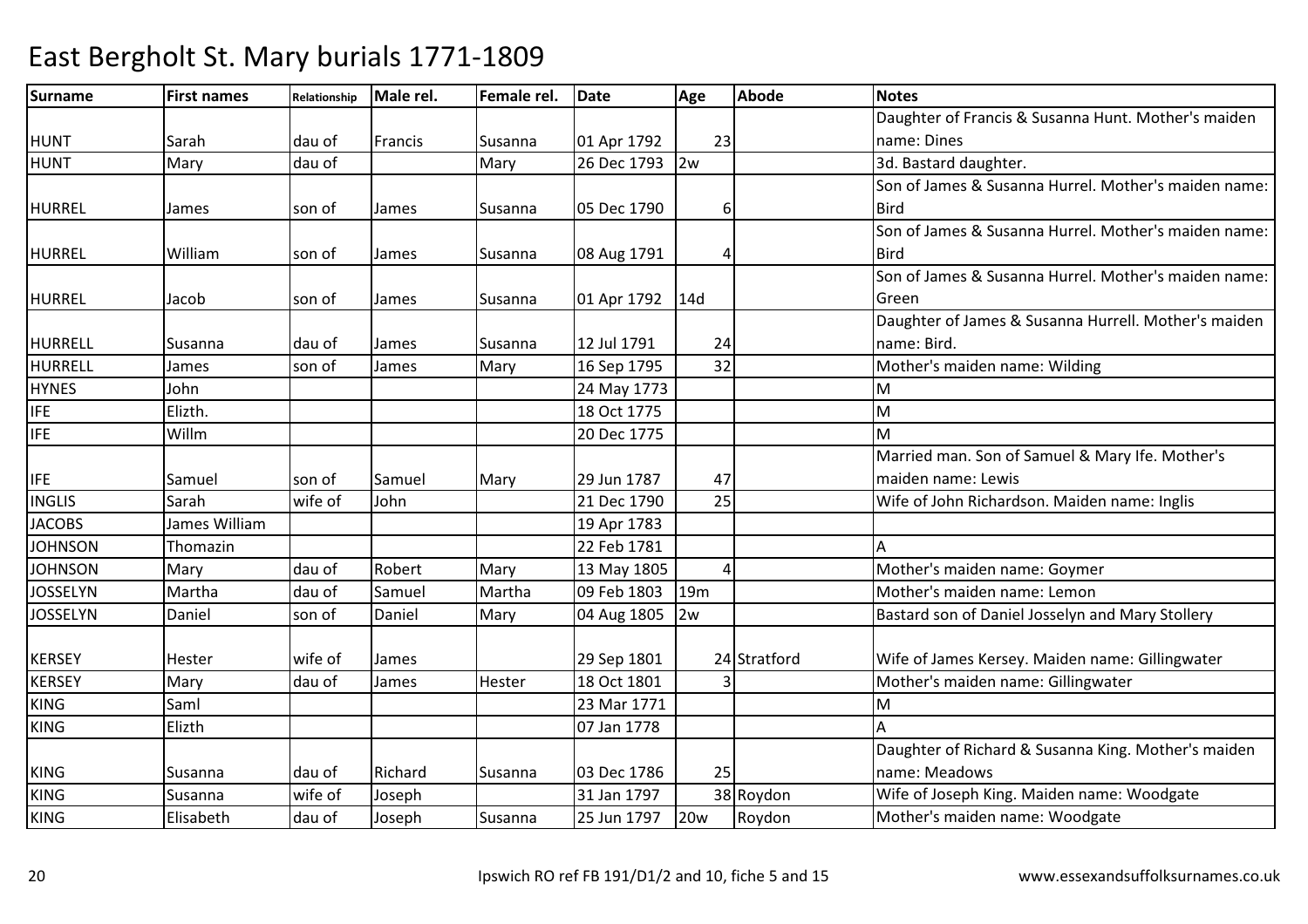| <b>Surname</b> | <b>First names</b> | Relationship | Male rel. | Female rel. | <b>Date</b>     | Age             | <b>Abode</b> | <b>Notes</b>                                       |
|----------------|--------------------|--------------|-----------|-------------|-----------------|-----------------|--------------|----------------------------------------------------|
| <b>KING</b>    | Samuel             | son of       | Joseph    | Elisabeth   | 17 May 1799     | 22              |              | Married man. Mother's maiden name: West            |
| <b>KING</b>    | Elisabeth          | wife of      | Joseph    |             | 12 Mar 1802     | 64              |              | Wife of Joseph King, maiden name: West             |
| <b>KING</b>    | Elisabeth          | dau of       | John      | Lucy        | 16 Feb 1809     | 1m              |              | Mother's maiden name: Lilly                        |
| <b>KINSEY</b>  | Sarah              | dau of       | James     | Hester      | 09 Aug 1808     | 8               |              | Mother's maiden name: Gillingwater                 |
| <b>LAMB</b>    | <b>Rivers</b>      | son of       | Thomas    | Mary        | 24 Dec 1803     | 60              |              | Mother's maiden name: 60                           |
| <b>LAMB</b>    | Anne               | dau of       | Thomas    | Mary        | 22 Feb 1804     | 49              |              | Mother's maiden name: Stiles                       |
| <b>LAMB</b>    | Joseph             | son of       | Thomas    | Mary        | 15 Mar 1806     | 65              |              | Bachelor. Mother's maiden name: Styles             |
| <b>LAMB</b>    | Samuel             | son of       | Thomas    | Hannah      | 21 Jul 1808     | 18 <sub>m</sub> |              | Mother's maiden name: Cuthbert                     |
| LAMBERT        | Elizth             |              |           |             | 09 Feb 1772     |                 |              | M                                                  |
| <b>LAMBERT</b> | Elizabeth          |              |           |             | 30 Sep 1784     | infant          |              | P.                                                 |
|                |                    |              |           |             |                 |                 |              | P. Daughter of James & Sarah Lambert. Mother's     |
| <b>LAMBERT</b> | Hannah             | dau of       | James     | Sarah       | 18 Aug 1785 2w  |                 |              | maiden name: Scrivenor.                            |
|                |                    |              |           |             |                 |                 |              | Daughter of James & Sarah Lambert. Mother's maiden |
| <b>LAMBERT</b> | Sarah              | dau of       | James     | Sarah       | 11 Nov 1787     | 15              |              | name: Scrivenor.                                   |
|                |                    |              |           |             |                 |                 |              | Daughter of James & Sarah Lambert. Mother's maiden |
| <b>LAMBERT</b> | Mary               | dau of       | James     | Sarah       | 10 Jan 1790     | 12              |              | name: Scrivenor.                                   |
| <b>LAMBERT</b> | James              | son of       | James     |             | 08 Jan 1797     | 49              |              | Married man                                        |
|                |                    |              |           |             |                 |                 |              |                                                    |
| <b>LAMBERT</b> | Anne               | wife of      | John      |             | 01 Jul 1802     | 39              |              | Wife of John Lambert. Maiden name: Pammington      |
| LAWFORD        | Martha             |              |           |             | 01 Mar 1780     |                 |              | А                                                  |
|                |                    |              |           |             |                 |                 |              | 3d. Son of Israel Mary Leet. Mother's maiden name: |
| <b>LEET</b>    | Israel             | son of       | Israel    | Mary        | 16 Dec 1792     | 56              |              | Leet                                               |
| <b>LEET</b>    | Sarah              | dau of       | Israel    | Mary        | 10 Sep 1795     | 14m             |              | Mother's maiden name: West                         |
| <b>LEET</b>    | Hester             | widow of     | Israel    |             | 22 Sep 1801     | 64              |              | Widow of Israel Leet. Maiden name: Hicks           |
| <b>LEMON</b>   | Elizabeth          |              |           |             | 15 Oct 1784     | 67              |              | Palsy                                              |
|                |                    |              |           |             |                 |                 |              | 3d. Son of Thomas & Mary Lemon. Mother's maiden    |
| <b>LEMON</b>   | Edward             | son of       | Thomas    | Mary        | 01 Jun 1787     | 70              |              | name: Fletcher                                     |
|                |                    |              |           |             |                 |                 |              | 3d. Daughter of Thomas & Anne Lemon. Mother's      |
| <b>LEMON</b>   | Eleanor            | dau of       | Thomas    | Anne        | 07 May 1790     | 9               |              | maiden name: Thompson.                             |
| <b>LEMON</b>   | Edward             | son of       | Edward    | Esther      | 19 Jun 1795     |                 |              | Mother's maiden name: Webb                         |
| <b>LEMON</b>   | Thomas             | son of       | John      | Susanna     | 27 Oct 1796     | 10y6m           |              | Mothe's maiden name: Gray                          |
| <b>LEMON</b>   | Thomas             | son of       | Edward    | Esther      | 01 May 1798 11w |                 |              | Mother's maiden name: Webb                         |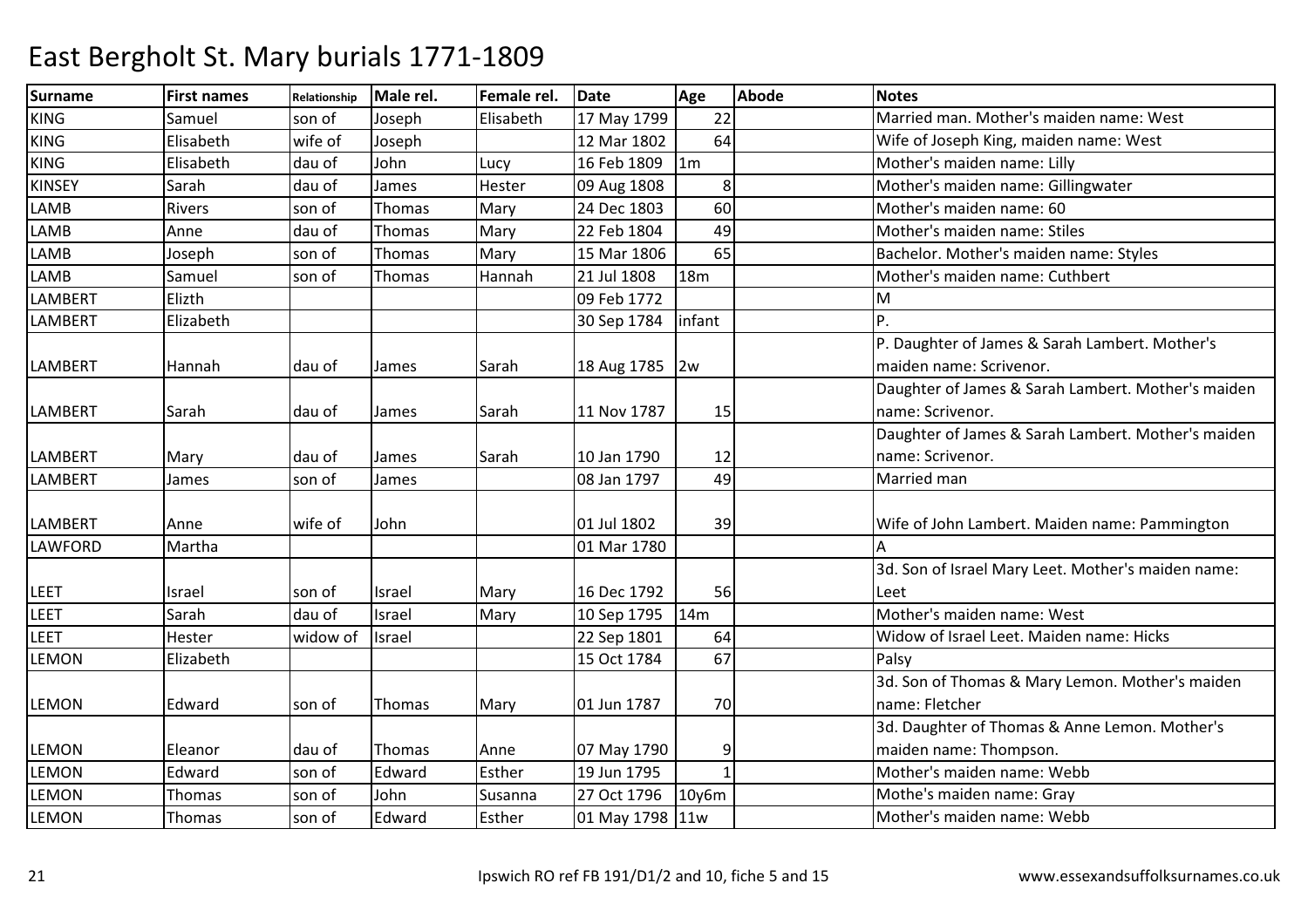| <b>Surname</b> | <b>First names</b> | Relationship | Male rel. | Female rel. | <b>Date</b>    | Age            | <b>Abode</b>     | <b>Notes</b>                                          |
|----------------|--------------------|--------------|-----------|-------------|----------------|----------------|------------------|-------------------------------------------------------|
| <b>LEMON</b>   | <b>Thomas</b>      | son of       | Edward    | Esther      | 11 Apr 1799    | 1 <sub>m</sub> |                  | Mother's maiden name: Webb                            |
| <b>LEMON</b>   | Thomas             | son of       | Thomas    | Mary        | 28 Oct 1804    | 60             |                  | Married man. Mother's maiden name: Songer             |
| LEWIS          | Antho.             |              |           |             | 17 Nov 1774    |                |                  |                                                       |
| LEWIS          | Mary               |              |           |             | 10 Feb 1775    |                |                  |                                                       |
| LEWIS          | John               |              |           |             | 06 Feb 1777    |                |                  | А                                                     |
| LEWIS          | Thos               |              |           |             | 10 Mar 1779    |                |                  | Α                                                     |
| LEWIS          | Robt               |              |           |             | 22 Oct 1781    |                |                  | M                                                     |
| LEWIS          | Sarah              |              |           |             | 22 Sep 1782    |                |                  |                                                       |
| LEWIS          | Sarah              | dau of       | Samuel    | Sarah       | 24 Jan 1785    | 6 <sub>m</sub> |                  | 3d. Mother's maiden name: Lott                        |
|                |                    |              |           |             |                |                |                  | 3d. Daughter of Samuel & Sarah Lewis. Mother's maiden |
| <b>LEWIS</b>   | Sarah              | dau of       | Samuel    | Sarah       | 24 Jan 1785    | 6 <sub>m</sub> |                  | name: Lott                                            |
|                |                    |              |           |             |                |                |                  | 3d. Widow of Anthony Lewis. Daughter of William       |
| <b>LEWIS</b>   | Elisabeth          | widow of     | Anthony   |             | 28 Nov 1788    | 78             |                  | <b>Dillock</b>                                        |
|                |                    |              |           |             |                |                |                  | 3d. Widow of Anthony Lewis. Daughter of William       |
| <b>LEWIS</b>   | Elisabeth          | dau of       | William   |             | 28 Nov 1788    | 78             |                  | <b>Dillock</b>                                        |
| <b>LEWIS</b>   | Mary               | wife of      | John      |             | 24 Nov 1799    | 56             |                  | Wife of John Lewis. Maiden name: Rashbrook            |
| <b>LEWIS</b>   | Samuel             | son of       | Anthony   | Elisabeth   | 05 Jul 1805    | 62             |                  | Married man. Mother's maiden name: Dillock            |
| LEWIS          | Sarah              | dau of       | John      | Anne Maria  | 27 Nov 1806 2d |                |                  | Mother's maiden name: Elmer                           |
| LOTT           | Joseph             |              |           |             | 18 Sep 1774    |                |                  |                                                       |
| LOTT           | Jos.               |              |           |             | 01 May 1778    |                |                  | А                                                     |
| LOTT           | Hannah             |              |           |             | 02 Dec 1780    |                |                  |                                                       |
| LOTT           | Joseph             |              |           |             | 13 Mar 1782    |                |                  | А                                                     |
| LOTT           | Mary               |              |           |             | 24 Jun 1782    |                |                  | А                                                     |
| LOTT           | William            |              |           |             | 07 Sep 1782    |                |                  |                                                       |
| LOTT           | Joseph             |              |           |             | 03 Aug 1784    | 65             |                  | Mortification                                         |
|                |                    |              |           |             |                |                |                  | 3d. Married man. Son of Joseph & Anne Lott. Mother's  |
| LOTT           | James              | son of       | Joseph    | Anne        | 03 Feb 1786    | 59             |                  | maiden name: Bentley.                                 |
|                |                    |              |           |             |                |                |                  | 3d. Son of Robert & Susan Lott. Mother's maiden name: |
| <b>LOTT</b>    | Wiliam             | son of       | Robert    | Susan       | 25 Feb 1790    | 80             |                  | Damont                                                |
|                |                    |              |           |             |                |                |                  | 3d. Daughter of Aaron & Hannah Lott. Mother's maiden  |
| LOTT           | Hannah             | dau of       | Aaron     | Hannah      | 12 Mar 1792    |                | 50 Thorpe, Essex | name: Lott                                            |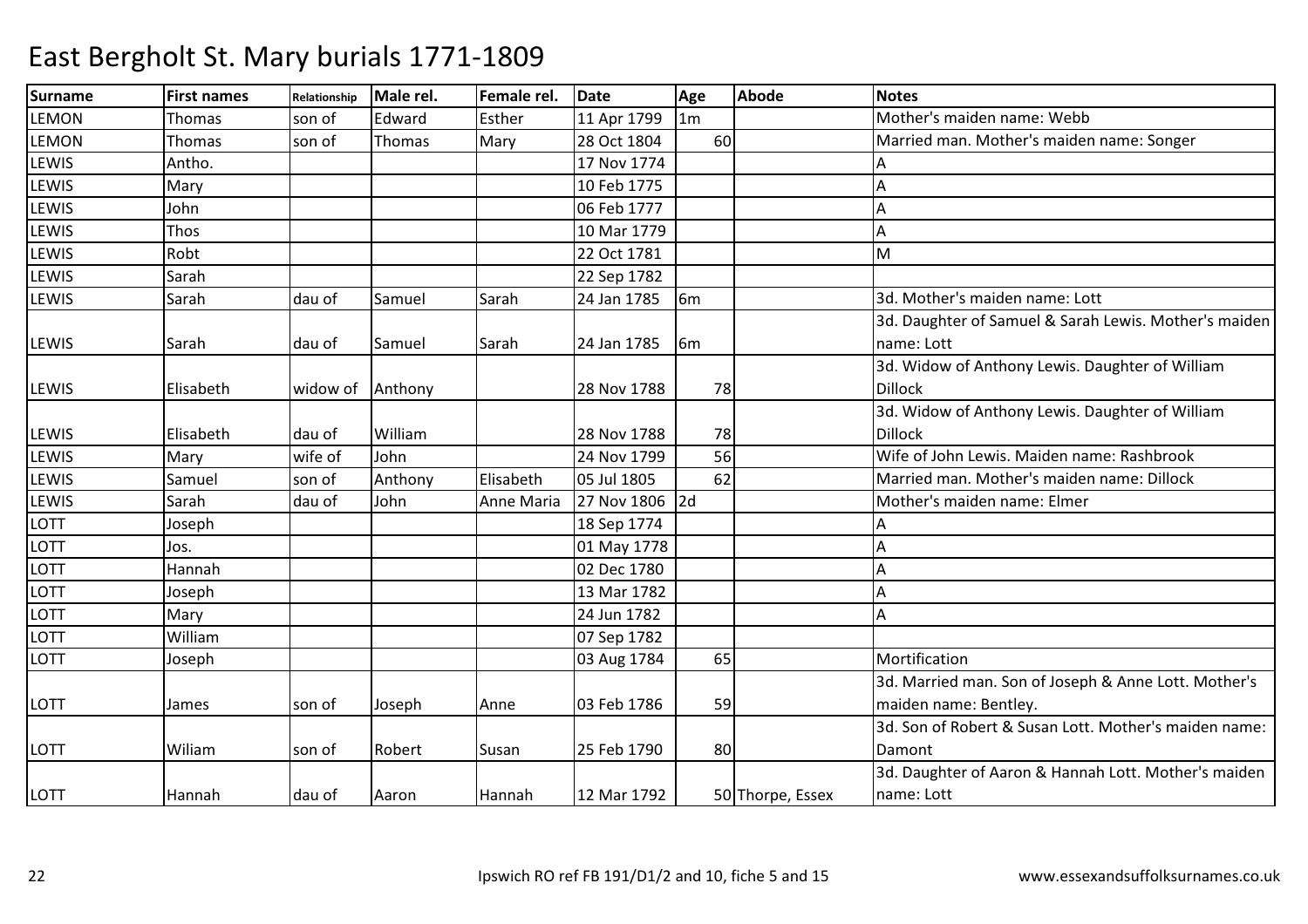| <b>Surname</b>      | <b>First names</b>  | <b>Relationship</b> | Male rel. | Female rel. | <b>Date</b>    | Age  | <b>Abode</b>       | <b>Notes</b>                                        |
|---------------------|---------------------|---------------------|-----------|-------------|----------------|------|--------------------|-----------------------------------------------------|
|                     |                     |                     |           |             |                |      |                    |                                                     |
|                     |                     |                     |           |             |                |      |                    | Widow of James Lott. Surname from previous marriage |
| LOTT                | Anne                | widow of            | James     |             | 24 Feb 1795    | 68   |                    | (had been a widow on marrying James): Rand          |
| LOTT                | Aaron               | son of              | John      |             | 06 Apr 1796    |      | 78 Ardley, Essex   | Widower                                             |
| LOTT                | Joseph              | son of              | Joseph    | Anne        | 30 Aug 1800    | 35   |                    | Mother's maiden name: Kemball                       |
| LOTT                | Sarah               | wife of             | John      |             | 20 Feb 1802    | 81   |                    | Wife of John Lott. Maiden name: Cooper              |
|                     |                     |                     |           |             |                |      |                    | John Lott, widower, son of English & Mary (mother's |
| LOTT                | John                | son of              | English   | Mary        | 17 Sep 1802    | 88   |                    | maiden name, Butcher)                               |
| LOTT                | Thomas              | son of              | John      | Sarah       | 24 May 1803 2d |      |                    | Mother's maiden name: Durrant                       |
| LOTT                | Anne                | wife of             | Joseph    |             | 28 Nov 1804    | 69   |                    | Wife of Joseph Lott. Maiden name: Kemble            |
| LOTT                | Samuel              | son of              | Haran     | Hannah      | 29 Sep 1809    |      | 64 Ardleigh, Essex | Married man. Mother's maiden name: Lott             |
| <b>MAJOR</b>        | John                |                     |           |             | 20 May 1779    |      |                    |                                                     |
| <b>MALTON</b>       |                     |                     |           |             | 31 Jan 1780    |      |                    | Entry reads: "Malton, a soldier. A."                |
| <b>MANN</b>         | Susan               |                     |           |             | 18 Jun 1776    |      |                    | Δ                                                   |
|                     |                     |                     |           |             |                |      |                    | P. Daughter of Daniel & Sarah Mann. Mother's maiden |
| <b>MANN</b>         | Hester              | dau of              | Daniel    | Sarah       | 16 Dec 1785    |      |                    | name: Sibborn.                                      |
|                     |                     |                     |           |             |                |      |                    |                                                     |
| <b>MANN</b>         | Sarah               | wife of             | Daniel    |             | 11 Feb 1793    | 32   |                    | Sarah wife of Daniel Mann. Maiden name: Sibbon.     |
| <b>MANN</b>         | Thomas              | son of              | Daniel    | Sarah       | 20 Sep 1796    | 6y4m |                    | Mother's maiden name: Seaborn                       |
| <b>MANN</b>         | Sarah               | wife of             | Daniel    |             | 23 Jun 1802    | 35   |                    | Wife of Daniel Mann. Maiden name: Lemon             |
| <b>MARTIN</b>       | Mary                |                     |           |             | 11 Aug 1784    | 39   |                    | Motification                                        |
| <b>MARTIN</b>       | Jonathan            | son of              | John      |             | 15 Oct 1797    | 61   |                    | Widower                                             |
| <b>MARTIN</b>       | Elisabeth           | dau of              | Jonathan  | Bridget     | 01 Aug 1805    | 76   |                    | Spinster                                            |
| <b>MATHIN</b>       | Sophia              | dau of              | Jonathan  | Mary        | 29 Nov 1795    | 15   |                    | Mother's maiden name: Abell? (hard to read)         |
| <b>MAY</b>          | Thomazin            |                     |           |             | 12 Oct 1777    |      |                    |                                                     |
| <b>MAY</b>          | Thomas              | son of              | William   | Thomasin    | 27 Oct 1798    | 63   |                    | Bachelor                                            |
| <b>MAYER</b>        | Ann                 |                     |           |             | 26 Dec 1772    |      |                    | А                                                   |
| <b>MAYER</b>        | John                | son of              | John      | Anne        | 19 Sep 1798    | 64   |                    | Married man                                         |
| <b>MAYOR</b>        | Rose                | widow of            | John      |             | 09 Mar 1801    | 62   |                    | Widow of John Mayor. Maiden name: Turner            |
| <b>MECKLENBURGH</b> | <b>Frances Emma</b> | dau of              | Matthew   | Frances     | 12 Dec 1796    | 6m   |                    | Mother's maiden name: Potter                        |
| <b>MERRINGTON</b>   | Jos                 |                     |           |             | 20 Feb 1780    |      |                    | А                                                   |
| <b>MERRINGTON</b>   | Lucy                |                     |           |             | 15 Mar 1780    |      |                    | M                                                   |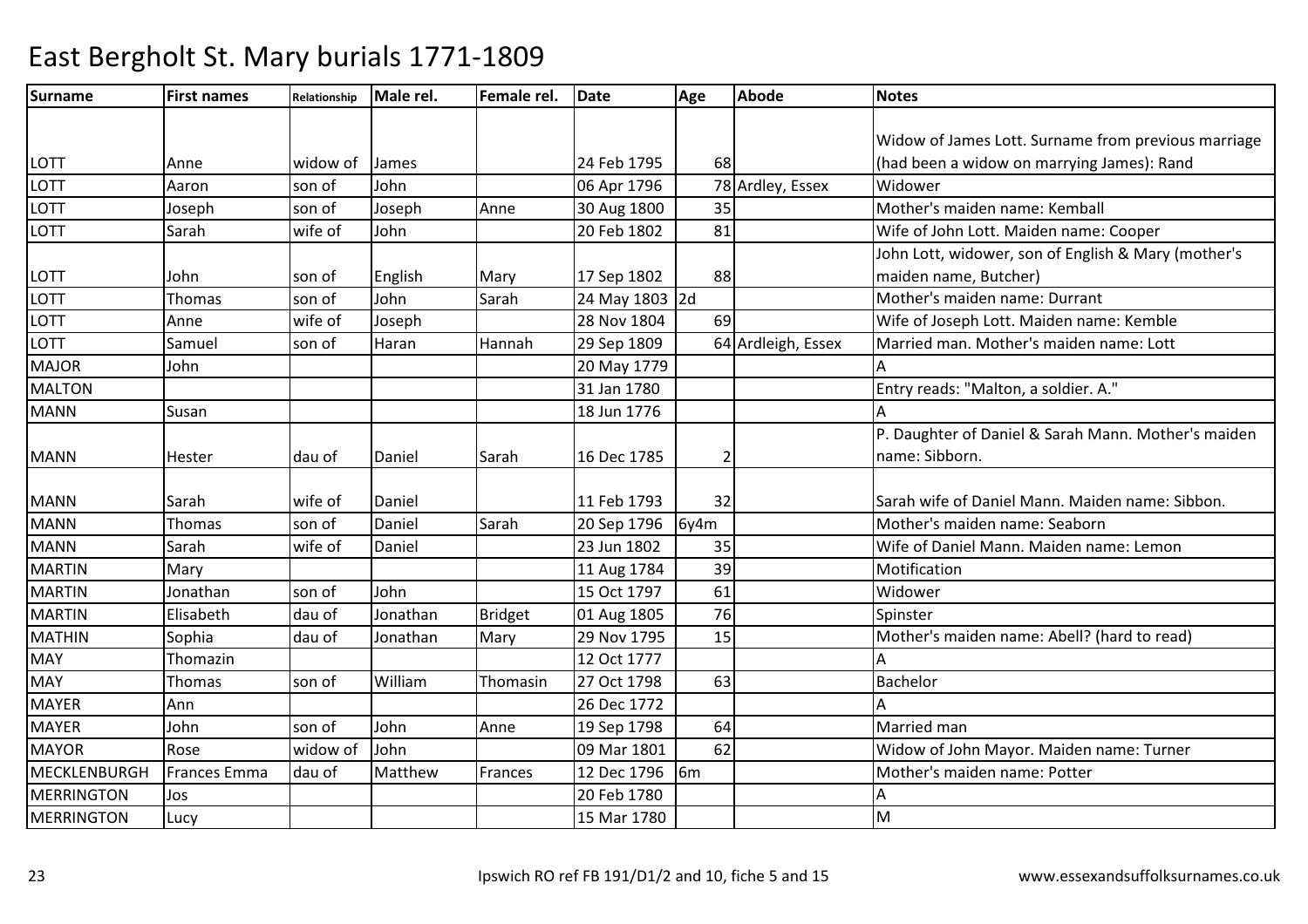| <b>Surname</b> | <b>First names</b> | Relationship | Male rel. | Female rel. | <b>Date</b>     | Age            | <b>Abode</b>  | <b>Notes</b>                                         |
|----------------|--------------------|--------------|-----------|-------------|-----------------|----------------|---------------|------------------------------------------------------|
| <b>MILLER</b>  | John               |              |           |             | 19 Jun 1772     |                |               | М                                                    |
| <b>MINTER</b>  | Ann                |              |           |             | 26 Feb 1773     |                |               |                                                      |
| <b>MINTER</b>  | Sarah              |              |           |             | 30 Sep 1773     |                |               |                                                      |
| <b>MINTER</b>  | Willm              |              |           |             | 14 Sep 1780     |                |               |                                                      |
|                |                    |              |           |             |                 |                |               | 3d. Son of William & Sarah Minter, Mother's surname  |
|                |                    |              |           |             |                 |                |               | from previous marriage (she was a widow when         |
| <b>MINTER</b>  | John               | son of       | William   | Sarah       | 10 Feb 1791     | 14             |               | marrying William): Newman.                           |
|                |                    |              |           |             |                 |                |               |                                                      |
| <b>MINTER</b>  | Sarah              | widow of     | William   |             | 13 Dec 1804     |                | 70 Colchester | Widow of William Minter. Maiden name: Newman         |
| <b>MOLES</b>   | Robert             |              |           |             | 24 Jan 1794     | 62             |               | Married man                                          |
| <b>MOOR</b>    | Sarah              |              |           |             | 05 Nov 1775     |                |               |                                                      |
| <b>MOOR</b>    | Charles            |              |           |             | 06 Dec 1779     |                |               |                                                      |
|                |                    |              |           |             |                 |                |               | Daughter of Joseph & Hannah Moor. Mother's surname   |
|                |                    |              |           |             |                 |                |               | from previous marriage (she was a widow before       |
| <b>MOOR</b>    | Elisabeth          | dau of       | Joseph    | Hannah      | 04 May 1792 6w  |                |               | marrying Joseph): Tolbud.                            |
| <b>MOOR</b>    | John               | son of       | Edward    | Elisabeth   | 08 Mar 1795 5w  |                |               | Mother's maiden name: Hicks                          |
|                |                    |              |           |             |                 |                |               | Daughter of Joseph & Hannah Moore. Mother's          |
|                |                    |              |           |             |                 |                |               | surname from previous marriage: Talbot (she was a    |
| <b>MOORE</b>   | Mary               | dau of       | Joseph    | Hannah      | 20 Jan 1792     |                |               | widow before marrying Joseph).                       |
| <b>MORSE</b>   | Mary               | dau of       | William   | Mary        | 29 Aug 1796 8m  |                |               | Mother's maiden name: Cooke                          |
|                |                    |              |           |             |                 |                |               | 3d. Son of James & Sarah Moss. Mother's maiden name: |
| <b>MOSS</b>    | James              | son of       | James     | Sarah       | 12 Aug 1788 17w |                |               | Gutteridge.                                          |
|                |                    |              |           |             |                 |                |               | 3d. Daughter of James & Sarah Moss. Mother's maiden  |
| <b>MOSS</b>    | Mary               | dau of       | James     | Sarah       | 27 Sep 1790     | 11w            |               | name: Gutteridge                                     |
|                |                    |              |           |             |                 |                |               | 3d. Son of James & Sarah Moss. Mother's maiden name: |
| <b>MOSS</b>    | William            | son of       | James     | Sarah       | 17 Jan 1792     | 4 <sub>m</sub> |               | Gutteridge                                           |
| <b>MOSS</b>    | Mary               | dau of       | William   | Mary        | 15 Apr 1793     | 6 <sub>m</sub> |               | 3d. Mother's maiden name: Cook                       |
| <b>MOSS</b>    | William            | son of       | James     | Sarah       | 07 Jan 1796     | 15w            |               | Mother's maiden name: Gutteridge                     |
| <b>MOSS</b>    | Charlotte          | dau of       | James     | Sarah       | 15 Jan 1800     | 6 <sub>m</sub> |               | Mother's maiden name: Guttridge                      |
| <b>MOSS</b>    | Sarah              | wife of      | James     |             | 12 Nov 1800     | 36             |               | Wife of James Moss. Maiden name: Guttridge           |
| <b>MOSS</b>    | James              | son of       | William   | Sarah       | 28 Oct 1801     | 8              |               | Mother's maiden name: Hook                           |
| <b>MOSS</b>    | Mary               | wife of      | William   |             | 13 Dec 1809     | 41             |               | Wife of William Moss. Maiden name: Cooke             |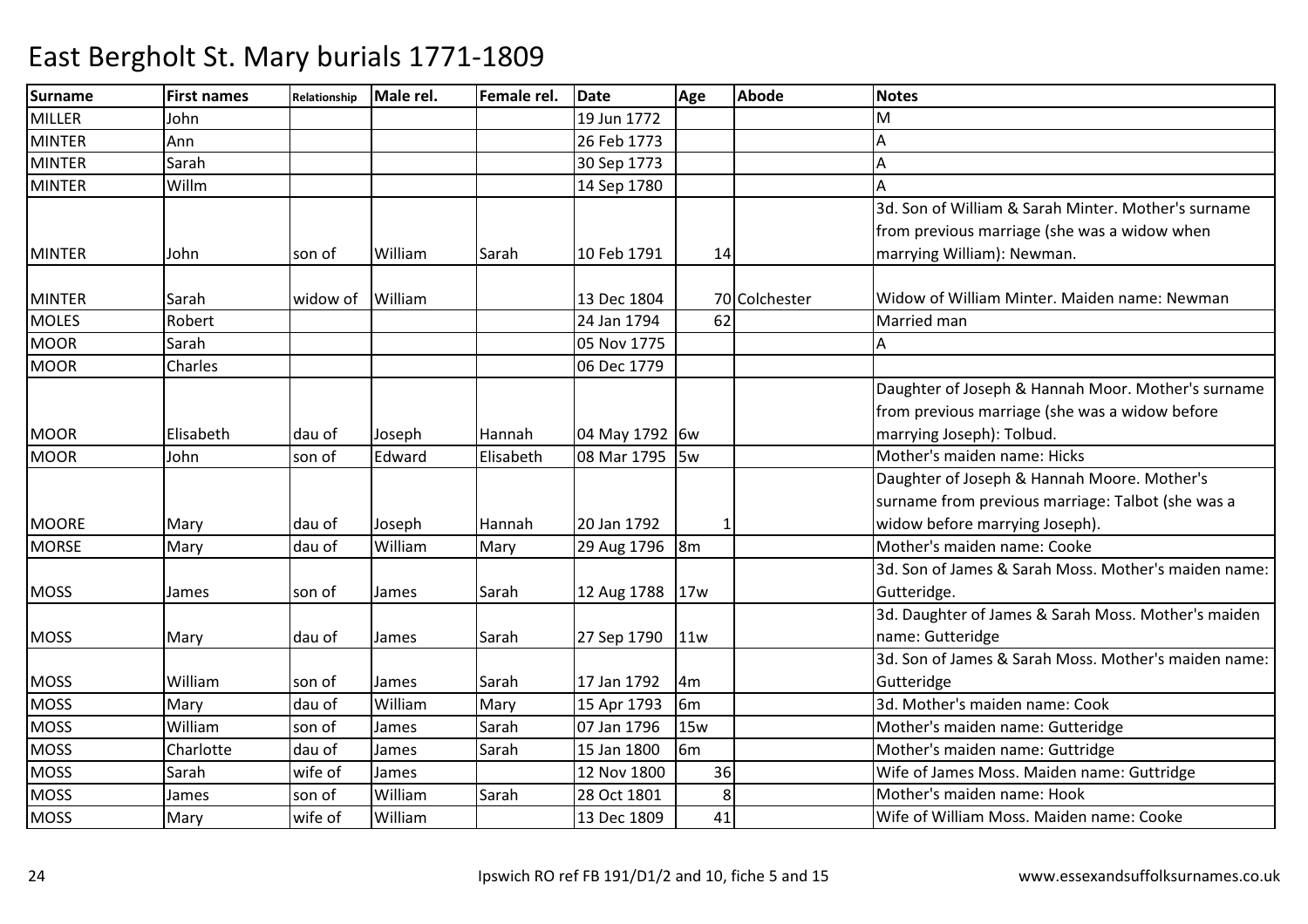| <b>Surname</b>  | <b>First names</b> | <b>Relationship</b> | Male rel.   | Female rel. | <b>Date</b>    | Age             | <b>Abode</b> | <b>Notes</b>                                         |
|-----------------|--------------------|---------------------|-------------|-------------|----------------|-----------------|--------------|------------------------------------------------------|
| <b>MOTT</b>     | Elizth             |                     |             |             | 25 Jan 1776    |                 |              |                                                      |
| <b>MOTT</b>     | Thomas             |                     |             |             | 20 Nov 1800    |                 | 80 Capel     | Married man                                          |
| <b>MOUNESS</b>  | Mary               | widow of            | William     |             | 15 Sep 1794    | 91              |              | Widow of William Mouness. Maiden name: Agus          |
|                 |                    |                     |             |             |                |                 |              | Son of William & Mary Moutell. Mother's maiden name: |
| <b>MOUTELL</b>  | David              | son of              | William     | Mary        | 18 Jul 1785    | <b>16w</b>      |              | <b>Bines</b>                                         |
| <b>NEAL</b>     | Martha             |                     |             |             | 09 Jul 1795    | 29              |              | Singlewoman                                          |
| <b>NEVITT</b>   | John               | son of              | Simon       | Lydia       | 27 Nov 1794    | 3d              |              | Mother's maiden name: Daines                         |
| <b>NEVITT</b>   | Simon              | son of              | Simon       | Lydia       | 05 Mar 1795    | 14w             |              | Mother's maiden name: Daines                         |
| <b>NEWMAN</b>   | Elizth             |                     |             |             | 24 Sep 1771    |                 |              |                                                      |
| <b>NEWMAN</b>   | Thomas             |                     |             |             | 02 Nov 1778    |                 |              | А                                                    |
| <b>NEWMAN</b>   | Mary               |                     |             |             | 16 Feb 1783    |                 |              |                                                      |
|                 |                    |                     |             |             |                |                 |              |                                                      |
| <b>NEWMAN</b>   | Judith             | widow of            | Thomas      |             | 20 Nov 1793    | 75              |              | 3d. Widow of Thomas Newman. Maiden name: Tanner      |
| <b>NICHOLLS</b> | William            | son of              | William     | Catherine   | 22 Sep 1808    | 7w              |              | Mother's maiden name: Hurry                          |
| <b>NICHOLLS</b> | Anne               | wife of             | George      |             | 09 May 1809    | 68              |              | Wife of George Nicholls. Maiden name: Bedford        |
| <b>NICHOLS</b>  | Mary               | dau of              | John        | Mary        | 05 Nov 1805    | 18 <sub>m</sub> |              | Mother's maiden name: Hill                           |
| <b>NOMAN</b>    | Peter              |                     |             |             | 27 Jun 1772    |                 |              | M                                                    |
| <b>NORMAN</b>   | Richd              |                     |             |             | 02 Dec 1773    |                 |              | M                                                    |
| <b>NORMAN</b>   | Ann                |                     |             |             | 06 Jul 1774    |                 |              | А                                                    |
| <b>NORMAN</b>   | Richd              |                     |             |             | 15 Aug 1781    |                 |              | M                                                    |
|                 |                    |                     |             |             |                |                 |              | 3d. Son of Christopher & Elisabeth Norman. Mother's  |
| <b>NORMAN</b>   | Christopher        | son of              | Christopher | Elisabeth   | 23 Nov 1785    | 3w              |              | maiden name: Bennet                                  |
|                 |                    |                     |             |             |                |                 |              | 3d. Daughter of Richard & Martha Norman. Mother's    |
| <b>NORMAN</b>   | Martha             | dau of              | Richard     | Martha      | 06 Aug 1787    | 14              |              | maiden name: Bennet.                                 |
|                 |                    |                     |             |             |                |                 |              |                                                      |
| <b>NORMAN</b>   | <b>Bridget</b>     | widow of            | Richard     |             | 26 Nov 1787    | 75              |              | Widow of Richard Norman. Maiden name: Redliston      |
|                 |                    |                     |             |             |                |                 |              | 3d. Daughter of Richard & Martha Norman. Mother's    |
| <b>NORMAN</b>   | Mary               | dau of              | Richard     | Martha      | 13 Jan 1788    | 20              |              | maiden name: Bennet.                                 |
|                 |                    |                     |             |             |                |                 |              | Married man. Son of John & Ann Norman. Mother's      |
| <b>NORMAN</b>   | John               | son of              | John        | Ann         | 05 Mar 1788    | 26              |              | maiden name: Stow                                    |
|                 |                    |                     |             |             |                |                 |              | 3d. Daughter of Christopher & Elisabeth Norman.      |
| <b>NORMAN</b>   | Susanna            | dau of              | Christopher | Elisabeth   | 19 Sep 1788 5w |                 |              | Mother's maiden name: Bennett.                       |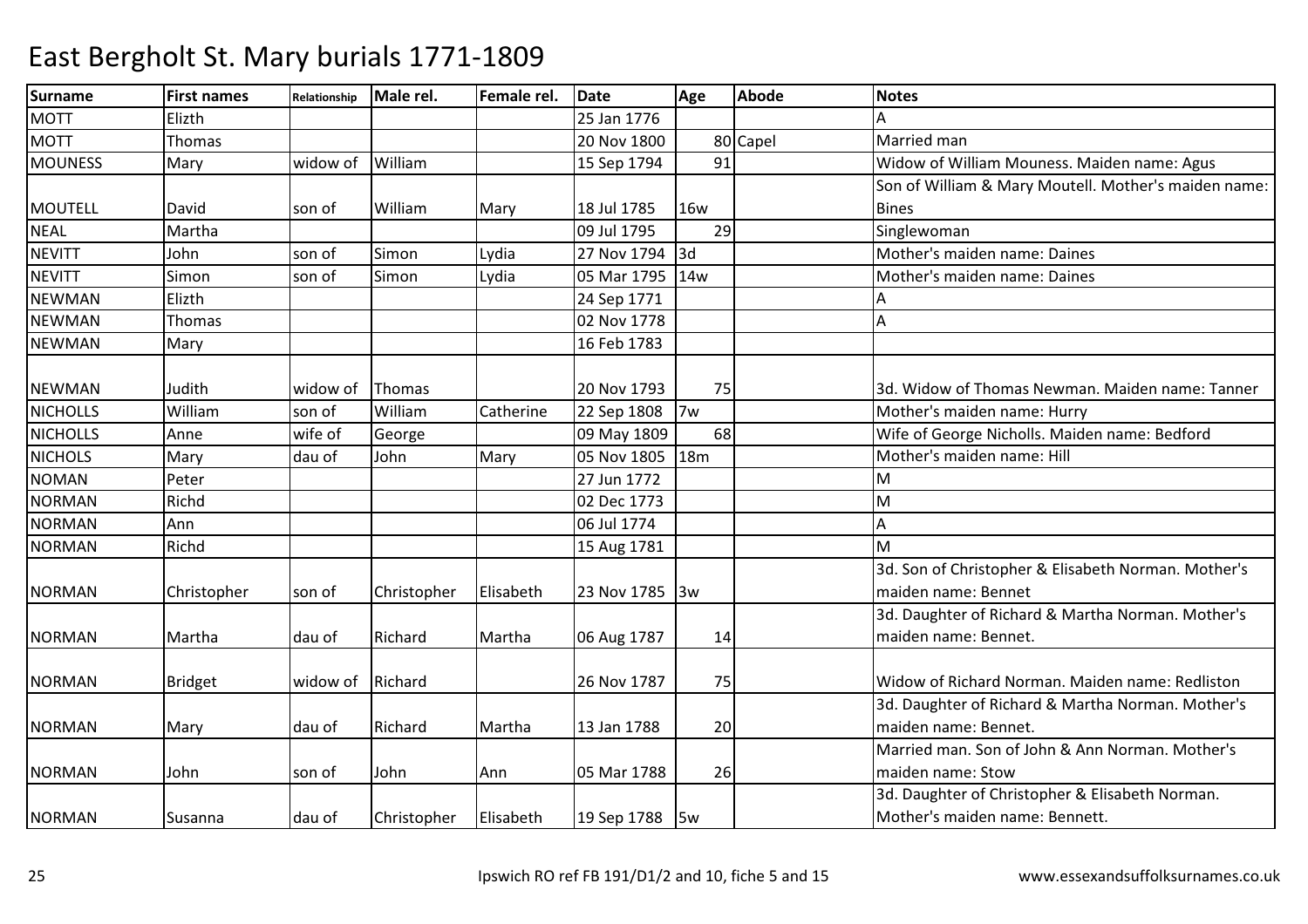| <b>Surname</b> | <b>First names</b> | Relationship | Male rel.   | Female rel. | <b>Date</b> | Age            | <b>Abode</b>     | <b>Notes</b>                                         |
|----------------|--------------------|--------------|-------------|-------------|-------------|----------------|------------------|------------------------------------------------------|
|                |                    |              |             |             |             |                |                  | Daughter of Christopher & Elisabeth Norman. Mother's |
| <b>NORMAN</b>  | Mary               | dau of       | Christopher | Elisabeth   | 18 Aug 1790 | 9m             |                  | maiden name: Bennett                                 |
|                |                    |              |             |             |             |                |                  | Son of Christopher & Elisabeth Norman. Mother's      |
| <b>NORMAN</b>  | Joseph             | son of       | Christopher | Elisabeth   | 05 Sep 1791 | 4m             |                  | maiden name: Bennet                                  |
| <b>NORMAN</b>  | Mary               | wife of      | Jacob       |             | 13 Jun 1800 | 69             |                  | Wife of Jacob Norman. Maiden name: Newman            |
| <b>NORMAN</b>  | Martha             | wife of      | Richard     |             | 16 Jan 1804 |                | 70 Thorpe, Essex | Wife of Richard Norman, maiden name: Bennet          |
| <b>NORMAN</b>  | Jacob              | son of       | Robert      | Judith      | 13 Jun 1806 | 85             |                  | Widower. Mother's maiden name: Grimsey               |
|                |                    |              |             |             |             |                |                  | 3d. Son of John & Susanna Ormes. Mother's maiden     |
| <b>ORMES</b>   | John               | son of       | John        | Susanna     | 21 Jun 1787 | 18m            |                  | name: Philips.                                       |
|                |                    |              |             |             |             |                |                  | 3d. Married man. Son of John & Sarah Ormes. Mother's |
| <b>ORMES</b>   | John               | son of       | John        | Sarah       | 20 Jul 1787 | 25             |                  | maiden name: Rudland                                 |
| <b>ORRIS</b>   | Mary               | widow of     | Thomas      |             | 27 Feb 1791 | 69             |                  | Widow of Thomas Orris. Maiden name: Markham.         |
| <b>ORRIS</b>   | Thomas             | son of       | Thomas      | Mary        | 28 May 1809 | 60             |                  | Married man. Mother's maiden name: Markham           |
| <b>ORRIS</b>   | Sarah              | dau of       | Thomas      | Mary        | 10 Dec 1809 | 17             |                  | Mother's maiden name: Rose                           |
| <b>ORRISS</b>  | Thomas             |              |             |             | 10 Oct 1783 |                |                  |                                                      |
| <b>ORVIS</b>   | Elizth.            |              |             |             | 23 Sep 1779 |                |                  | А                                                    |
| <b>ORVISS</b>  | John               |              |             |             | 06 Dec 1772 |                |                  |                                                      |
| <b>OSBORN</b>  | Nathaniel          | son of       | Nathaniel   | Sarah       | 28 Oct 1808 | $\overline{3}$ |                  | Mother's maiden name: Creek                          |
| <b>OSBORN</b>  | Sarah              | dau of       | Nathaniel   | Sarah       | 09 Dec 1808 |                |                  | Mother's maiden name: Creeck                         |
| <b>OSBORN</b>  | Mary               | dau of       | Nathaniel   | Sarah       | 04 May 1809 |                |                  | Mother's maiden name: Creek                          |
| <b>OSBORNE</b> | Mary               | wife of      | Thomas      |             | 25 Jan 1804 | 35             |                  | Wife of Thomas Osborne. Maiden name: Bond            |
| <b>PAGE</b>    | Margarett          |              |             |             | 21 Aug 1773 |                |                  |                                                      |
|                |                    |              |             |             |             |                |                  | 3d. Daughter of Thomas & Susanna Page. Mother's      |
| <b>PAGE</b>    | Susannah Page      | dau of       | Thomas      | Susanna     | 12 Dec 1787 | 9w             | Brantham         | maiden name: Heard                                   |
| <b>PAGE</b>    | Susan              | widow of     | Thomas      |             | 18 Aug 1800 |                | 46 Brantham      | Widow of Thomas Heard. Maiden name: Page             |
|                | Thomas             |              |             |             |             |                |                  |                                                      |
| <b>PARKER</b>  | Nathaniel          | son of       | Nathaniel   | Elizabeth   | 30 Aug 1794 | 9m             |                  | 3d. Mother's maiden name: Braybrook                  |
| <b>PARKER</b>  | Mary               | wife of      | George      |             | 20 Jan 1800 | 70             |                  | Wife of George Parker. Maiden name: Carter           |
| <b>PARKER</b>  | Anne               | wife of      | Thomas      |             | 06 Mar 1800 | 26             |                  | Wife of Thomas Parker. Maiden name: Gutteridge       |
| <b>PARKER</b>  | George             |              |             |             | 09 Aug 1808 | 75             |                  | Widower                                              |
|                |                    |              |             |             |             |                |                  | 3d. Daughter of John & Mary Pascall. Mother's maiden |
| <b>PASCALL</b> | Elisabeth          | dau of       | John        | Martha      | 26 May 1786 | 9              |                  | name: Wilkinson                                      |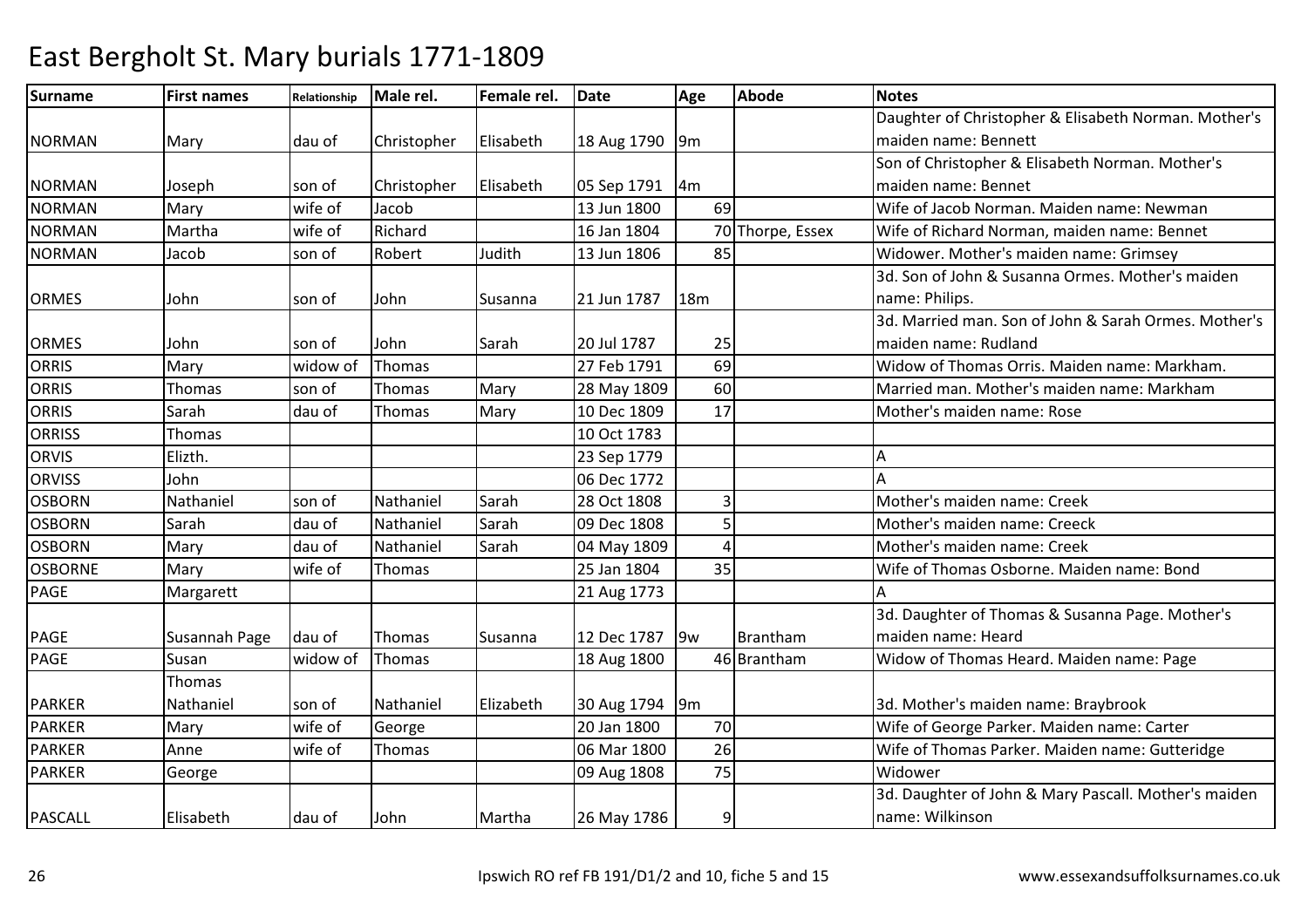| <b>Surname</b>  | <b>First names</b> | Relationship | Male rel. | Female rel. | <b>Date</b> | Age             | Abode | <b>Notes</b>                                         |
|-----------------|--------------------|--------------|-----------|-------------|-------------|-----------------|-------|------------------------------------------------------|
| <b>PASCALL</b>  | Martha             | wife of      | John      |             | 21 Oct 1802 | 59              |       | Wife of John Pascall. Maiden name: Wilkinson         |
| <b>PASCALL</b>  | John               |              |           |             | 21 Nov 1807 | 72              |       | Widower                                              |
|                 |                    |              |           |             |             |                 |       | P. Daughter of Samuel & Martha Pead. Mother's maiden |
| <b>PEAD</b>     | Sarah              | ldau of      | Samuel    | Martha      | 09 Dec 1785 | 11w             |       | name: Cheyney.                                       |
|                 |                    |              |           |             |             |                 |       | 3d. Son of Samuel & Martha Pead. Mother's maiden     |
| <b>PEAD</b>     | Samuel             | son of       | Samuel    | Martha      | 07 Nov 1787 | 6 <sub>m</sub>  |       | name: Cheyney.                                       |
|                 |                    |              |           |             |             |                 |       | Daughter of Samuel & Martha Pead. Mother's maiden    |
| <b>PEAD</b>     | Mary               | dau of       | Samuel    | Martha      | 16 Sep 1792 | 9w              |       | name: Cheney                                         |
|                 |                    |              |           |             |             |                 |       | Son of Samuel & Martha Pead. Mother's maiden name:   |
| <b>PEAD</b>     | Samuel             | son of       | Samuel    | Martha      | 23 Sep 1792 | 10 <sub>w</sub> |       | Cheney.                                              |
| PEAD            | Samuel             | son of       | Samuel    | Martha      | 28 Feb 1797 | <b>18m</b>      |       | Mother's maiden name: Cheyney                        |
| PEAD            | Mary               | dau of       | Samuel    | Martha      | 29 Jun 1806 | $\overline{7}$  |       | Mother's maiden name: Cheney                         |
| PEAD            | Sarah              | dau of       | Samuel    | Martha      | 11 Jul 1808 | 5y6m            |       | Mother's maiden name: Cheney                         |
| <b>PECK</b>     | Hannah             | dau of       | William   | Elisabeth   | 06 Feb 1795 |                 |       | Mother's maiden name: Wilson                         |
| <b>PECK</b>     | Mary               | dau of       | John      | Frances     | 16 Feb 1804 | 6 <sub>m</sub>  |       | Mother's maiden name: Fallows                        |
| PECK            | Frances            | wife of      | John      |             | 19 Apr 1804 | 30              |       | Wife of John Peck. Maiden name: Fallows              |
| <b>PENNOCK</b>  | Rachel             |              |           |             | 25 Mar 1781 |                 |       | А                                                    |
|                 |                    |              |           |             |             |                 |       |                                                      |
| <b>PENNOCK</b>  | Mary               | widow of     | George    |             | 12 Oct 1803 | 46              |       | Widow of George Pennock. Maiden name: Chisnall       |
|                 |                    |              |           |             |             |                 |       | Daughter of George Pennock. Mother's maiden name:    |
| <b>PENNOCK</b>  | Lydia              | dau of       | George    | Mary        | 17 Nov 1805 | 12              |       | Chisnall                                             |
|                 |                    |              |           |             |             |                 |       | P. Married man. Son of Thomas & Susannah Perriman.   |
| PERRIMAN        | Thomas             | son of       | Thomas    | Susannah    | 28 Nov 1785 | 71              |       | Mother's maiden name: Manning.                       |
| <b>PHILIPS</b>  | Edward             |              |           |             | 01 Aug 1783 |                 |       |                                                      |
| <b>PHILLIPS</b> | Mary               |              |           |             | 11 Sep 1776 |                 |       | M                                                    |
| <b>PHILLIPS</b> | John               |              |           |             | 26 Feb 1783 |                 |       |                                                      |
|                 |                    |              |           |             |             |                 |       | 3d. Widower. Son of Philip & Mary Phillips. Mother's |
| <b>PHILLIPS</b> | John               | son of       | Philip    | Mary        | 11 May 1790 | 82              |       | maiden name: Straight.                               |
| <b>PICKESS</b>  | Isaac              | son of       | Nathaniel | Susanna     | 17 Mar 1785 | 18m             |       | Mother's maiden name: Cook                           |
|                 |                    |              |           |             |             |                 |       | Son of Nathaniel & Susanna Pickess. Mother's maiden  |
| <b>PICKESS</b>  | Isaac              | son of       | Nathaniel | Susanna     | 17 Mar 1785 | 18 <sub>m</sub> |       | name: Cook.                                          |
| <b>PICKESS</b>  | Nathaniel          | son of       | Samuel    | Mary        | 26 Aug 1794 | <b>18w</b>      |       | Mother's maiden name: Cole                           |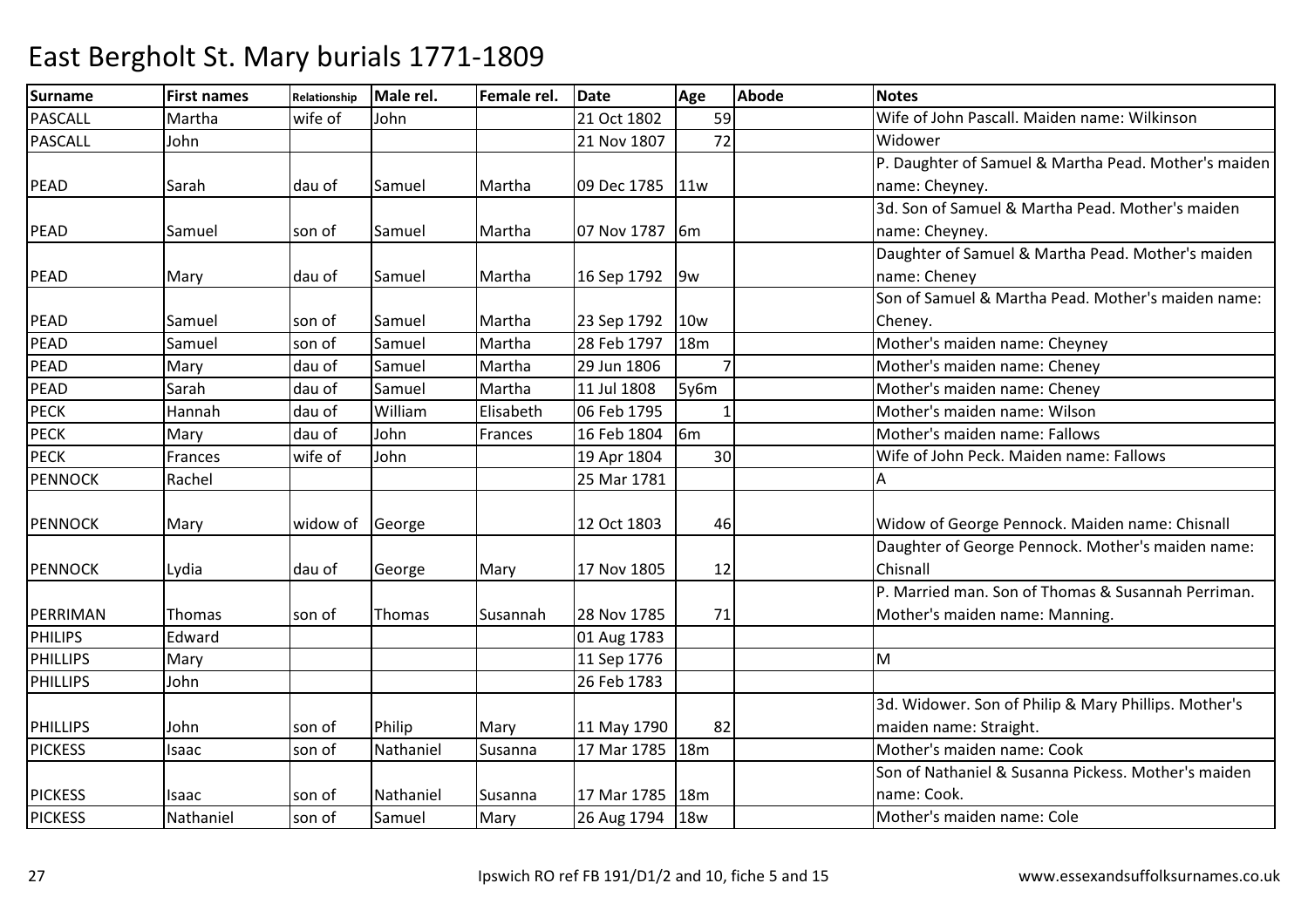| <b>Surname</b> | <b>First names</b> | Relationship | Male rel. | Female rel. | <b>Date</b> | Age             | <b>Abode</b>   | <b>Notes</b>                                         |
|----------------|--------------------|--------------|-----------|-------------|-------------|-----------------|----------------|------------------------------------------------------|
| PITT           | Mary               |              |           |             | 09 Aug 1771 |                 |                | м                                                    |
| PITT           | Mary               |              |           |             | 16 Aug 1773 |                 |                | Δ                                                    |
| PITT           | Willm              |              |           |             | 10 Nov 1773 |                 |                | Α                                                    |
| PITT           | Judith             |              |           |             | 07 Jul 1777 |                 |                | Δ                                                    |
| <b>PITT</b>    | Mary               |              |           |             | 14 May 1778 |                 |                |                                                      |
|                |                    |              |           |             |             |                 |                | Daughter of James & Anne Pitt. Mother's maiden name: |
| <b>PITT</b>    | Anne               | dau of       | James     | Anne        | 13 Jun 1786 | 12w             |                | Gladwin.                                             |
|                | Thomas             |              |           |             |             |                 |                | Son of James & Anne Pitt. Mother's maiden name:      |
| <b>PITT</b>    | Gladden            | son of       | James     | Anne        | 17 Feb 1789 | <b>16m</b>      |                | Gladden                                              |
| PITT           | Robert             | son of       | Robert    | Elizabeth   | 14 Nov 1793 | 73              |                | Married man. Mother's maiden name: Cook              |
| <b>PITT</b>    | Anne               | wife of      | James     |             | 11 Nov 1798 | 52              |                | Wife of James Pitt. Maiden name: Gladwin             |
| <b>PITT</b>    | Lydia              | wife of      | William   |             | 02 May 1806 | 25              |                | Wife of William Pitt. Maiden name: Barrell           |
| <b>PODD</b>    | James              |              |           |             | 30 Jul 1781 |                 |                | M                                                    |
| <b>POLLEY</b>  | Isaac              | son of       | James     | Sarah       | 22 Sep 1793 | 9w              |                | 3d. Mother's maiden name: Randall                    |
| <b>PRATT</b>   | Sarah              | wife of      | Thomas    |             | 11 Oct 1801 | 30              |                | Wife of Thomas Pratt. Maiden name: Bunner?           |
| <b>PRATT</b>   | Sarah              | dau of       | Thomas    | Sarah       | 29 Apr 1802 | 8               |                | Mother's maiden name: Butcher                        |
| PRESNEY        | Martha             |              |           |             | 01 Jan 1778 |                 |                | м                                                    |
| PRESNEY        | Mary               |              |           |             | 25 Feb 1781 |                 |                | M                                                    |
| PRESNEY        | Susanna            | dau of       | Henry     | Martha      | 13 Jan 1799 | 6 <sup>1</sup>  |                | Mother's maiden name: Turner                         |
| PRIME          | William            | son of       |           | Anne        | 18 Feb 1796 | 14 <sub>w</sub> |                | <b>Bastard</b>                                       |
| <b>PRYKE</b>   | Margart            |              |           |             | 05 Aug 1779 |                 |                | A                                                    |
| PYE            | John               | son of       | John      | Mary        | 31 Aug 1800 | 4m              |                | Mother's maiden name: Webb                           |
| <b>PYMAN</b>   | Edward             |              |           |             | 16 Oct 1780 |                 |                | M                                                    |
|                |                    |              |           |             |             |                 |                | Wife of William Pyman. Surname from previous         |
| <b>PYMAN</b>   | Elisabeth          | wife of      | William   |             | 22 Mar 1800 | 62              |                | marriage (she had been a widow): Bond                |
| <b>PYMAN</b>   | William            | son of       | William   | Mary        | 04 Feb 1803 | 53              |                | Widower. Mother's maiden name: Norris                |
| <b>PYOTT</b>   | Charlotte          | dau of       | John      | Sarah       | 26 Jul 1796 |                 |                | Mother's maiden name: Wilkinson                      |
| <b>PYOTT</b>   | James              | son of       | John      | Sarah       | 28 Mar 1802 |                 | 18 Manningtree | Mother's maiden name: Wilkinson                      |
| QUILTER        | William            |              |           |             | 26 Jun 1771 |                 |                |                                                      |
| <b>QUILTER</b> | Wm                 |              |           |             | 19 Oct 1772 |                 |                |                                                      |
| <b>RAISON</b>  | Anne Joanna        | wife of      | Daniel    |             | 06 Dec 1805 | 31              |                | Wife of Daniel Raison. Maiden name: Beaumont         |
| <b>RAISON</b>  | Mary               | wife of      | Daniel    |             | 27 Oct 1809 | 66              |                | Wife of Daniel Raison. Maiden name: Styles           |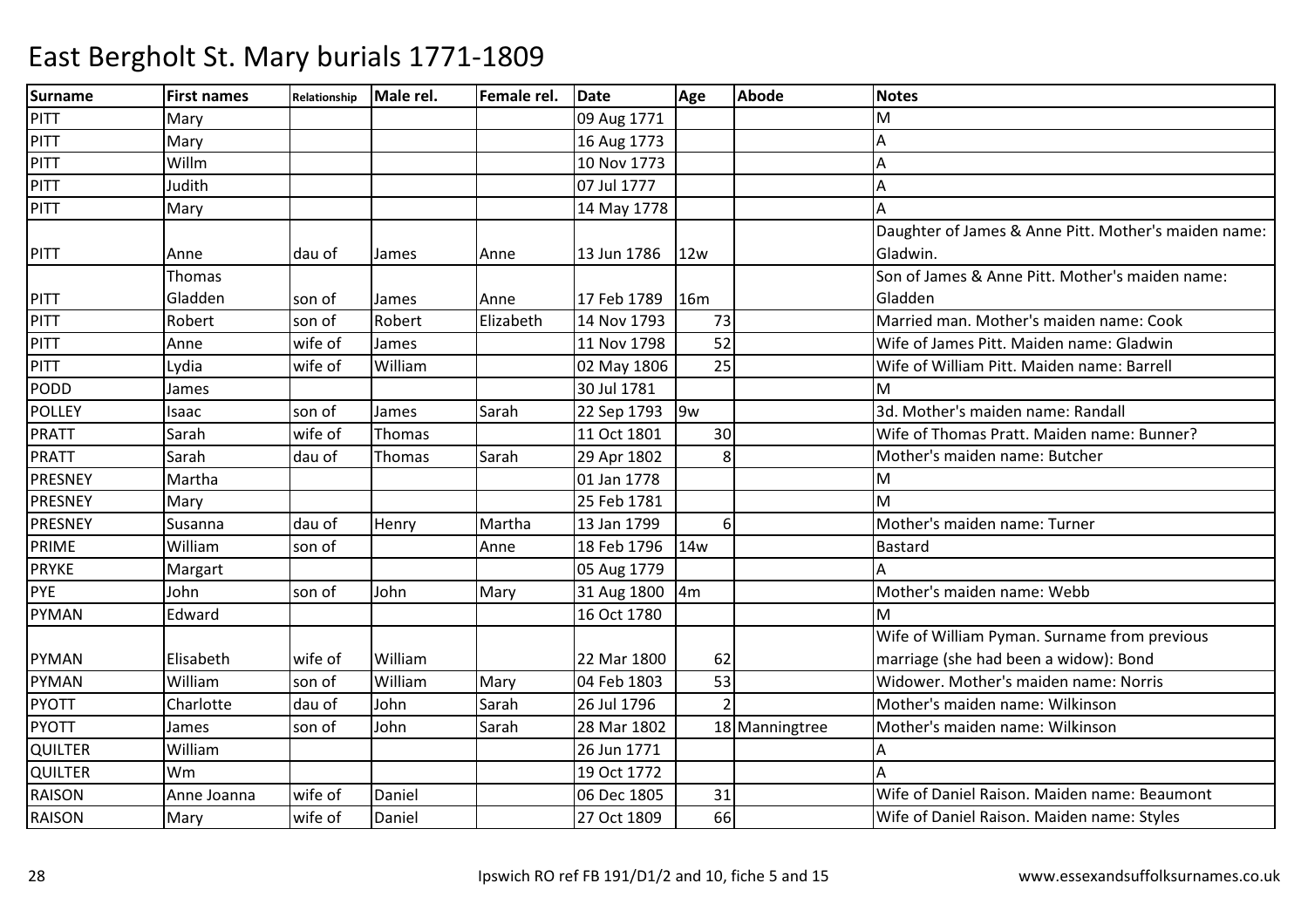| <b>Surname</b>    | <b>First names</b> | Relationship | Male rel. | Female rel. | <b>Date</b>     | Age             | <b>Abode</b> | <b>Notes</b>                                          |
|-------------------|--------------------|--------------|-----------|-------------|-----------------|-----------------|--------------|-------------------------------------------------------|
| <b>RANDALL</b>    | Willm              |              |           |             | 11 Apr 1781     |                 |              | M                                                     |
|                   |                    |              |           |             |                 |                 |              | 3d. Son of William & Rebecca Randall. Mother's maiden |
| <b>RANDALL</b>    | Robert             | son of       | William   | Rebecca     | 15 Nov 1791     | 37              |              | name: Garnham                                         |
|                   |                    |              |           |             |                 |                 |              |                                                       |
| <b>RANDALL</b>    | Sarah              | wife of      | John      |             | 31 Jan 1793     | 22              |              | 3d. Sarah wife of John Randall. Maiden name: Leet.    |
| <b>RANDALL</b>    | Rebecca            | wife of      | William   |             | 16 Jun 1797     | 68              |              | Wife of William Randall. Maiden name: Garnham         |
| <b>RANDALL</b>    | Sarah              | dau of       | James     | Sarah       | 25 Nov 1798 11w |                 |              | Mother's maiden name: Polly                           |
| <b>RANDALL</b>    | William            | son of       | William   | Rebecca     | 31 Jan 1800     | 72              |              | Widower                                               |
| RANDALL           | Charlotte          | dau of       | James     | Sarah       | 15 Oct 1801     | 11m             |              | Mother's maiden name: Paully                          |
| RANDALL           | Isaac              | son of       | James     | Sarah       | 02 Sep 1803     | 10 <sub>m</sub> |              | Mother's maiden name: Paully                          |
| RANDALL           | William            | son of       | James     | Susanna     | 08 Jan 1808     | 1d              |              | Mother's maiden name: Abbot                           |
| <b>RASHBROOK</b>  | Mary Ann           |              |           |             | 29 Mar 1781     |                 |              | M                                                     |
|                   |                    |              |           |             |                 |                 |              |                                                       |
| <b>RASHBROOK</b>  | Sarah              | wife of      | Jeremiah  |             | 24 Apr 1789     | 66              |              | Wife of Jeremiah Rashbrook. Maiden name: Jacobs       |
|                   |                    |              |           |             |                 |                 |              | 3d. Widower. Son of Sarah Rashbrook (father's first   |
| <b>RASHBROOK</b>  | Jeremiah           | son of       |           | Sarah       | 07 May 1790     | 79              |              | name not in register), maiden name: Jacobs            |
| <b>RASHBROOK</b>  | Martha             | dau of       | Jeremiah  | Martha      | 08 Nov 1796     |                 | 22 Brantham  | Mother's maiden name: Coleman                         |
| <b>RASHBROOK</b>  | Jeremiah           | son of       | Jeremiah  | Sarah       | 26 Jan 1803     |                 | 63 Brantham  | Married man. Mother's maiden name: Turner             |
|                   |                    |              |           |             |                 |                 |              | Widow from Brantham. Daughter of Samuel & Sarah       |
| RASHBROOK         | Martha             | dau of       | Samuel    | Sarah       | 23 Sep 1808     |                 | 66 Brantham  | Coleman. Mother's maiden name: Turner                 |
| <b>RAYSON</b>     | Elizth             |              |           |             | 13 May 1779     |                 |              | M                                                     |
| <b>READE</b>      | John               | son of       | Thomas    | Frances     | 14 Aug 1804     | 71              |              | Esquire, bachelor. Mother's maiden name: Saville      |
| <b>REDGRAVE</b>   | Matthew            | son of       | John      |             | 14 Apr 1790     | 77              |              | 3d. Widower                                           |
| <b>REYNOLDS</b>   | Abraham            |              |           |             | 16 Jun 1777     |                 |              | А                                                     |
| <b>REYNOLDS</b>   | Ann                |              |           |             | 10 Aug 1781     |                 |              | M                                                     |
| <b>REYNOLDS</b>   | Sarah              |              |           |             | 14 Apr 1782     |                 |              |                                                       |
| <b>REYNOLDS</b>   | Anne               | dau of       | Abraham   | Mary        | 01 Jul 1807     |                 |              | Mother's maiden name: Dearsley                        |
| <b>RICHARDS</b>   | Willm              |              |           |             | 02 Oct 1778     |                 |              |                                                       |
| <b>RICHARDSON</b> | Robert             |              |           |             | 01 Aug 1774     |                 |              |                                                       |
| <b>RICHARDSON</b> | Mary               |              |           |             | 17 Dec 1774     |                 |              |                                                       |
| <b>RICHARDSON</b> | Margarett          |              |           |             | 08 Apr 1778     |                 |              | А                                                     |
| <b>RICHARDSON</b> | Geo.               |              |           |             | 22 Aug 1779     |                 |              | А                                                     |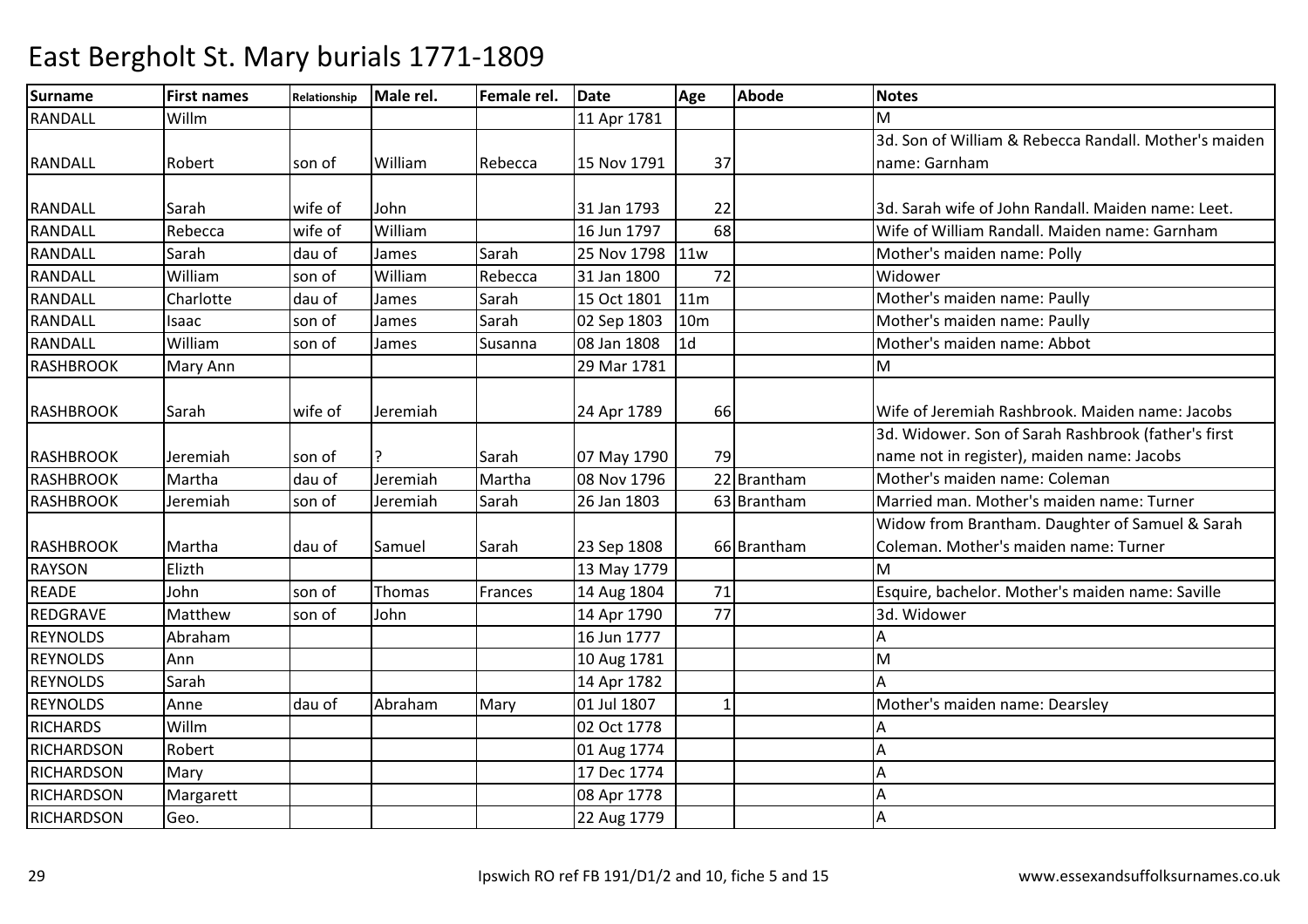| <b>Surname</b>    | <b>First names</b> | Relationship | Male rel. | Female rel. | <b>Date</b>    | Age             | <b>Abode</b> | <b>Notes</b>                                           |
|-------------------|--------------------|--------------|-----------|-------------|----------------|-----------------|--------------|--------------------------------------------------------|
|                   |                    |              |           |             |                |                 |              | 3 pence. Daughter of John & Sarah Richardson. Mother's |
| <b>RICHARDSON</b> | Sarah              | dau of       | John      | Sarah       | 27 Jan 1789    | 3d              |              | maiden name: English                                   |
|                   |                    |              |           |             |                |                 |              | Son of John & Sarah Richardson. Mother's maiden        |
| <b>RICHARDSON</b> | James              | son of       | John      | Sarah       | 22 Mar 1790    | 1m              |              | name: English                                          |
| RIDDLESDALE       | Willm              |              |           |             | 19 Dec 1780    |                 |              | Α                                                      |
| <b>RIMES</b>      | Mary               | wife of      | Thomas    |             | 29 Jun 1807    | 45              |              | Wife of Thomas Rimes, Maiden name: Fallowes            |
| <b>ROBERTS</b>    | Philip             |              |           |             | 15 Oct 1778    |                 |              |                                                        |
| <b>ROBERTS</b>    | Willm              |              |           |             | 15 Mar 1780    |                 |              | M                                                      |
| <b>ROBERTS</b>    | John               |              |           |             | 10 May 1781    |                 |              | M                                                      |
| <b>ROBERTS</b>    | Sarah              |              |           |             | 24 Jun 1782    |                 |              | Α                                                      |
| <b>ROLFE</b>      | Mary               |              |           |             | 26 May 1773    |                 |              |                                                        |
| <b>ROSE</b>       | Elisabeth          |              |           |             | 04 Nov 1804    | 90              |              | Widow. Maiden name: Tracy                              |
| <b>ROWLAND</b>    | John               |              |           |             | 30 Dec 1771    |                 |              | M                                                      |
| <b>ROWLAND</b>    | Susan              |              |           |             | 30 Dec 1771    |                 |              | M                                                      |
| <b>RULE</b>       | Benja.             |              |           |             | 18 Oct 1778    |                 |              | M                                                      |
|                   |                    |              |           |             |                |                 |              | Robert, bastard son of Robert Rumsey and Hannah        |
| <b>RUMSEY</b>     | Robert             | son of       | Robert    | Hannah      | 21 Apr 1804    |                 |              | Bines.                                                 |
| <b>RUSH</b>       | Jane               | dau of       | James     | Jane        | 07 Mar 1802    | 11              |              | Mother's maiden name: Whelham                          |
| <b>SAGE</b>       | Richd              |              |           |             | 02 Jan 1782    |                 |              | M                                                      |
|                   |                    |              |           |             |                |                 |              |                                                        |
| <b>SAGE</b>       | Elisabeth          | wife of      | Richard   |             | 04 Nov 1787    | 54              |              | Elisabeth wife of Richard Sage. Maiden name: Askew.    |
|                   |                    |              |           |             |                |                 |              | Daughter of Richard & Elisabeth Sage. Mother's maiden  |
| <b>SAGE</b>       | Mary               | dau of       | Richard   | Elisabeth   | 27 Apr 1791    | 22              |              | name: Askew                                            |
| <b>SAGE</b>       | Robert             | son of       | Robert    | Anne        | 04 Nov 1798    | 9m              |              | Mother's maiden name: Gusterson                        |
| <b>SAGE</b>       | Elisabeth          | dau of       | Robert    | Anne        | 09 Sep 1806    | 3m              |              | Mother's maiden name: Gusterson                        |
| <b>SAGE</b>       | Hannah             | dau of       | Richard   | Elisabeth   | 02 May 1809    | 30              |              | Mother's maiden name: Askew                            |
| <b>SALISBURY</b>  | Elisabeth          | dau of       | George    | Anne        | 01 Mar 1785 5m |                 |              | 3d. Mother's maiden name: Day                          |
|                   |                    |              |           |             |                |                 |              | 3d. Daughter of George & Anne Salisbury. Mother's      |
| <b>SALISBURY</b>  | Elisabeth          | dau of       | George    | Anne        | 01 Mar 1785 5m |                 |              | maiden name: Day                                       |
| <b>SALISBURY</b>  | George             | son of       | George    | Mary        | 12 Jun 1797    | l <sub>9d</sub> |              | Mother's maiden name: Etchley                          |
| <b>SALISBURY</b>  | Anne               | wife of      | George    |             | 06 Nov 1805    | 64              |              | Wife of George Salisbury. Maiden name: Day             |
| SALMON            | Elisabeth          |              |           |             | 06 Oct 1794    | 72              |              | Widow. Maiden name: Ceber                              |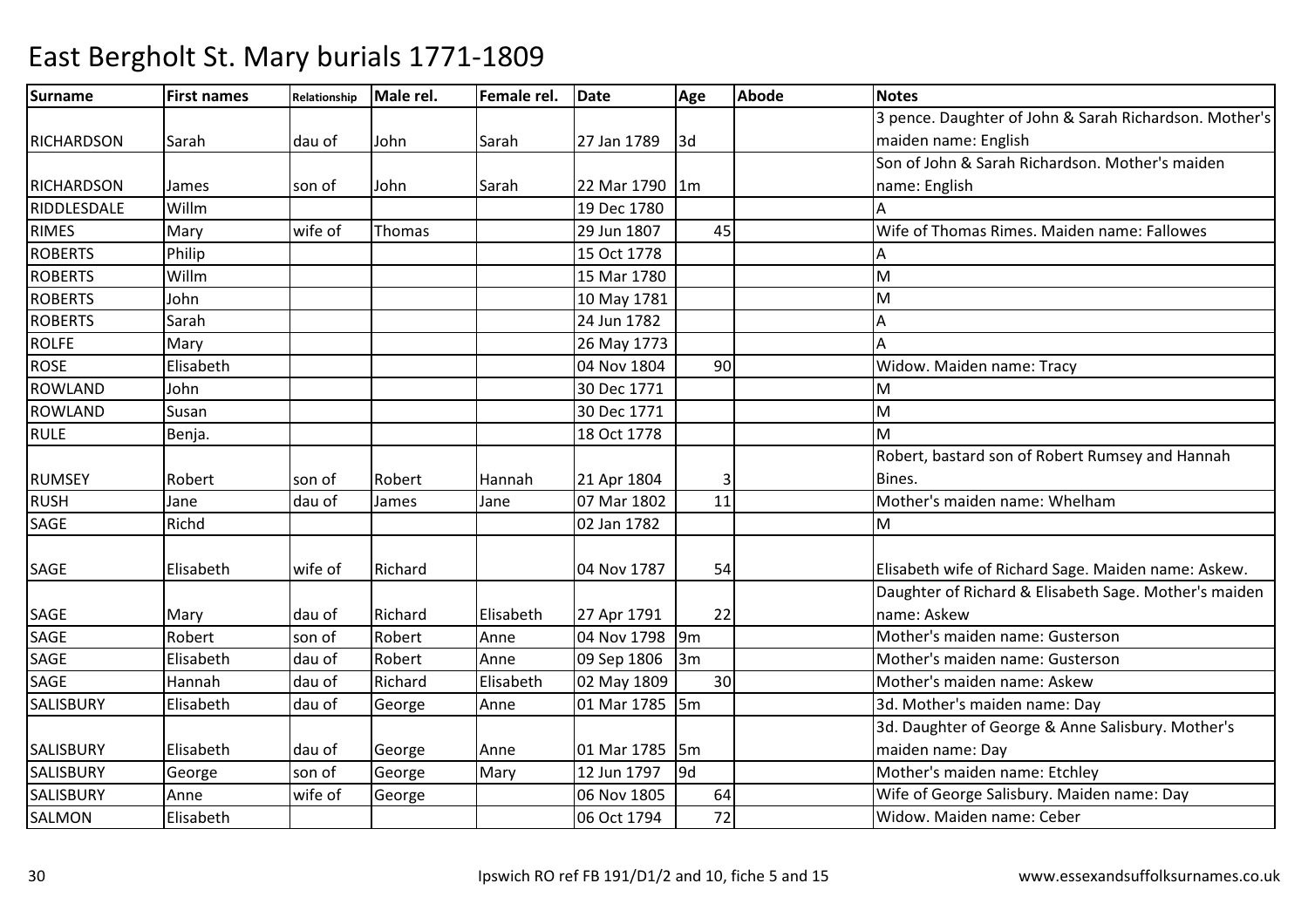| <b>Surname</b>  | <b>First names</b> | Relationship | Male rel. | Female rel. | <b>Date</b> | Age  | <b>Abode</b> | <b>Notes</b>                                         |
|-----------------|--------------------|--------------|-----------|-------------|-------------|------|--------------|------------------------------------------------------|
| <b>SAMFORD</b>  | Rosamond           | wife of      | Simon     |             | 23 Dec 1796 | 41   |              | Wife of Simon Samford. Maiden name: Archer           |
| <b>SAMFORD</b>  | Mary               | dau of       | Simon     | Rose        | 13 Sep 1801 | 18   |              | Mother's maiden name: Archer                         |
| <b>SANFORD</b>  | Mary               |              |           |             | 09 Jan 1779 |      |              | M                                                    |
| <b>SANFORD</b>  | Ann                |              |           |             | 08 Feb 1779 |      |              |                                                      |
|                 |                    |              |           |             |             |      |              | 3d. Son of Simon & Rose Sanford. Mother's maiden     |
| SANFORD         | William            | son of       | Simon     | Rose        | 18 Jul 1786 | 3m   |              | name: Archer                                         |
| SAWER           | George             |              |           |             | 15 Jun 1777 |      |              | А                                                    |
| <b>SAWER</b>    | Susan              |              |           |             | 10 Oct 1777 |      |              |                                                      |
| <b>SAYER</b>    | Mary               |              |           |             | 30 Mar 1782 |      |              |                                                      |
|                 |                    |              |           |             |             |      |              | Daughter of John & Mary Hannibal. Mother's maiden    |
| <b>SCARF</b>    | Hannah             | dau of       | John      | Mary        | 06 Jul 1787 |      |              | name: Scarf.                                         |
| SCARF[S_]       | Anne               | dau of       | John      | Mary        | 26 Aug 1804 | 10   |              | Mother's maiden name: Orvis                          |
| <b>SEABROOK</b> | Ann                |              |           |             | 08 May 1775 |      |              | M                                                    |
| <b>SEABROOK</b> | Joseph             |              |           |             | 12 May 1781 |      |              | M                                                    |
| <b>SEABROOK</b> | Mary               |              |           |             | 20 May 1781 |      |              | M                                                    |
|                 |                    |              |           |             |             |      |              | Daughter of John & Anne Seabrook. Mother's maiden    |
| <b>SEABROOK</b> | Anne               | dau of       | John      | Anne        | 02 Feb 1791 | 5w   |              | name: Arnold.                                        |
| <b>SEABROOK</b> | John               | son of       | Thomas    | Martha      | 09 Apr 1804 | 1y4m |              | Mother's maiden name: Wade                           |
| <b>SEVERN</b>   | Benjamin           |              |           |             | 04 Jul 1776 |      |              | M                                                    |
| <b>SEVERN</b>   | Thos               |              |           |             | 27 Jan 1780 |      |              |                                                      |
| <b>SHULVER</b>  | Sarah              |              |           |             | 28 Aug 1781 |      |              | M                                                    |
| <b>SIBBON</b>   | Elisabeth          | dau of       |           | Anne        | 17 Jan 1787 | 8    |              | <b>Bastard</b>                                       |
| <b>SIMMONS</b>  | Mary               |              |           |             | 06 May 1771 |      |              |                                                      |
|                 |                    |              |           |             |             |      |              | Son of John & Mary Simmons. Mothe's maiden name:     |
| <b>SIMMONS</b>  | Charles            | son of       | John      | Mary        | 18 Jan 1789 | 69   |              | Butcher.                                             |
| <b>SIMPSON</b>  | Mary               |              |           |             | 19 Mar 1776 |      |              | M                                                    |
|                 |                    |              |           |             |             |      |              | 3d. Surgeon, married man. Son of John & Mary Simson. |
| <b>SIMSON</b>   | Daniel             | son of       | John      | Mary        | 07 Apr 1786 | 36   |              | Mother's maiden name: Thrift.                        |
|                 |                    |              |           |             |             |      |              |                                                      |
| <b>SIMSON</b>   | Frances            | widow of     | Daniel    |             | 03 Apr 1788 | 40   |              | 3d. Widow of Daniel Simson. Maiden name: Binyon      |
| <b>SKEET</b>    | William            | son of       | William   | Maria       | 23 Sep 1808 | 11m  | Ipswich      | Mother's maiden name: Rashbrook                      |
| <b>SMITH</b>    | Abigail            |              |           |             | 19 Jul 1776 |      |              | М                                                    |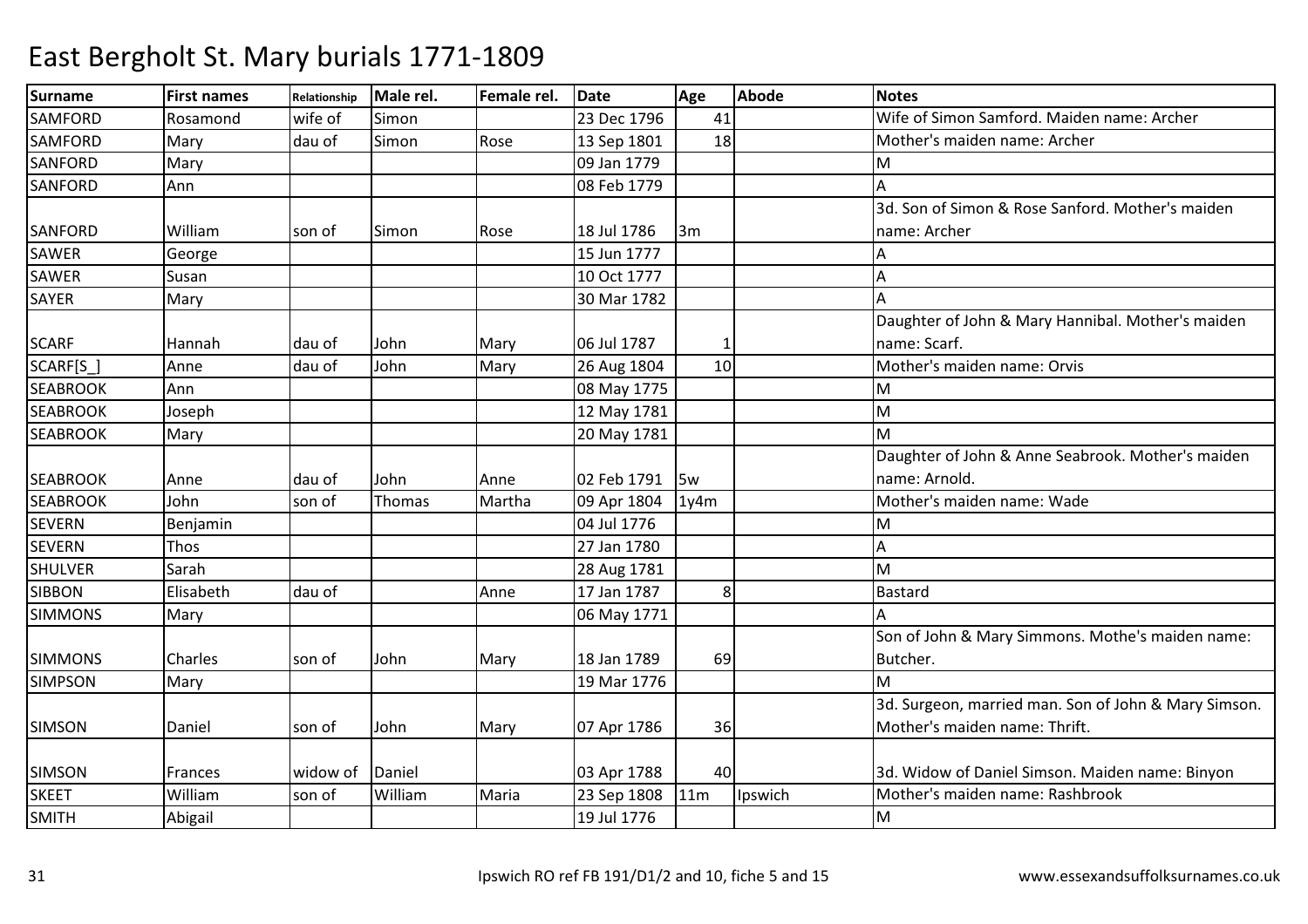| Surname          | <b>First names</b> | Relationship | Male rel. | Female rel. | <b>Date</b> | Age            | <b>Abode</b> | <b>Notes</b>                                         |
|------------------|--------------------|--------------|-----------|-------------|-------------|----------------|--------------|------------------------------------------------------|
|                  |                    |              |           |             |             |                |              |                                                      |
|                  |                    |              |           |             |             |                |              | 3d. Daughter of Edward & Mary Sommers. Mother's      |
| <b>SOMMERS</b>   | Susanna            | dau of       | Edward    | Mary        | 25 Feb 1787 | l6m            |              | surname from previous marriage: Browne.              |
| <b>SONGER</b>    | Mary               |              |           |             | 18 Jun 1780 |                |              | M                                                    |
| <b>SONGER</b>    | Isaac              |              |           |             | 27 May 1782 |                |              | А                                                    |
| <b>SONGER</b>    | Mary               |              |           |             | 05 Sep 1783 |                |              |                                                      |
| <b>SORRELL</b>   | Sarah              | widow of     | John      |             | 26 Sep 1797 | 85             |              | Widow of John Sorrell. Maiden name: Sawer            |
| <b>SPRINGETT</b> | Anne               | wife of      | Abraham   |             | 07 Feb 1802 | 67             |              | Wife of Abraham Springett. Maiden name: Cornell      |
| <b>SPURGEON</b>  | <b>Phillis</b>     | dau of       | William   | Phillis     | 23 Jun 1800 |                |              |                                                      |
|                  |                    |              |           |             |             |                |              | 3d. Son of Jeremiah & Anne Spurling. Mother's maiden |
| <b>SPURLING</b>  | John               | son of       | Jeremiah  | Anne        | 22 Feb 1788 |                |              | name: Sizer.                                         |
|                  |                    |              |           |             |             |                |              | 3d. Daughter of Jeremiah & Anne Spurling. Mother's   |
| <b>SPURLING</b>  | Mary Anne          | dau of       | Jeremiah  | Anne        | 16 Aug 1790 | 6 <sub>m</sub> |              | maiden name: Sizer.                                  |
| <b>SPURLING</b>  | Jeremiah           | son of       | John      | Elisabeth   | 25 Sep 1794 | 45             |              | 3d. Married man. Mother's maiden name: Piper         |
| <b>SPURLING</b>  | Sarah              | dau of       | Jeremiah  | Anne        | 08 May 1795 | 11             |              | Mother's maiden name: Sizar                          |
| <b>STEWARD</b>   | Thomas             | son of       | Thomas    | Elisabeth   | 06 May 1808 | 56             |              | Married man. Mother's maiden name: Smith             |
|                  |                    |              |           |             |             |                |              |                                                      |
| <b>STEWART</b>   | Elisabeth          | wife of      | Samuel    |             | 05 Jul 1786 | 37             |              | Elisabeth wife of Samuel Harris, maiden name Stewart |
| <b>STEWART</b>   | Eleanor            | dau of       | Thomas    | Eleanor     | 20 Oct 1797 | 8              |              | Mother's maiden name: Woods                          |
| <b>STEWART</b>   | Samuel             | son of       | Thomas    | Eleanor     | 04 Nov 1801 | 9              |              | Mother's maiden name: Woods                          |
| <b>STEWART</b>   | Thomas             | son of       | Thomas    | Eleanor     | 23 Nov 1801 | 15             |              | Mother's maiden name: Woods                          |
| <b>STIFF</b>     | Isaac              | son of       | Isaac     | Lucy        | 23 Mar 1802 |                |              | Mother's maiden name: Pitt                           |
| <b>STIFF</b>     | Michael            | son of       | John      | Lucy        | 28 Dec 1806 | 5m             |              | Mother's maiden name: Fallowes                       |
| <b>STIFF</b>     | Isaac              | son of       | James     | Hannah      | 09 Oct 1808 | 33             |              | Married man. Mother's maiden name: Smith             |
| <b>STIFF</b>     | Sarah              | dau of       | Isaac     | Lucy        | 30 Oct 1808 |                |              | Mother's maiden name: Pitt                           |
| <b>STILES</b>    | James              |              |           |             | 18 Dec 1779 |                |              |                                                      |
| <b>STILES</b>    | Esther             |              |           |             | 16 Jan 1781 |                |              |                                                      |
|                  |                    |              |           |             |             |                |              | Son of Daniel & Mary Stollery. Mother's maiden name: |
| <b>STOLLERY</b>  | Jonathan           | son of       | Daniel    | Mary        | 15 Jun 1790 | Δ              |              | Burrows.                                             |
| <b>STOLLERY</b>  | Daniel             | son of       | Daniel    | Mary        | 04 Aug 1805 | 2w             |              | Bastard son of Daniel Josselyn and Mary Stollery     |
| <b>STOREY</b>    | Elisabeth          | dau of       |           | Sarah       | 04 Aug 1791 | 21             |              | <b>Bastard</b>                                       |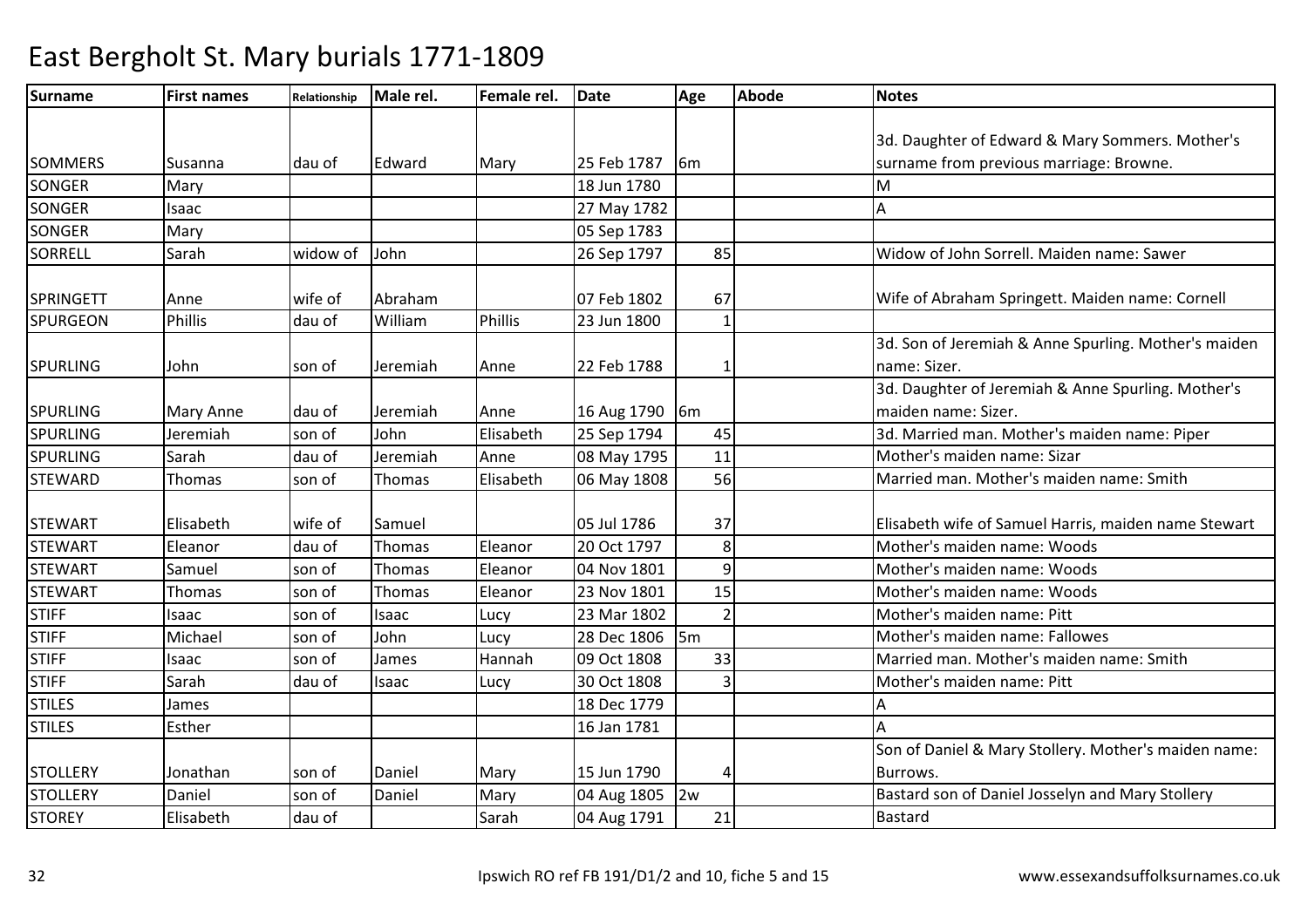| <b>Surname</b>   | <b>First names</b> | Relationship | Male rel. | Female rel. | <b>Date</b>      | Age | <b>Abode</b> | <b>Notes</b>                                        |
|------------------|--------------------|--------------|-----------|-------------|------------------|-----|--------------|-----------------------------------------------------|
| <b>STORY</b>     | Elizth             |              |           |             | 02 Aug 1780      |     |              |                                                     |
| <b>STOWERS</b>   | Nathaniel          |              |           |             | 02 Jan 1795      | 72  |              | Married man                                         |
| <b>STUDD</b>     | John               |              |           |             | 11 Aug 1776      |     |              |                                                     |
| <b>SYMONDS</b>   | Elisabeth          | wife of      | John      |             | 28 Apr 1795      | 60  |              | Wife of John Symonds. Maiden name: Woollard         |
| <b>SYMONDS</b>   | Samuel             | son of       | John      | Elisabeth   | 08 Nov 1801      | 24  |              | Mother's maiden name: Daines                        |
|                  |                    |              |           |             |                  |     |              | 3d. Son of Henry & Anne Thorpe. Mother's maiden     |
| <b>THORPE</b>    | Henry              | son of       | Henry     | Anne        | 30 Mar 1788   8m |     |              | name: Salisbury                                     |
|                  |                    |              |           |             |                  |     |              | Bachelor son of Robert & Mary Thurlow. Mother's     |
| <b>THURLOW</b>   | Stephen            | son of       | Robert    | Mary        | 04 Jan 1786      | 45  |              | maiden name: Parker                                 |
| <b>TODD</b>      | Christopher        |              |           |             | 09 Apr 1793      | 25  |              | Traveller. Aged (as supposed) 25 years              |
| <b>TRACY</b>     | Elisabeth          | wife of      | Jonathan  |             | 21 Aug 1786      | 42  |              | Wife of Jonathan Finch. Maiden name: Tracy.         |
|                  | Frederick          |              |           |             |                  |     |              |                                                     |
| <b>TRAVIS</b>    | Hardy              | son of       | William   | Susanna     | 24 Nov 1795      | 18w |              | Mother's maiden name: Hardy                         |
| <b>TURNER</b>    | Joseph             |              |           |             | 25 Aug 1773      |     |              |                                                     |
| <b>TURNER</b>    | Christn            |              |           |             | 11 Dec 1773      |     |              | А                                                   |
| <b>TURNER</b>    | Joseph             |              |           |             | 04 Jun 1775      |     |              | А                                                   |
| <b>TURNER</b>    | Rose               |              |           |             | 30 May 1778      |     |              | M                                                   |
| <b>TURNER</b>    | <b>Baines</b>      |              |           |             | 25 Jan 1781      |     |              |                                                     |
| <b>TURNER</b>    | Ann                |              |           |             | 29 Oct 1781      |     |              |                                                     |
|                  |                    |              |           |             |                  |     |              | 3d. Son of John & Elisabeth Turner. Mother's maiden |
| <b>TURNER</b>    | Thomas             | son of       | John      | Elisabeth   | 11 May 1786      | 64  |              | name: Hall.                                         |
|                  |                    |              |           |             |                  |     | Falkenham,   |                                                     |
| <b>TURNER</b>    | James              |              |           |             | 10 Sep 1793      |     | 68 Suffolk   | 3d. Married man                                     |
|                  |                    |              |           |             |                  |     | Falkenham,   |                                                     |
| <b>TURNER</b>    | Sarah              | widow of     | James     |             | 22 Sep 1793      |     | 68 Suffolk   | Widow of James Turner. Maiden name: Rudland         |
| TUTHILL          | Mary               | wife of      | Robert    |             | 05 Aug 1806      | 28  |              | Wife of Robert Tuthill. Maiden name: Reeve          |
| <b>TYLER</b>     | Hannah             |              |           |             | 08 May 1772      |     |              | M                                                   |
| <b>TYLER</b>     | John               |              |           |             | 26 Jul 1773      |     |              | M                                                   |
| <b>TYLER</b>     | Thomazin           |              |           |             | 09 Feb 1778      |     |              | M                                                   |
| <b>TYLER</b>     | John               |              |           |             | 02 Oct 1779      |     |              | M                                                   |
| <b>UNDERWOOD</b> | Thomas             | son of       | Barnard   | Anne        | 19 Sep 1798      | 29  |              | Mother's maiden name: King                          |
| <b>UNDERWOOD</b> | Eliza              | dau of       | Thomas    | Elisabeth   | 28 Dec 1798      | 10w |              | Mother's maiden name: Dorkin                        |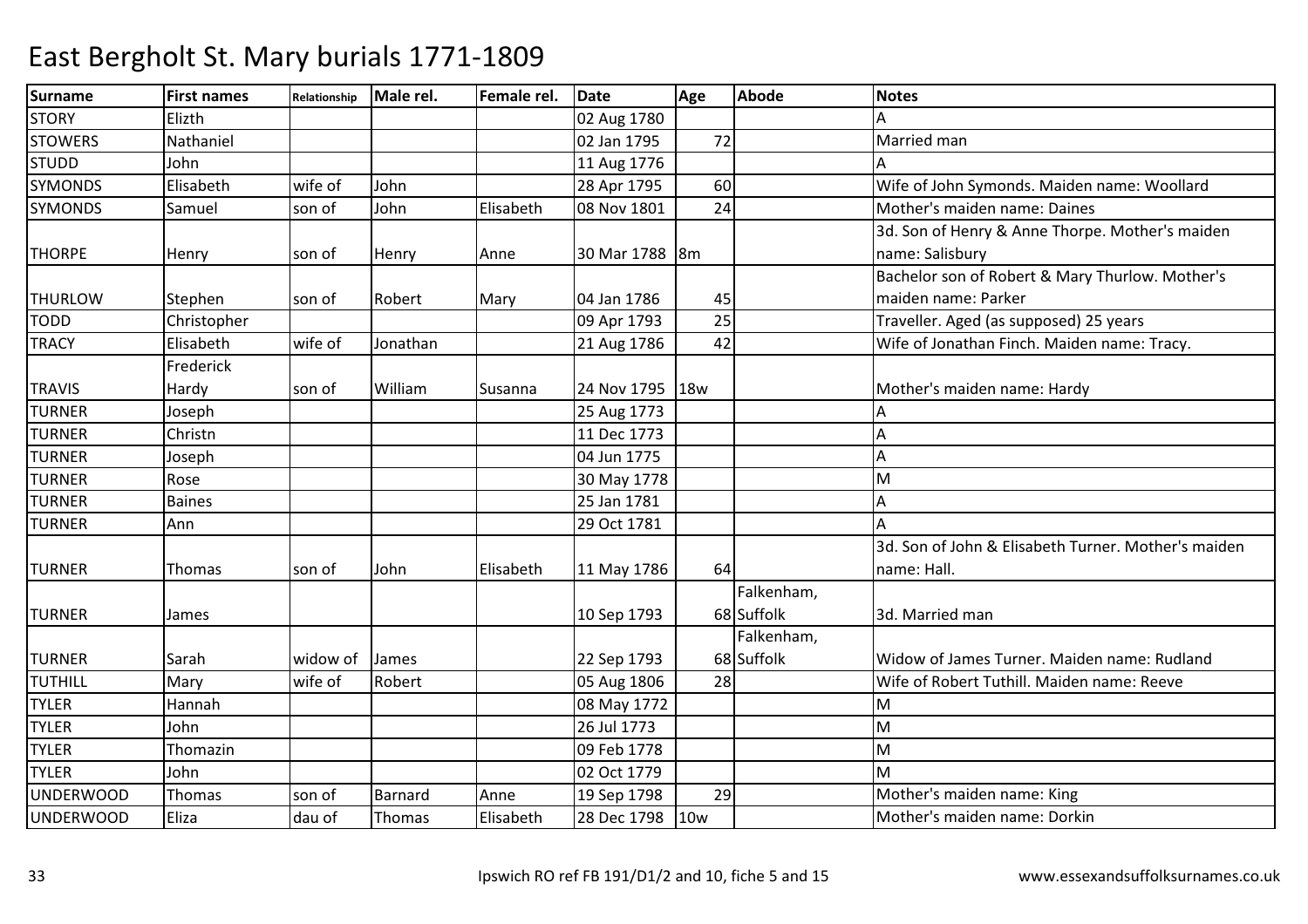| <b>Surname</b>   | <b>First names</b> | Relationship | Male rel. | Female rel. | <b>Date</b>    | Age | <b>Abode</b>    | <b>Notes</b>                                        |
|------------------|--------------------|--------------|-----------|-------------|----------------|-----|-----------------|-----------------------------------------------------|
|                  |                    |              |           |             |                |     |                 |                                                     |
| <b>UNDERWOOD</b> | Elisabeth          | widow of     | Thomas    |             | 03 Dec 1799    | 30  |                 | Widow of Thomas Underwood. Maiden name: Dorkin      |
| <b>WAKELEY</b>   | Mary               |              |           |             | 20 May 1804    | 69  |                 | Singlewoman, parents unknown                        |
| <b>WALE</b>      | Daniel             | son of       | Daniel    | Louisa      | 09 Sep 1801    |     |                 | Mother's maiden name: Withers                       |
|                  |                    |              |           |             |                |     |                 | 3d. Daughter of John & Elisabeth Walker. Mother's   |
| <b>WALKER</b>    | Elisabeth          | dau of       | John      | Elisabeth   | 19 Jul 1786    | 11w |                 | maiden name: Church                                 |
| <b>WALLER</b>    | Mary               | wife of      | John      |             | 12 May 1793    | 47  |                 | Wife of John Waller. Maiden name: Gladwin           |
| <b>WALLER</b>    | James              | son of       | John      | Mary        | 14 Jun 1804    | 27  |                 | Bachelor. Mother's maiden name: Gladwin             |
| <b>WALLER</b>    | Sarah              | wife of      | James     |             | 15 Apr 1808    | 34  |                 | Wife of James Waller. Maiden name: Cracknall        |
| <b>WARD</b>      | <b>Thomas</b>      |              |           |             | 11 Aug 1797    |     | 87 Hadleigh     | Widower                                             |
| <b>WARDEN</b>    | Sarah              | wife of      | John      |             | 27 Dec 1809    | 64  |                 | Wife of John Warden. Maiden name: Story             |
| WAS[HL][E_]      | Henry              | son of       | Henry     | Sarah       | 18 Sep 1804    |     |                 | Mother's maiden name: Bloss                         |
|                  |                    |              |           |             |                |     |                 | P. Elisabeth Cook, widow of John Cook. Maiden name: |
| <b>WATSON</b>    | Elisabeth          | widow of     | John      |             | 22 Aug 1785    | 59  |                 | Watson.                                             |
| <b>WATTS</b>     | Sarah              | wife of      | Ireland   |             | 31 Mar 1804    | 54  |                 | Wife of Ireland Watts. Maiden name: Wright          |
| <b>WEBB</b>      | Jane               |              |           |             | 08 Oct 1777    |     |                 | м                                                   |
| <b>WEBB</b>      | Sarah              |              |           |             | 08 Oct 1777    |     |                 | M                                                   |
| <b>WHEELER</b>   | Thos               |              |           |             | 14 Mar 1773    |     |                 | Α                                                   |
| <b>WHEELER</b>   | Susan              |              |           |             | 22 Jun 1774    |     |                 | А                                                   |
|                  |                    |              |           |             |                |     |                 |                                                     |
| <b>WHEELER</b>   | Mary               | wife of      | Thomas    |             | 19 Feb 1800    | 53  |                 | Wife of Thomas Wheeler. Maiden name: Chapman        |
| <b>WHEELER</b>   | Sarah              | dau of       | Thomas    | Mary        | 27 Sep 1800    | 19  |                 | Mother's maiden name: Chapman                       |
|                  |                    |              |           |             |                |     |                 |                                                     |
| WHEELER          | Susanna            | widow of     | Thomas    |             | 09 Jul 1802    |     | 83 Tattingstone | Widow of Thomas Wheeler. Maiden name: Harsom        |
| WHELLUM          | Willm              |              |           |             | 20 Dec 1775    |     |                 | Α                                                   |
| <b>WILKERSON</b> | Richd              |              |           |             | 27 Oct 1772    |     |                 | M                                                   |
| <b>WILKERSON</b> | Willm              |              |           |             | 27 Oct 1772    |     |                 | M                                                   |
| <b>WILKERSON</b> | Sarah              |              |           |             | 07 Jan 1779    |     |                 | А                                                   |
| <b>WILKERSON</b> | Mary               |              |           |             | 15 Oct 1779    |     |                 | M                                                   |
|                  |                    |              |           |             |                |     |                 | 3d. Son of Isaac & Sarah Wilkson. Mother's surname  |
|                  |                    |              |           |             |                |     |                 | from previous marriage (she was a widow before      |
| <b>WILKINSON</b> | Isaac              | son of       | Isaac     | Sarah       | 30 Sep 1786 7m |     |                 | remarrying): Cooper.                                |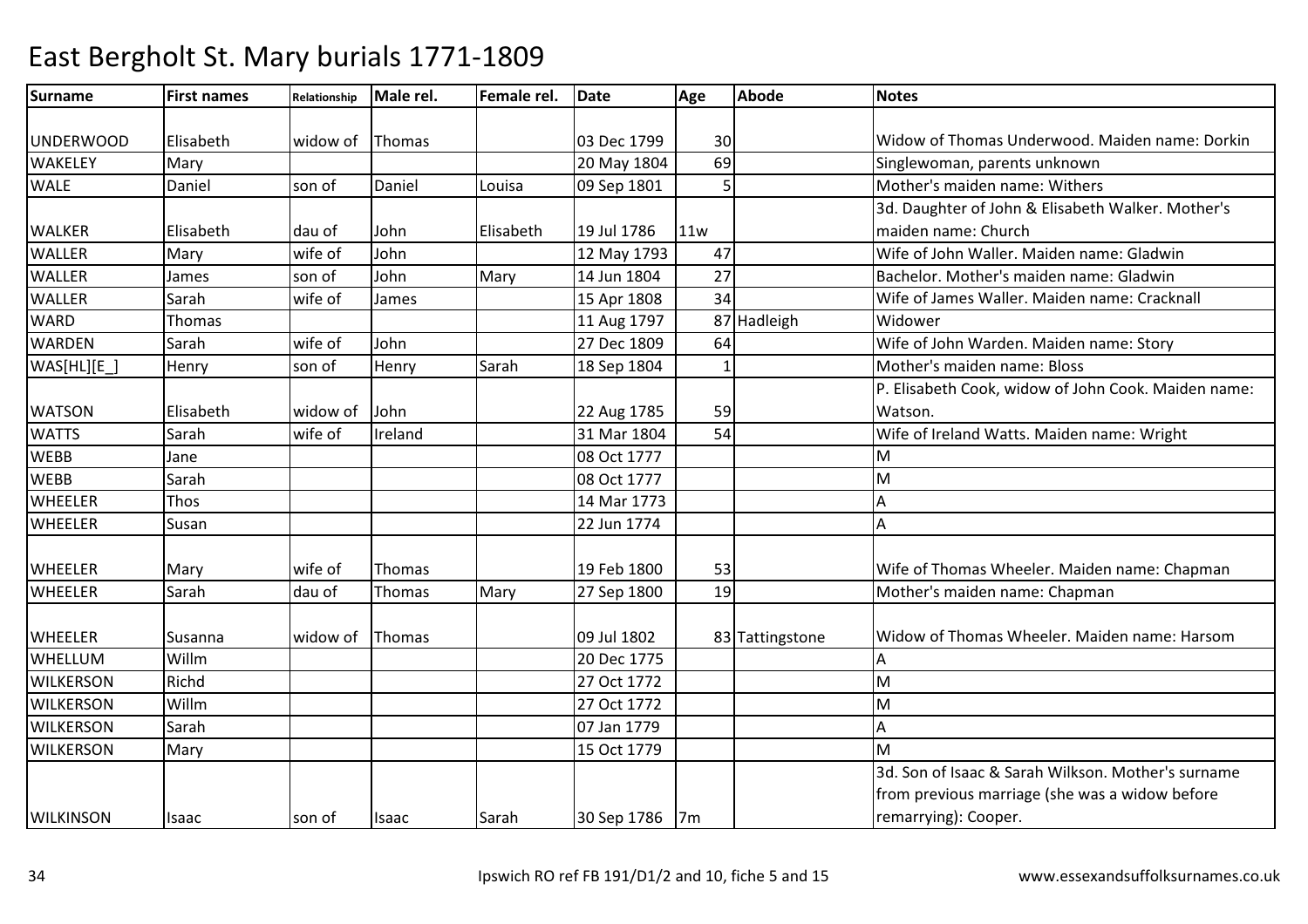| <b>Surname</b>   | <b>First names</b> | Relationship | Male rel. | Female rel. | <b>Date</b>    | Age            | <b>Abode</b>    | <b>Notes</b>                                         |
|------------------|--------------------|--------------|-----------|-------------|----------------|----------------|-----------------|------------------------------------------------------|
|                  |                    |              |           |             |                |                |                 | 3d. Daughter of Isaac & Sarah Wilkinson. Mother's    |
| <b>WILKINSON</b> | Martha             | dau of       | Isaac     | Sarah       | 02 Jul 1788    | 7 <sub>m</sub> |                 | surname from previous marriage: Cooper               |
|                  |                    |              |           |             |                |                |                 | 3d. Son of Isaac & Sarah Wilkinson. Mother's surname |
|                  |                    |              |           |             |                |                |                 | from previous marriage (she was a widow before       |
| <b>WILKINSON</b> | John               | son of       | Isaac     | Sarah       | 23 May 1791 7m |                |                 | marriage to Isaac): Cooper.                          |
| <b>WILKINSON</b> | Isaac              |              |           |             | 27 Sep 1801    |                | 83 Tattingstone | Married man                                          |
| <b>WILSON</b>    | Ann                |              |           |             | 31 May 1775    |                |                 | M                                                    |
|                  |                    |              |           |             |                |                |                 | Married man. Son of Thomas & Elisabeth Wilson.       |
| <b>WILSON</b>    | Thomas             | son of       | Thomas    | Elisabeth   | 10 Nov 1786    | 47             |                 | Mother's maiden name: Deeks                          |
|                  |                    |              |           |             |                |                |                 | Daughter of Thomas & Sarah Wilson. Mother's maiden   |
| <b>WILSON</b>    | Mary               | dau of       | Thomas    | Sarah       | 29 Jul 1788    | 22             |                 | name: Bennett.                                       |
| <b>WILSON</b>    | Thomas             | son of       | Thomas    | Sarah       | 13 Nov 1794    | 27             |                 | Mother's maiden name: Bennett                        |
| <b>WINCH</b>     | Robert             |              |           |             | 25 Nov 1782    |                |                 |                                                      |
| <b>WINDSOR</b>   | Thamazin           |              |           |             | 21 Sep 1773    |                |                 | А                                                    |
| <b>WITHEAT</b>   | Isaac              |              |           |             | 10 Mar 1790    | 39             |                 | 3d                                                   |
| <b>WITHERS</b>   | Mary               | wife of      | Joseph    |             | 15 Nov 1791    | 56             |                 | 3d. Wife of Joseph Withers. Maiden name: Chaplin     |
| <b>WITHERS</b>   | William            | son of       |           | Mary        | 08 Sep 1799    |                | 17 Colchester   | Bachelor. Bastard son of Mary Withers                |
| <b>WITHERS</b>   | Joseph             | son of       | Joseph    | Mary        | 05 Feb 1801    |                | 42 Tattingstone | Bachelor                                             |
| <b>WOLFE</b>     | Ann                |              |           |             | 31 Jan 1780    |                |                 |                                                      |
|                  |                    |              |           |             |                |                |                 | Singlewoman. Mary Wood, bastard daughter of Mary     |
| <b>WOOD</b>      | Mary               | dau of       |           | Mary        | 04 Jun 1795    | 46             |                 | Jessop.                                              |
| <b>WOODGATE</b>  | John               |              |           |             | 20 Feb 1776    |                |                 | А                                                    |
| <b>WOODGATE</b>  | Rebecca            | wife of      | Thomas    |             | 15 Aug 1793    | 24             |                 | 3d. Wife of Thomas Woodgate. Maiden name: Herbert    |
| <b>WOODS</b>     | Richd              |              |           |             | 23 Jun 1778    |                |                 | А                                                    |
| <b>WOODS</b>     | Mary               |              |           |             | 10 Oct 1778    |                |                 |                                                      |
| <b>WOODS</b>     | Willm              |              |           |             | 17 May 1779    |                |                 |                                                      |
| <b>WOOLLARD</b>  | Susanna            |              |           |             | 23 May 1784    | 25             |                 | P. Consumption                                       |
| <b>WOOLLARD</b>  | Elisabeth          | wife of      | Joseph    |             | 13 Apr 1785    | 26             |                 | Maiden name: Finch, 3d.                              |
|                  |                    |              |           |             |                |                |                 | Daughter of Edward & Susanna Woollard. Mother's      |
| <b>WOOLLARD</b>  | Maria              | dau of       | Edward    | Susanna     | 13 Nov 1791    | 9              |                 | maiden name: Hickling                                |